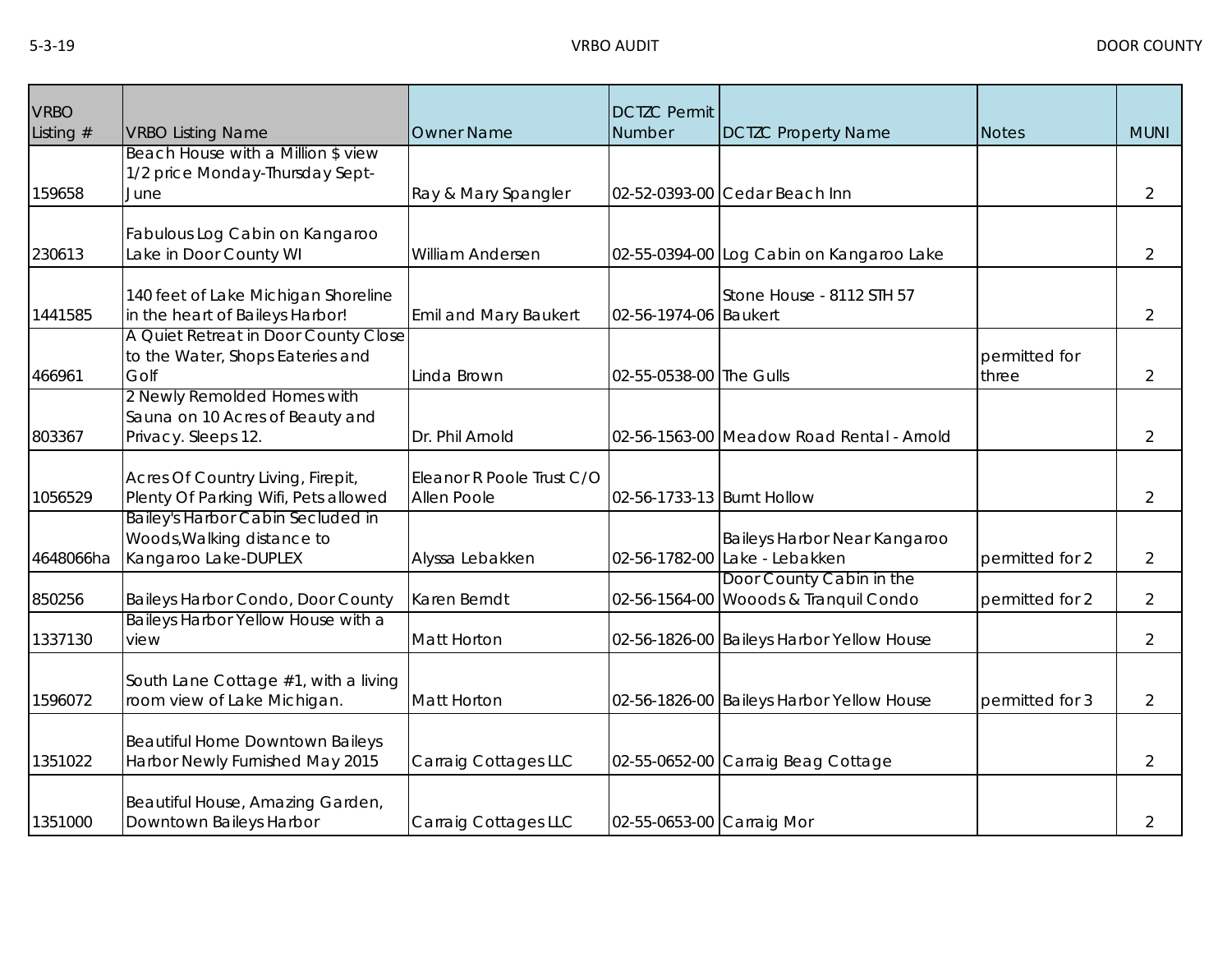|         | Beautiful Lakeside Cabin - Great<br>Location & Amenities (Canoe,                        | <b>Ryan and Maureen</b>                             |                             |                                                                         |                    |                |
|---------|-----------------------------------------------------------------------------------------|-----------------------------------------------------|-----------------------------|-------------------------------------------------------------------------|--------------------|----------------|
| 767152  | Kayak, Boat, etc)                                                                       | Sundeen                                             |                             | 02-56-1562-00 Sundeen Lakeside Retreat                                  |                    | $\overline{2}$ |
| 69122   | Bella Villa Log Home, One of a Kind<br>Secluded Retreat                                 | Saturnino Jauregui                                  |                             | 02-56-1058-00 Bella Villa Log Home                                      |                    | $\overline{2}$ |
| 294539  | Century Old Door County in-Town<br>Farmhouse with Shore Access                          | Joan Holliday                                       |                             | 02-56-0542-00 Orchard House                                             |                    | $\overline{2}$ |
| 510375  | Charming 100yr. log home with<br>upscale modern conveniences.                           | David Hass                                          | 02-56-1953-00 Kabin Unit #6 | Sunset Shores Resort - Kangaroo                                         |                    | $\overline{2}$ |
| 663478  | Cozy waterfront living at bargain<br>price!<br>Cute two bedroom Cabin in the            | <b>Sunset Shores Resort</b><br>Condo Assoc          |                             | 02-56-1952-00 Sunset Shores Resort - Tiger Lily                         | permitted for five | $\overline{2}$ |
| 421057  | Woods                                                                                   | <b>Steve and Sarah Bell</b>                         |                             | 02-56-1223-13 Door County Harbor House                                  |                    | $\overline{2}$ |
| 1360726 | Daisy Cottage is a quintessential<br>Door County two-bedroom lakefront<br>cottage       | Stephen & Michelle Hoke 02-56-1915-06 Daisy Cottage |                             |                                                                         |                    | $\overline{2}$ |
| 1436478 | Door County Baileys Harbor Large<br>Home for Families and Groups                        | Pelican Bay LLC                                     | 02-56-2016-00 Nguyen        | Baileys Large Home for Families -                                       |                    | $\overline{2}$ |
| 824979  | Door County Cabin in the Woods,<br><b>Baileys Harbor</b>                                | Karen Berndt                                        |                             | Door County Cabin in the<br>02-56-1564-00 Wooods & Tranquil Condo       | permitted for 2    | $\overline{2}$ |
| 1479408 | Door County Dreamin                                                                     | Kate & Robert Lindsley                              |                             | 02-56-1960-00 Door County Dreaming                                      |                    | $\overline{2}$ |
| 661048  | Enjoy the Quiet Die of the Door<br>County Peninsula, 165' of Lake<br>Michigan Shore     | Janet Batzli                                        |                             | 02-55-0557-00 The Haven on North Bay                                    |                    | $\overline{2}$ |
| 1046385 | Executive vacation home on<br>Kangaroo Lake                                             | Anne Tretinyak                                      |                             | Tretinyak - Blue on Roo-7571<br>02-56-1829-00 South Kangaroo Lake Drive |                    | $\overline{2}$ |
| 1351028 | Fabulous New Two Bed, Two Bath<br>Cottage On Kangaroo Lake                              | Carraig Cottages LLC                                |                             | 02-56-1052-00 Carraigeen Cottage                                        |                    | $\overline{2}$ |
| 1270494 | Kangaroo lake water frontage<br>opening June 2018                                       | Michael Servais                                     |                             | 02-56-1893-00 Island View Lake House                                    |                    | $\overline{2}$ |
| 1360725 | Lagom Lodge, a lovely three-<br>bedroom chalet style home that sits<br>on the lakefront | Stephen & Michelle Hoke 02-56-1914-06 Lagom Lodge   |                             |                                                                         |                    | $\overline{2}$ |
| 93251   | Lake Living at its best                                                                 | <b>Sunset Shores Resort</b><br>Condo Assn           | $02 - 56 - 1950 - 00$ #3    | Sunset Shores Resort - Chalet Unit                                      |                    | $\overline{2}$ |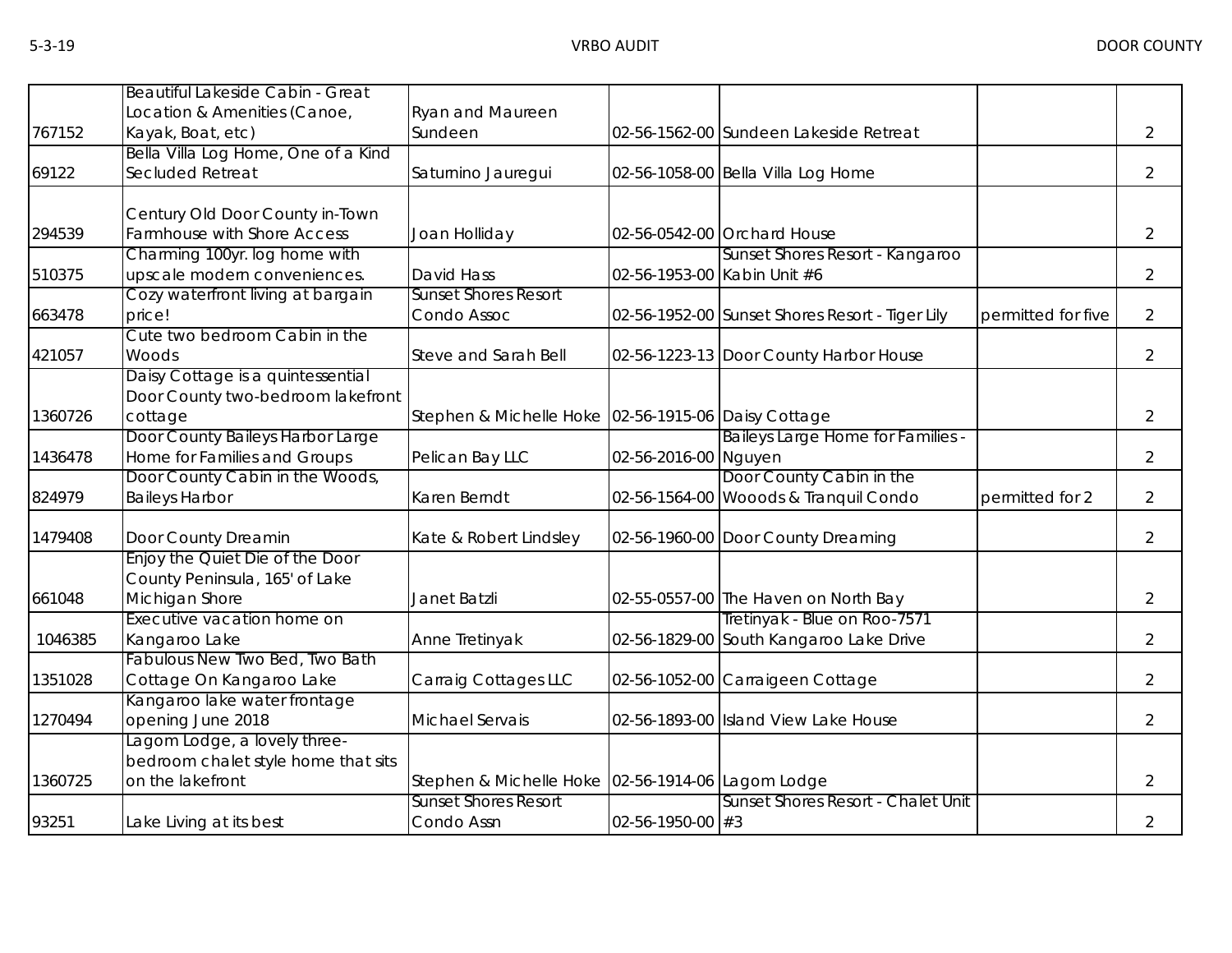|           | Lakefront home in Baileys Harbor       | Bues Point Road, LLC -      |                         |                                                                     |                   |                |
|-----------|----------------------------------------|-----------------------------|-------------------------|---------------------------------------------------------------------|-------------------|----------------|
| 1188298   | near Cana Lighthouse                   |                             |                         | William McAleer, Member 02-56-1803-00 Bues Point Road- McAleer      |                   | $\overline{2}$ |
|           | Lake-house With The Best View Of       |                             |                         |                                                                     |                   |                |
|           | Cana Island And It's Lighthouse You    |                             |                         |                                                                     |                   |                |
| 1190668   | Can Find!                              | Stephen Clemnti Jr.         |                         | 02-56-1820-00 Boreal Beach House                                    | permitted for 2   | $\overline{2}$ |
|           | Wild Cedars - Cana Island - Lake       |                             |                         |                                                                     |                   |                |
| 1563963   | Michigan - Distinctive New Home        | Stephen Clemnti Jr.         |                         | 02-56-1820-00 Boreal Beach House                                    | permitted for 2   | $\overline{2}$ |
|           | Lakeview Cottage in Downtown           |                             |                         |                                                                     |                   |                |
| 4924765ha | <b>Baileys Harbor</b>                  | Pamela Schmitz              |                         | 02-56-1876-00 Baileys Harbor Beach House                            |                   | $\overline{2}$ |
|           | Large Beautiful 6 bedroom home         |                             |                         |                                                                     |                   |                |
|           | right on the lake sleeps 30 in Baileys | Cana Cove LLC - Kevin       |                         |                                                                     |                   |                |
| 1368115   | Harbor, WI                             | Kleinert                    | 02-56-1694-00 Cana Cove |                                                                     |                   | $\overline{2}$ |
|           |                                        | <b>William and Heather</b>  |                         |                                                                     |                   |                |
| 723507    | Large Home on Kangaroo Lake            | Andersen                    |                         | 02-56-1543-06 Kangaroo Lake Retreat                                 |                   | $\overline{2}$ |
|           |                                        |                             |                         | Lakeside Cottage Sunset Shores                                      |                   |                |
| 82233     | Million Dollar View, Affordable Price  | <b>Judy Stang</b>           | 02-56-1949-00 Resort    |                                                                     |                   | $\overline{2}$ |
|           | NEW! Baileys Harbor Studio on Lake     |                             |                         |                                                                     |                   |                |
| 4840107ha | Michigan!                              | James Dillenburg            |                         | 02-56-1257-00 Shalom Stone                                          |                   | $\overline{2}$ |
|           | Newly remodeled, 2 Acres W/200'        |                             |                         |                                                                     |                   |                |
|           | Private Waterfront, Huge Deck, 5 Star  |                             |                         |                                                                     |                   |                |
| 467927    | Rating                                 | Chris Warecki               |                         | 02-56-1312-00 All Creatures Lane - Warecki                          | permitted for 3   | $\overline{2}$ |
|           | Newly renovated with over 250 feet     |                             |                         | Secluded Waterfront Home on                                         |                   |                |
| 1357038   | of Shoreline!                          | Eva McKee                   | 02-56-1850-06 North Bay |                                                                     |                   | $\overline{2}$ |
|           |                                        |                             |                         |                                                                     |                   |                |
|           | North Unit Cabin Bailey's Harbor Door  |                             |                         | Baileys Harbor Near Kangaroo                                        |                   |                |
| 4706534ha | County Near Kangaroo Lake              | Alyssa Lebakken             |                         | 02-56-1782-00 Lake - Lebakken                                       | permitted for 2   | $\overline{2}$ |
| 460436    | Peace in the Pines                     | Ricardo M Ochoa             |                         | 02-56-1297-00 Peace in the Pines                                    |                   | 2              |
|           |                                        | <b>Sunset Shores Resort</b> |                         |                                                                     |                   |                |
| 160403    | Peak Season Weeks Still Available      | Condo Assn                  |                         | 02-56-1951-00 Sunset Shores Resort Sunflower                        |                   | $\overline{2}$ |
|           | Perfect-Get-Away! Wooded and           |                             |                         |                                                                     |                   |                |
| 582941    | close to lake                          | Kathleen Nelson             |                         | 02-56-1556-00 Perfect-Get-Away Nelson                               |                   | $\overline{2}$ |
|           | Private Cottages situated on a rock    |                             |                         |                                                                     |                   |                |
|           | bluff located in downtown baileys      |                             |                         |                                                                     |                   |                |
| 633251    | harbor                                 |                             |                         | Jessica and John Dennis   02-55-1415-00 Baileys Harbor on the Rocks | Permitted for two | $\overline{2}$ |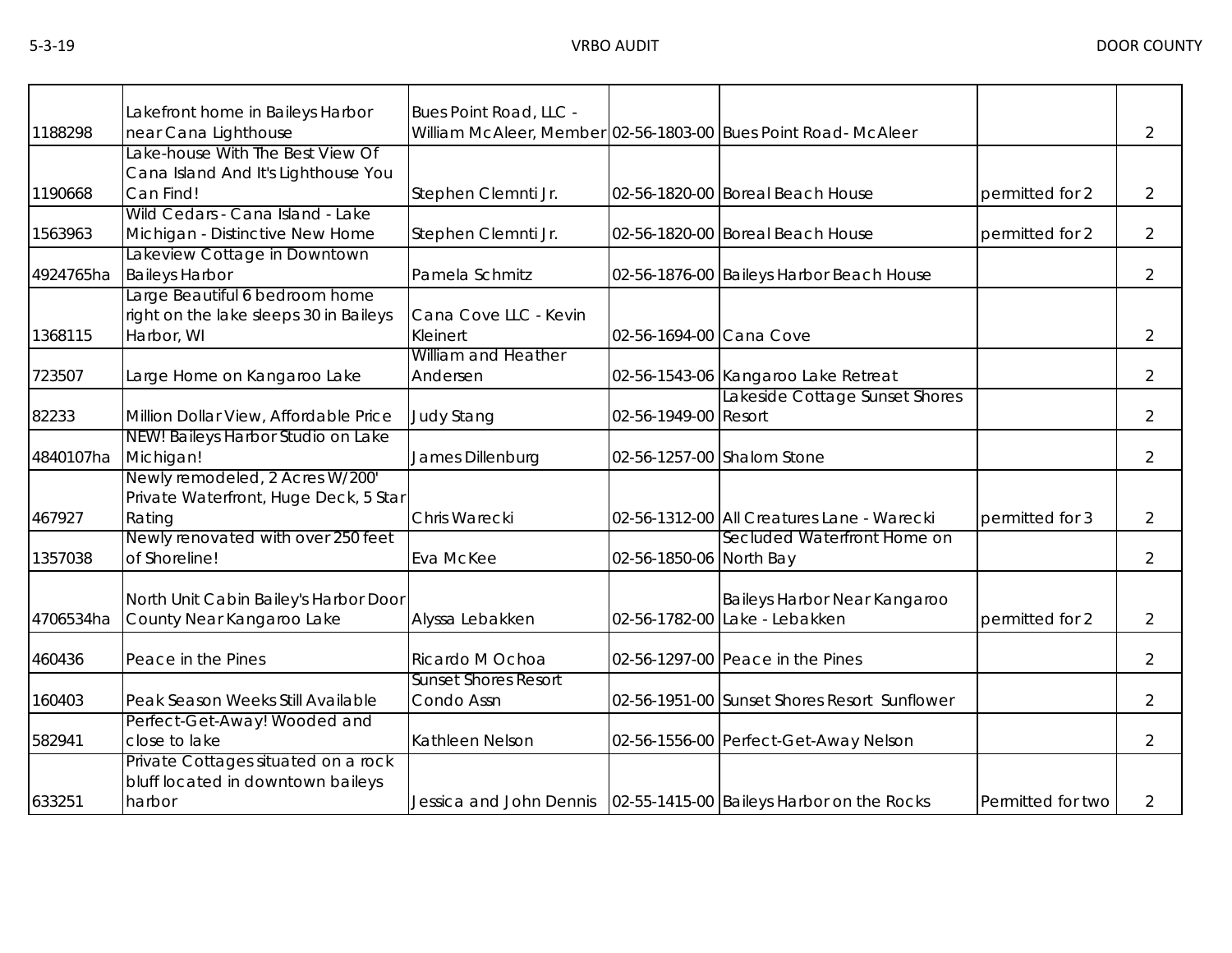| 634804  | Private Cottages situated on a rock<br>bluff located in downtown baileys<br>harbor | Jessica and John Dennis                     | 02-55-1415-00 Baileys Harbor on the Rocks | Permitted for two | $\overline{2}$ |
|---------|------------------------------------------------------------------------------------|---------------------------------------------|-------------------------------------------|-------------------|----------------|
| 220857  | Private Peninsula                                                                  | Dennis & Jeff Hickey                        | 02-56-0200-06 Heggland House              |                   | $\overline{2}$ |
| 854909  | Private Water front estate!                                                        | Cole Family LLC                             | 02-56-1607-06 Schook Shack                |                   | $\overline{2}$ |
| 1077847 | Quintessential Door County cottage<br>just steps from the water!                   | Jeffrey & Tamara Wiswell                    | 02-56-1696-06 Kangaroo Lake Road Cottage  |                   | $\overline{2}$ |
| 221452  | Get away at this Quaint Cottage<br>Tucked Behind Beautiful Fern Bed                | East Shorewood Cottage<br>Homeowners Assoc. | 02-55-0130-00 East Shorewood Cottages     | permitted for 10  | $\overline{2}$ |
| 221522  | Your Family will Love the Beautiful<br>Lake View at This Comfortable<br>Cottage    | East Shorewood Cottage<br>Homeowners Assoc. | 02-55-0130-00 East Shorewood Cottages     | permitted for 10  | 2              |
| 221526  | Enjoy the Quaint Lakefront Cottage                                                 | East Shorewood Cottage<br>Homeowners Assoc. | 02-55-0130-00 East Shorewood Cottages     | permitted for 10  | $\overline{2}$ |
| 221528  | Watch the Amazing Door County<br>Sunsets from Hickoy's Porch                       | East Shorewood Cottage<br>Homeowners Assoc. | 02-55-0130-00 East Shorewood Cottages     | permitted for 10  | 2              |
| 221533  | Comfort and Beauty tucked<br>between the Trees                                     | East Shorewood Cottage<br>Homeowners Assoc. | 02-55-0130-00 East Shorewood Cottages     | permitted for 10  | $\overline{2}$ |
| 221540  | Enjoy the True Get-Away at<br>Evergreen                                            | East Shorewood Cottage<br>Homeowners Assoc. | 02-55-0130-00 East Shorewood Cottages     | permitted for 10  | $\overline{2}$ |
| 221542  | Get Away from it all at this Rustic and East Shorewood Cottage<br>Romantic Cottage | Homeowners Assoc.                           | 02-55-0130-00 East Shorewood Cottages     | permitted for 10  | 2              |
| 221546  | Spring, Summer or Fall, Great Place<br>to Get Away from it All                     | East Shorewood Cottage<br>Homeowners Assoc. | 02-55-0130-00 East Shorewood Cottages     | permitted for 10  | $\overline{2}$ |
| 219987  | Stay at this cozy cottage perfect for<br>couples!                                  | East Shorewood Cottage<br>Homeowners Assoc. | 02-55-0130-00 East Shorewood Cottages     | permitted for 10  | 2              |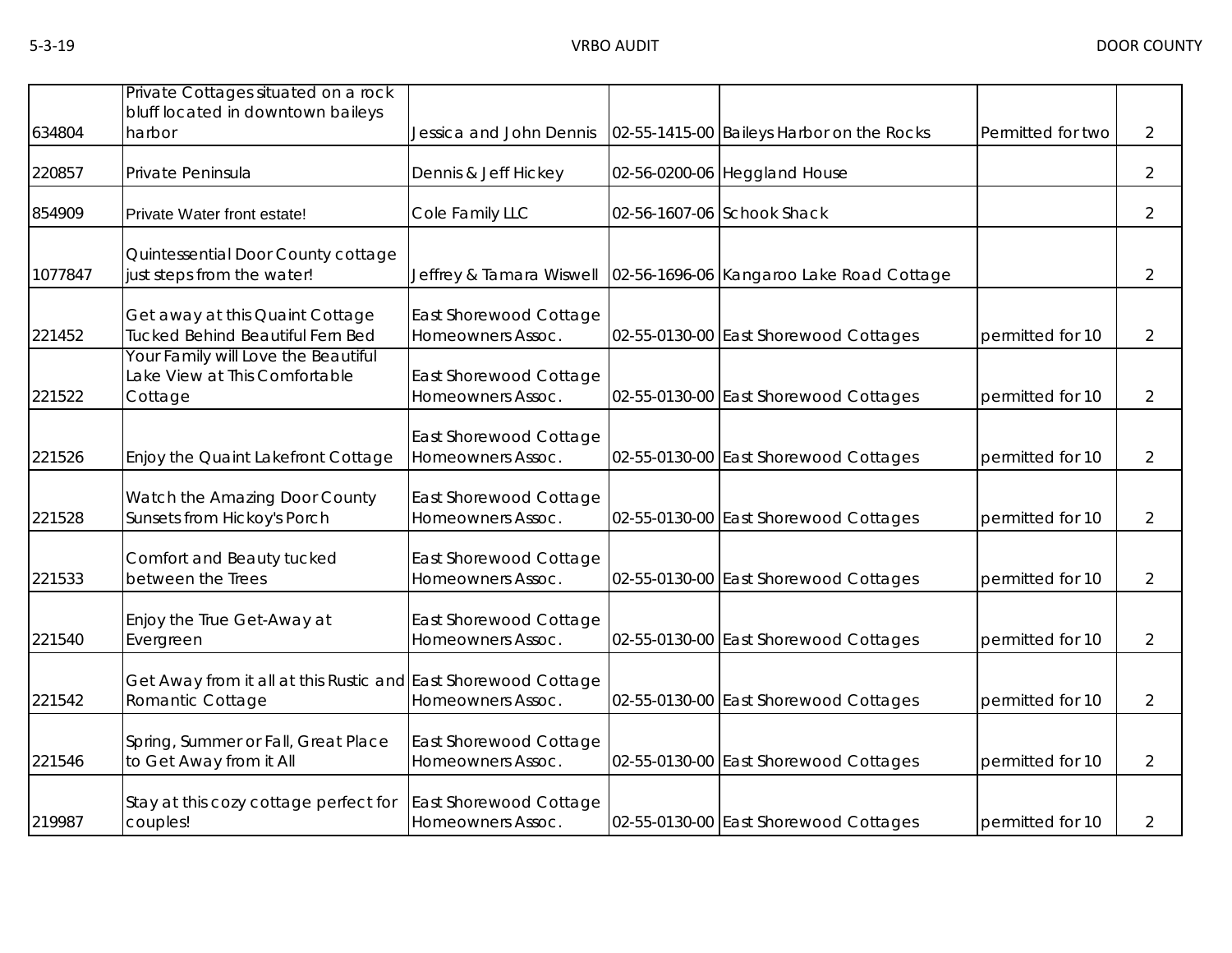|         | Remodeled, 250' waterfrontm 6                                                                  |                                        |                           |                                                |                                 |                |
|---------|------------------------------------------------------------------------------------------------|----------------------------------------|---------------------------|------------------------------------------------|---------------------------------|----------------|
| 699521  | wooded acres, huge deck with view<br>of Cana Island                                            | Chris Warecki                          |                           | 02-56-1312-00 All Creatures Lane - Warecki     | permitted for 3                 | $\overline{2}$ |
| 1279183 | Sand, Sand, and More Sand on Lake<br>Michigan!                                                 | Alexandra Pape                         | 02-56-1903-00 Lyons Woods |                                                |                                 | $\overline{2}$ |
| 1209428 | Stone Cottage, Nestled In The<br>Woods in Door County - Call for rates William & Lesley O'Kane | Dennis & Tamara Zee/                   |                           | 02-56-1824-00 Stone Cottage                    |                                 | $\overline{2}$ |
| 791464  | Stone Ridge on 4.2 Wooded<br>Acres/Firepit, 4 Bedrooms, 2.5 Baths,<br>Sleeps 14 & Pets         | Stone Ridge                            | 02-56-0272-13 Mel Fogel   |                                                |                                 | $\overline{2}$ |
| 1435263 | The Oaks at Baileys Bluff                                                                      | Tom and Michele<br>Schaefer            |                           | 02-56-1983-00 Oaks at Baileys Bluff - Schaefer |                                 | $\overline{2}$ |
| 1248135 | THIS TREE HOUSE IS A PERFECT<br><b>COUPLES GETAWAY</b>                                         | Martha and Michael<br><b>Schulkins</b> |                           | 02-56-1835-00 The Treehouse - Schulkins        |                                 | $\overline{2}$ |
| 418647  | Three Bedroom Lake House with Boat Family Style Contractor<br><b>Dock</b>                      | <b>LLC</b>                             |                           | 02-56-0339-06 Our Place on Kangaroo Lake       |                                 | 2              |
| 400026  | Waterfront 2-Story Log Cottage,<br>Decks, Beach, Canoe & Firepit                               | Donna & Peter Steffen                  |                           | 02-56-0899-00 Steffan Log House                |                                 | 2              |
| 221358  | Waterfront Log Cabin with Boat<br><b>House and Pier</b>                                        | Natalie & Terry McAllister             |                           | 02-56-0885-06 Rocky Bottom Ledge               |                                 | $\overline{2}$ |
| 309037  | Water's Edge Cottage                                                                           | <b>Tim Hodkiewicz</b>                  |                           | 02-55-0497-00 Water's Edge Cottage             | Part of Sunset<br><b>Shores</b> | $\overline{2}$ |
| 882335  | Wildwood Beach House Has A Large<br>Private Sandy Beach On The Shore<br>Of Lake Michig         | Laura Thometz                          |                           | 02-56-1640-06 Wildwood Beach Home              |                                 | $\overline{2}$ |
| 1102901 | You Won't Want To Leave -- +                                                                   | Deb Homan                              |                           | 02-56-1468-00 Merlin's Lake House - Homan      |                                 | 2              |
| 343303  | Beautiful Lakefront Home in Southern<br>Door County                                            | Robert & Mary O'Neil                   |                           | 06-56-1147-00 O'Neil - 290 Clar Lin            |                                 | 6              |
| 271777  | Clay Banks Retreat a Beautiful Quiet<br>Home on Lake Michigan                                  | Dean & Corrine Zajac                   |                           | 06-56-1002-00 Clay Banks Retreat               |                                 | 6              |
| 1244408 | Door County Retreat                                                                            | Door County Clay Banks<br>Retreat      |                           | 06-56-1866-00 Darelynn M Louscher              |                                 | 6              |
| 754723  | Enjoy your own secluded beach                                                                  | Mark Ciepluch                          |                           | 06-56-0901-00 White Sands Hideaway             |                                 | 6              |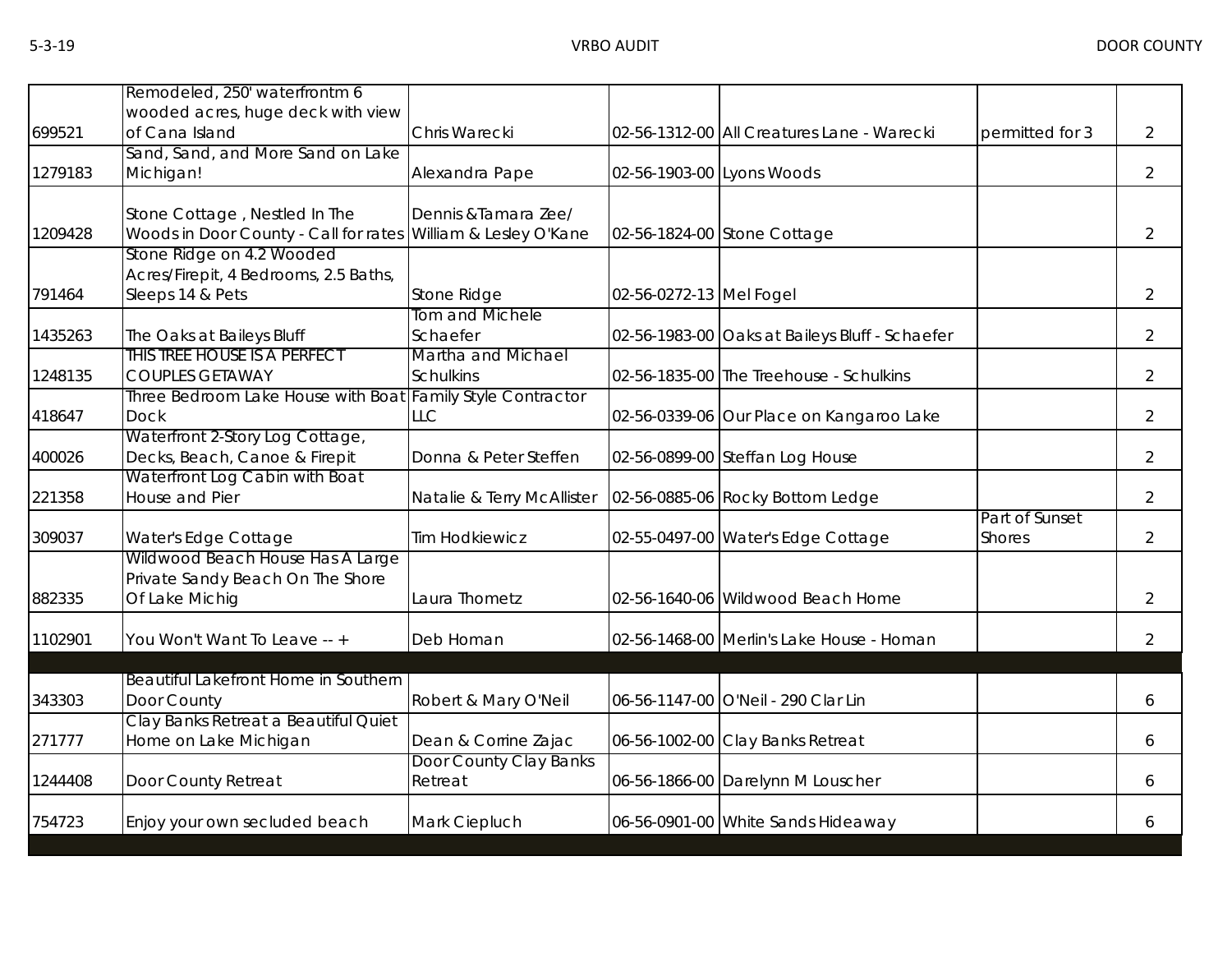|           | 2 Bedroom, 1 Bath Home Away From Jonathon Pesek - Pesek                             |                                   |                        |                                                               |                 |   |
|-----------|-------------------------------------------------------------------------------------|-----------------------------------|------------------------|---------------------------------------------------------------|-----------------|---|
| 1206658   | Home - Overlooks the lake                                                           | Realty                            |                        | 08-53-1856-00 Landmark Resort - Pesek                         |                 | 8 |
| 1400614   | <b>Bay View Bungalow</b>                                                            | Dean Hellwing                     |                        | 08-53-1984-00 Landmark Bay View Bungalow                      |                 | 8 |
| 1457421   | Bay View Escape In Door County                                                      | Zanky Properties LLC              |                        | 08-53-2007-00 Ladmark Zanky                                   |                 | 8 |
| 751221    | Breathtaking Water View Condo -<br>Almost Everything New!                           | Michael & Leigh Dicks             |                        | 08-53-1554-00 Landmark Dick's Rental                          |                 | 8 |
| 1065393   | Gorgeous water view condo<br>overlooking Green Bay                                  | Matt Pidgeon                      |                        | 08-53-1754-00 Landmark Pidgeon                                |                 | 8 |
| 423455    | Landmark 2-BR King Beds, 2-Bath                                                     | Curtis Rudy                       |                        | Landmark - Rudy - Units 1303,<br>08-53-1346-00 4218 and 2332  | permitted for 2 | 8 |
| 3686164ha | Landmark Resort - 2 Bedroom, 1<br>Bath, Wood View - NEWLY AND FULLY<br>REMODELED!!! | Curt Rudy                         | 08-53-1346-00 & 2332   | Landmark Rudy - units 1303, 4218                              | permitted for 2 | 8 |
| 7083628ha | Landmark Resort, 2 bedroom, 1 bath<br>sleeps 6. Lowest rates.                       | Harry & Sharon Achino             |                        | 08-53-1140-00 Achino - Landmark                               |                 | 8 |
| 1000413   | Leaf House Door County, your home<br>at a beautiful Egg Harbor resort               | Sean and Cami Wright              |                        | 08-53-1699-00 Landmark Resort - Leaf House                    |                 | 8 |
| 843029    | Magnificent Water View Condo-<br>Completely Remodeled!                              | Jeffrey Petsinger                 |                        | 08-53-1617-00 Landmark Resort - Petsinger                     |                 | 8 |
| 1183567   | Modern, newly updated condo in<br>scenic Egg Harbor! Heart of Door<br>County        | David and Carrie<br>Counihan      | 08-53-1783-00 Counihan | Landmark Resort - #3202-                                      |                 | 8 |
| 7521534ha | Light & Bright Bay View Retreat                                                     | Nomad Ventures LLC                |                        | Landmark Resort - Nomad<br>08-53-1990-00 Ventures LLC - #1110 | permitted for 3 | 8 |
| 1452844   | <b>NEW LISTING! Gorgeous Waterview</b><br>Condo in Egg Harbor, WI                   | Tod & Kathleen Kerscher           |                        | 08-53-2013-00 Landmark Resort - Kerscher                      |                 | 8 |
| 809045    | OFFSEASON special Nov to mid-May<br>book 2 get 1; book 3 get 2.                     | Landmark Resort- Callen           |                        | 08-53-1623-00 John and Sue Callen                             |                 | 8 |
| 1281266   | Quaint Door County Haven at The<br>Landmark Resort (Family-friendly<br>Condo)       | Mark Lorenzo                      |                        | Quaint Door County Haven-<br>08-53-1832-00 Landmark Lorenzo   |                 | 8 |
| 513963    | Stunning waterview condo at the<br>Landmark Resort in Egg Harbor                    | <b>Curtis &amp; Carrie Downes</b> |                        | 08-53-1344-00 Landmark Downes #2207                           |                 | 8 |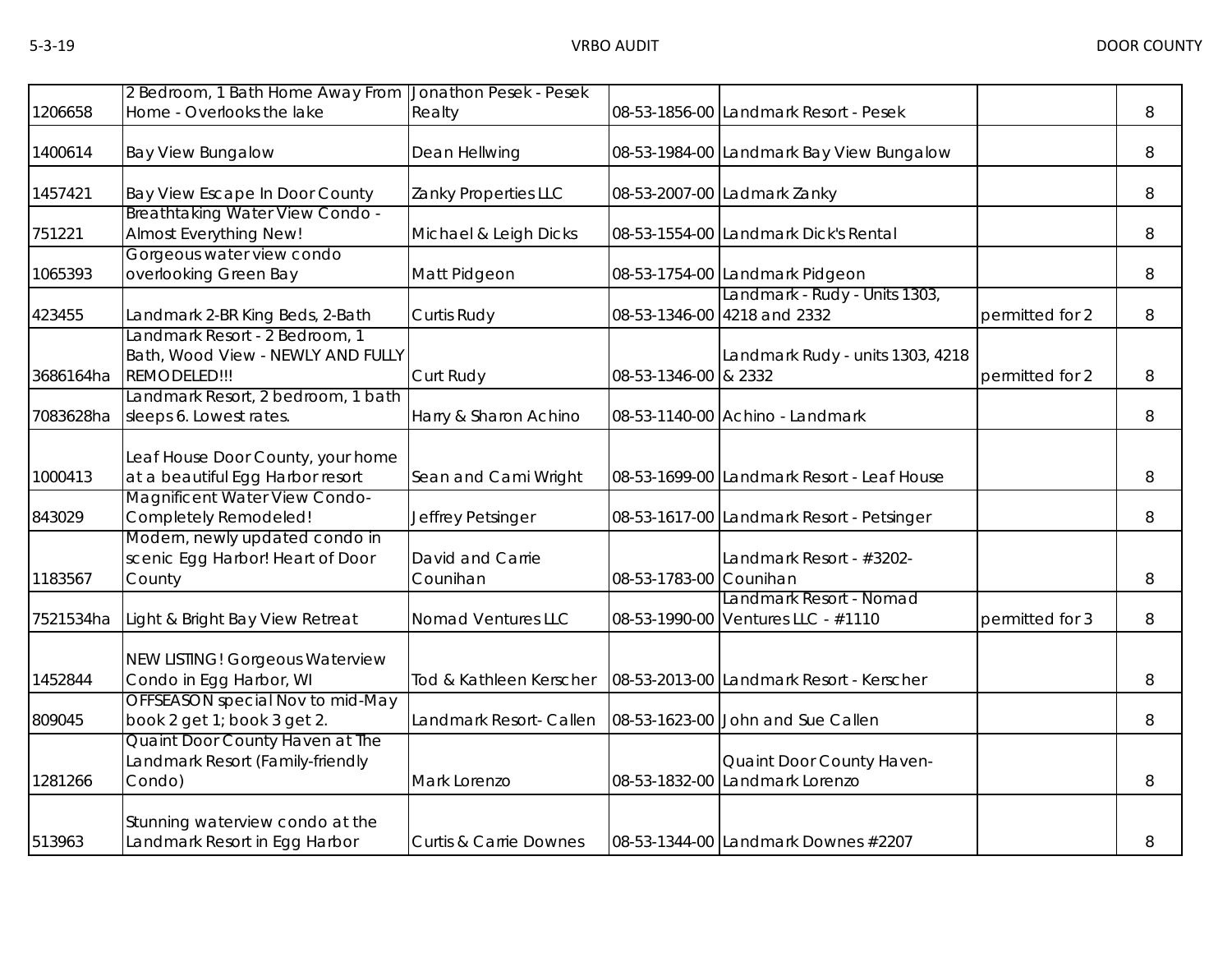| 1010162   | <b>TASTEFULLY RENOVATED 2 BEDROOM</b><br><b>WATERVIEW CONDO!</b>                           | Penny Albers                                                              |                            | 08-53-1735-00 Landmark Resort - Albers             | 1010074         | 8 |
|-----------|--------------------------------------------------------------------------------------------|---------------------------------------------------------------------------|----------------------------|----------------------------------------------------|-----------------|---|
| 1372707   | Treat yourself staying at this romantic<br>retreat!                                        | Natalia Luque                                                             |                            | 08-53-1929-00 Landmark Luque #1232                 |                 | 8 |
| 476628    | Updated 1 bedroom king, book now<br>for winter fun in door county                          | <b>Michael Kostiuk</b>                                                    |                            | 08-53-0676-00 Landmark Resort -MJK Rentals         |                 | 8 |
| 1497704   | Seas the Bay in Egg Harbor - the<br>perfect summer getaway! Landmark<br>condo!             | Michael White                                                             | 08-53-1834-07              | Landmark Resort - White - Unit<br>1102             |                 | 8 |
| 7692101ha | NEW! Landmark Resort Condo w/<br>Spectacular Views!                                        | Good Faith Financial                                                      | 8-53-1970-00               | Landmark Resort Good Faith<br>Financial Unit #2324 | Evolve          | 8 |
| 1497708   | Sand Castle in Egg Harbor - the<br>perfect summer getaway! Landmark<br>condo!              | Will A Pflum                                                              | 08-53-1684-07 Pflum        | Landmark Resort Unit #4213                         |                 | 8 |
| 1050857   | COZY WOODVIEW! Landmark Resort,<br>EGG HARBOR - Updated, Cozy, 1<br><b>Bdrm Woodview C</b> | <b>Brian Wiegand</b>                                                      | 08-53-1688-00              | Landmark Resort - Door County<br>Getaweays         | permitted for 4 | 8 |
| 963491    | Cozy 1br Woodview! Landmark<br>Resort                                                      | <b>Brian Wiegand</b>                                                      | 08-53-1688-00 Getaweays    | Landmark Resort - Door County                      | permitted for 4 | 8 |
| 1212725   | Wonderful place to relax for your<br>family in the heart of Door County                    | Ditched LLC -Izabela<br><b>Ditchen Sims</b>                               |                            | 08-53-1822-00 LandmarkDitched                      |                 | 8 |
| 288910    | Vacation in Door County, Wisconsin -<br>Cape Cod of the Midwest                            | Landmark Carson                                                           | 08-53-0945-00 Fred Carson  |                                                    |                 | 8 |
| 1507889   | 5 bedroom waterfront home with<br>stunning views!                                          | <b>Aymee and David Balison</b><br><b>Balison Joint Revocable</b><br>Trust |                            | 08-56-2034-06 White Cliff Landing                  |                 | 8 |
| 822530    | A newly renovated cottage on the<br>green bay waters                                       | Daniel & Wanda Kupsco                                                     |                            | 08-56-1566-06 Sunset Sanctuary                     |                 | 8 |
| 375676    | Amazing views from peaceful home<br>overlooking green bay close to<br>beach                | Tim & Mary Kelley                                                         | 08-56-0305-00 Kelley House |                                                    |                 | 8 |
| 403451    | Bayside Log Home Waterfront, WiFi, 3<br>bedrooms, Direct TV, Fire Pit                      | Laurel Key                                                                |                            | 08-56-1037-13 Bayside Log Home                     |                 | 8 |
| 1518746   | <b>BRAND NEW CUSTOM BUILT HOME -</b><br><b>Egg Harbor Retreat</b>                          | John and Susie Plumb                                                      |                            | 08-56-1895-00 Secret Meadow                        |                 | 8 |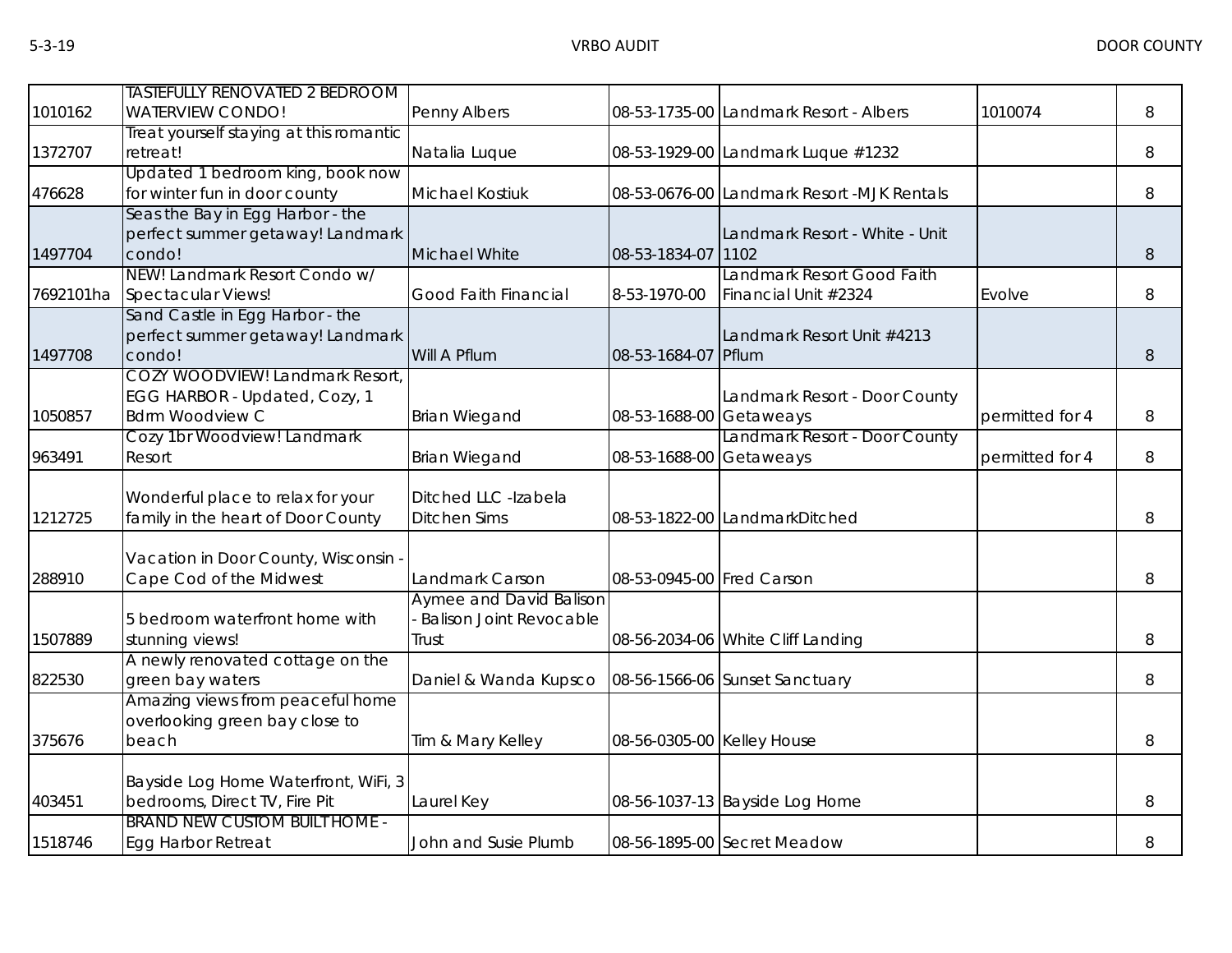| 1024755   | Contemporary 3 Bed 2.5 Bath Hand-<br>Hewn Log Cabin in Wooded Setting<br>of Egg Harbor                                              | Patrick and Shari Hayes                                                     |                             | 08-56-1711-00 Hazy Hideaway                                          | 8 |
|-----------|-------------------------------------------------------------------------------------------------------------------------------------|-----------------------------------------------------------------------------|-----------------------------|----------------------------------------------------------------------|---|
| 224851    | Cottage on the Bay - Waterfront,<br>100' Beach, 50ft pier, Sunsets,<br>Secluded, Wi-Fi                                              | Cottage on the Bay<br>Bernardi                                              |                             | Elizabeth & Mario<br>08-56-0841-00 Bernardi/Bernardi Enterprises LLC | 8 |
| 1276892   | Diamond in the Wooods                                                                                                               | Elaine DeMarb                                                               | 08-56-1860-00               | Diamond in the Woods                                                 | 8 |
| 677495    | Door County Egg Harbor Private<br>waterfront beautiful sunsets, sleeps 6                                                            | Ricky & Susan Kwaterski                                                     |                             | 08-56-0806-13 Ski Shore Retreat                                      | 8 |
| 1214889   | Door County Log Cabin - Egg Harbor Blue Chair Capital, Mike<br>on 40 Acres; July 4th week still open!                               | and Becky Boyer                                                             |                             | 08-56-1821-00 Boyer Log Home                                         | 8 |
| 7080871ha | <b>Gray Gull Cottage-Waterfront Home</b>                                                                                            | Monument Point Lane LLP 08-55-0797-00 Grey Gull                             |                             |                                                                      | 8 |
| 1453926   | <b>JUST LISTED! Renovated Bay home</b><br>w/200 feet of waterfront - 3.3 acres.<br>Sleeps 10!                                       | <b>Kurt Schmelter</b>                                                       | 08-56-2033-00 Lulus Bayside |                                                                      | 8 |
| 404293    | Luxury Log Cabin in Egg Harbor Door<br>County                                                                                       | Susan Mullarkey                                                             |                             | 08-56-0647-00 Birch Lane Log Cabin                                   | 8 |
| 1454913   | <b>NEW LISTING! Charming Door County</b><br>Cabin on the Shores of Green Bay!                                                       | Jeff Garber                                                                 | 08-56-1396-07 Stones Throw  |                                                                      | 8 |
| 1454914   | NEW LISTING! Go back in time to<br>Grandmas cottage! Quaint Door<br>County Cabin with sunset views over<br>the shores of Green Bay! | Jeff Garber                                                                 | 08-56-1395-07 Stoney Shore  |                                                                      | 8 |
| 78867     | Pet Friendly Private Cottage on 10<br>Acre Farm in Fish Creek                                                                       | Applewood Cottage<br>Property Managment LLC 08-55-0093-00 Applewood Cottage |                             |                                                                      | 8 |
| 4647662ha | NEW! 2BR Egg Harbor House on 2<br>Acres!                                                                                            | Kerri Zergoski                                                              | 08-56-1768-00 Lodge 42      |                                                                      | 8 |
| 57138     | Panorama Waterfront Guest House<br>North of Sturgeon Bay                                                                            | Margaret Koenen                                                             |                             | 08-55-0155-00 Koenens Panorama Guest House                           | 8 |
| 655760    | Privacy In The Woods, Yet Close To<br>All The Fun!                                                                                  | <b>Butterfly House - Blosser</b>                                            |                             | 08-56-1580-00 Robert Blosser                                         | 8 |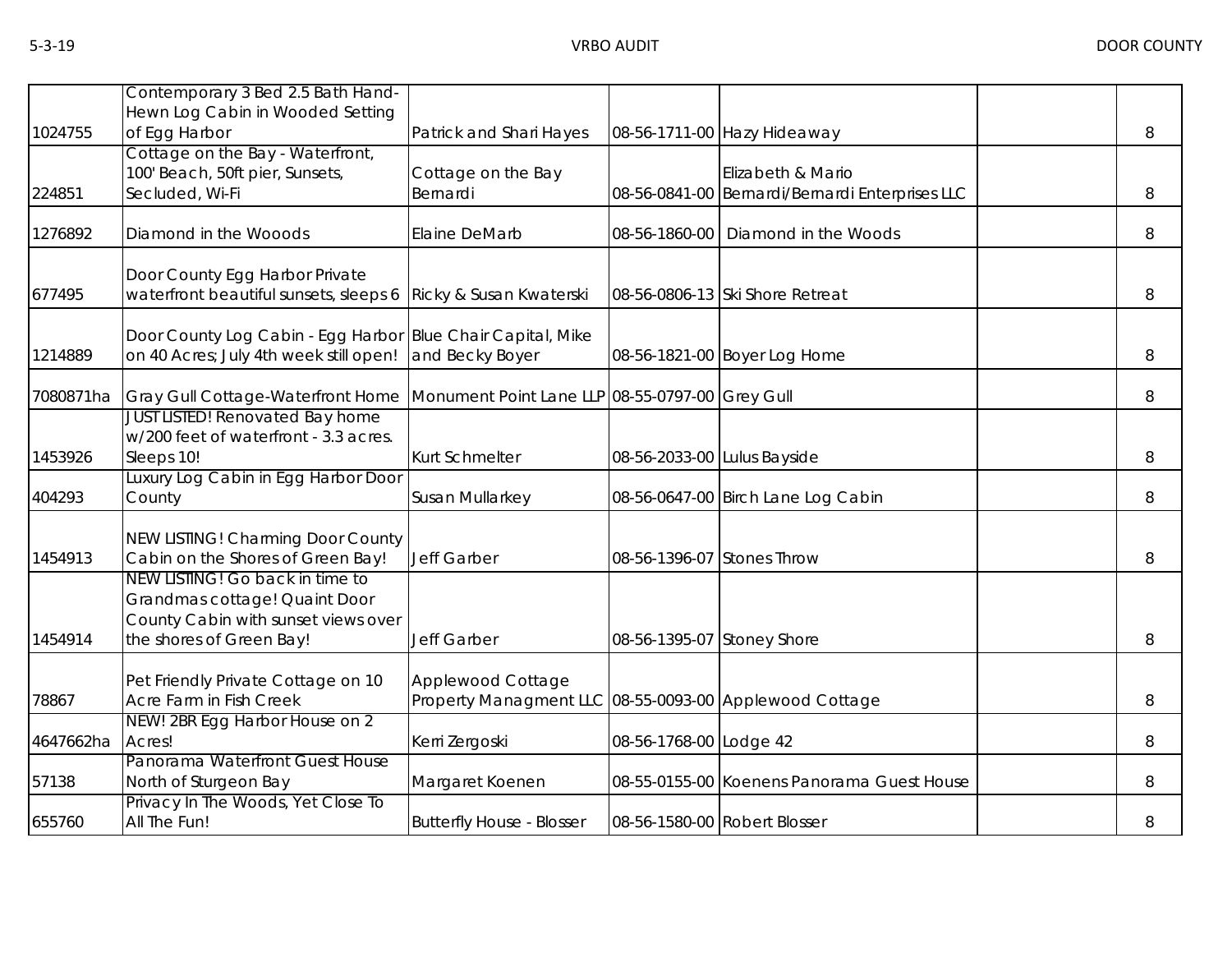| 1001072   | Relax In Our Nostalgic Log Home<br>(3BR/2ba)                                                         | Patricia Culliton                 |                            | 08-56-1715-00 Green Apple Lodge              |                 | 8 |
|-----------|------------------------------------------------------------------------------------------------------|-----------------------------------|----------------------------|----------------------------------------------|-----------------|---|
| 456464    | Secluded Waterfront Cottage                                                                          | <b>Robert Cowles</b>              |                            | 08-56-1375-00 Cherry Lodge                   |                 | 8 |
| 230079    | Stunning Door County Cabin in the<br>Woods, Wi-Fi, firepit, fireplace, game<br>room                  | Charles Ireland                   |                            | 08-56-0925-00 Hidden Bear Cabin              |                 | 8 |
| 1319701   | <b>SUNSETS ON THE BLUFF! NEW</b><br><b>CONSTRUCTION! WATERVIEW!</b>                                  | Gail Bergman                      |                            | 08-56-1874-00 Bluff Cottage Sunset LLC       |                 | 8 |
| 1445907   | The Cabin at Shady Grove                                                                             | Maureen Gribble                   |                            | 08-56-1925-00 Shady Grove - Gribble          |                 | 8 |
| 1115406   | The Gull Cottage: New Construction,<br>Waterfront Home With Private Pier                             | <b>Anne Neuhaus</b>               | 08-56-1773-00 Gull Cottage |                                              |                 | 8 |
| 595501    | Unique Distinctive Cottage on the<br>Shores of Green Bay                                             | Sara Steinharted/Jon<br>Chapman   |                            | 08-56-1316-06 Whitestone at the Water        |                 | 8 |
| 566840    | Views of Green Bay and Egg Harbor                                                                    | David Ohlson/ Charles<br>Chilcote |                            | 08-56-0729-06 Ohlson Chateau2                |                 | 8 |
| 7045122ha | Villa Royer - Waterfront home                                                                        | Villa Royer                       |                            | 08-56-1029-00 Barbara-Widder Lowry           |                 | 8 |
| 456458    | Wooded Beach Front Property that<br>sleeps 12                                                        | <b>Robert Cowles</b>              | 08-56-1376-00 The Annex    |                                              |                 | 8 |
| 1603674   | Close To It, Far From It                                                                             | Lane Samuelon                     |                            | 08-56-2053-00 Samuleson - 5707 Hyline Trail  |                 | 8 |
| 468335    | Your key to the door                                                                                 | Bryan Troutman                    | 08-56-1322-00 Door         | Cousins Cottage - Your key to the            |                 | 8 |
|           | Newport Resort - Near Alpine Beach -                                                                 |                                   |                            |                                              |                 |   |
| 4595946ha | Standard Room, 2 Bedrooms<br>Awesome Bluff Views of Green Bay in<br>Egg Harbor from your private 2nd | <b>Newport Resort</b>             |                            | 09-51-0410-00 Newport Resort Condo Ass'n Inc |                 | 9 |
| 22662     | floor deck                                                                                           | Robert Baudo                      |                            | 09-53-0253-00 Baudo - 7810 Ridgewood Bluff   |                 | 9 |
| 114019    | Luxurios Large Condo - Great Water<br>Views Ac & WI FI                                               | Angie Vandenavond                 |                            | 09-53-0637-00 Eames Farm m6                  |                 | 9 |
| 56038     | Newly furnished condo w/exquisite<br>sunset/water view from balcony. Wifi<br>included.               | Angie Vandenavond                 |                            | 09-53-0640-00 Ridgewood Condo 2-B            | permitted for 2 | 9 |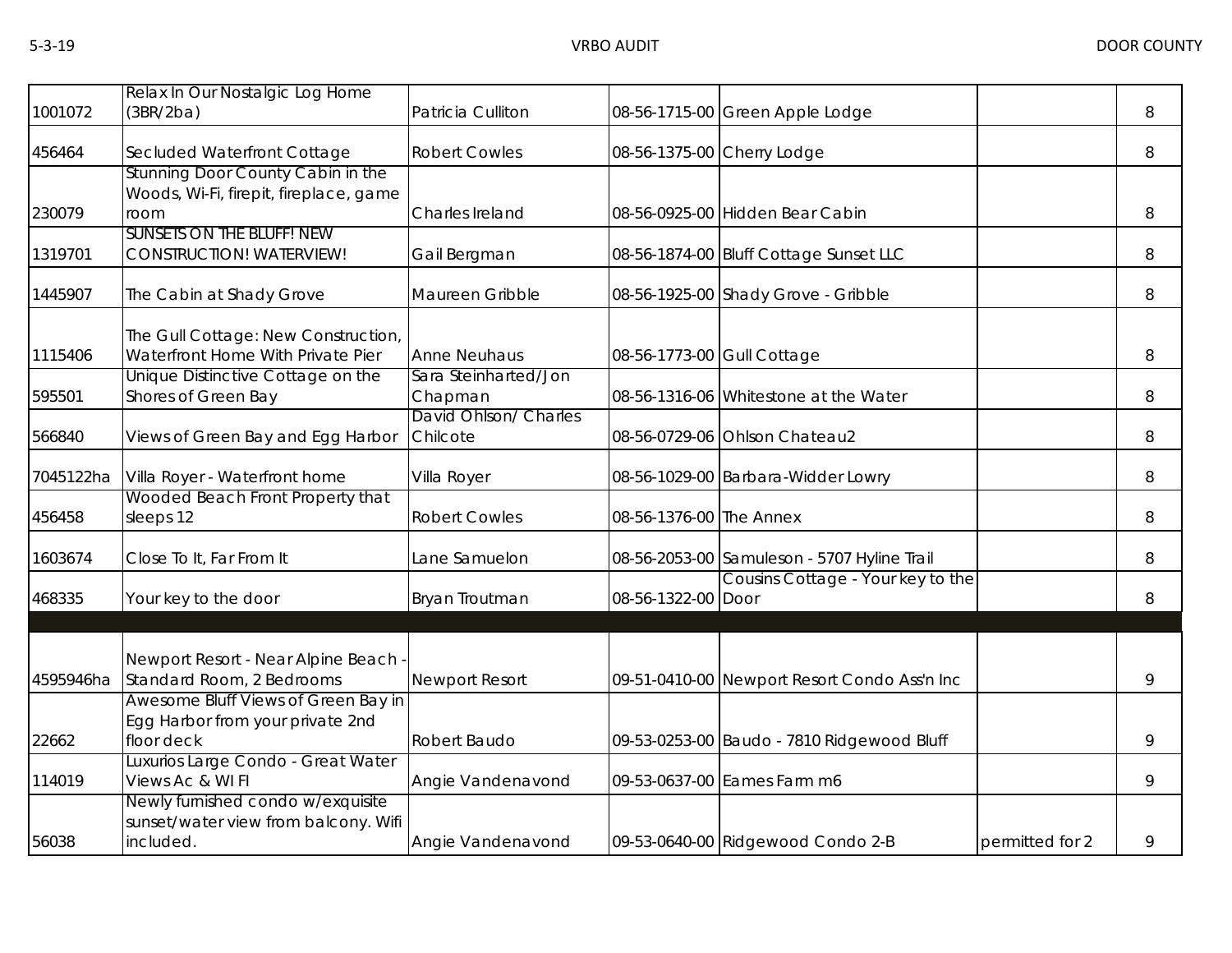|           | Summer of 2018 rentals-\$1350 per                                                      | <b>Thomasan Christensen</b>    |                           |                                                  |                                                    |   |
|-----------|----------------------------------------------------------------------------------------|--------------------------------|---------------------------|--------------------------------------------------|----------------------------------------------------|---|
| 309573    | week off season 140 per night                                                          | Harnack                        |                           | 09-53-0498-00 Eames Farm, #S-3 - Christensen     |                                                    | 9 |
| 429685    | Waterfront Town Home in Egg Harbor Arthur R. Derse                                     |                                |                           | 09-53-1100-05 Derse's White Cliff Condo - Unit 5 |                                                    | 9 |
|           | 'YOUR PLACE" 3-bedroom, 2-bath<br>ranch style home in the village of                   |                                |                           |                                                  |                                                    |   |
| 705682    | Egg Harbor                                                                             | <b>Joe Nimmer</b>              | 09-56-1537-00 Your Place  |                                                  |                                                    | 9 |
| 1008132   | 3 Bedroom Cape Cod-style Cottage<br>in Egg Harbor, WI                                  | <b>Bertschinger LLC</b>        |                           | 09-55-0316-00 Bertschinger LLC                   | permitted for 8                                    | 9 |
|           | 3 Bedroom, 2 Bath Ranch Home With                                                      |                                |                           |                                                  |                                                    |   |
| 647346    | A Great Egg Harbor Location.                                                           | <b>Shallows Resort</b>         | 09-56-1453-00 Falun House |                                                  |                                                    | 9 |
| 1357071   | Breathtaking views of the bay<br>walking distance to town!                             | Massoud Maleki                 |                           | 09-56-1086-06 Scenic Home in Egg Harbor          |                                                    | 9 |
| 449353    | Door County three bedroom<br>vacation home                                             | Shallows, Inc.                 | 09-56-0361-00 Bluffside   |                                                  |                                                    | 9 |
| 626232    | Door County Waterfront Home with<br>Private Beach                                      | <b>RPO Holdings</b>            | 09-56-1460-00 Mariner II  |                                                  |                                                    | 9 |
| 1618557   | <b>Two Luxurious Waterfront Door</b><br><b>County Properties</b>                       | <b>RPO Holdings</b>            | 09-56-1460-00 Mariner II  |                                                  | Combined listing<br>for both mariner<br>properties | 9 |
| 881025    | Egg Harbor Log Cabin, Door County                                                      | Karen Berndt                   |                           | 09-56-1646-00 Egg Harbor Log Cabin               |                                                    | 9 |
| 672228    | Large Five Bedroom on the Water in<br>Egg Harbor.                                      | Bertschinger Investments       |                           | 09-55-0317-00 Bertschinger Investments           | permitted for 8                                    | 9 |
| 427036    | Larsen Log Cabin in the beautiful<br>Village of Egg Harbor                             | Paul Larsen                    |                           | 09-55-0381-00 Larsen Log Cabin                   | permitted for 2                                    | 9 |
| 1341621   | Lighthouse Place is the perfect place<br>to enjoy Egg Harbor and all of Door<br>County | Claire Murphy                  |                           | 09-56-1830-16 Lighthouse Place                   |                                                    | 9 |
| 591007    | Luxurious Door County Waterfront<br>Home with Private Beach                            | <b>RPO Holdings</b>            | 09-56-1417-00 Mariner     |                                                  |                                                    | 9 |
| 1503315   | Luxury Craftsman in the Heart of Egg<br>Harbor                                         | Robert and Suzanne<br>Esposito |                           | 09-56-1780-00 Egg Harbor Hideaway - Esposito     | permitted for 2                                    | 9 |
| 4916534ha | Majestic Sunsets and Incredible<br><b>Views</b>                                        | <b>Trevor Farell</b>           |                           | 09-56-1897-00 Majestic Sunsets                   |                                                    | 9 |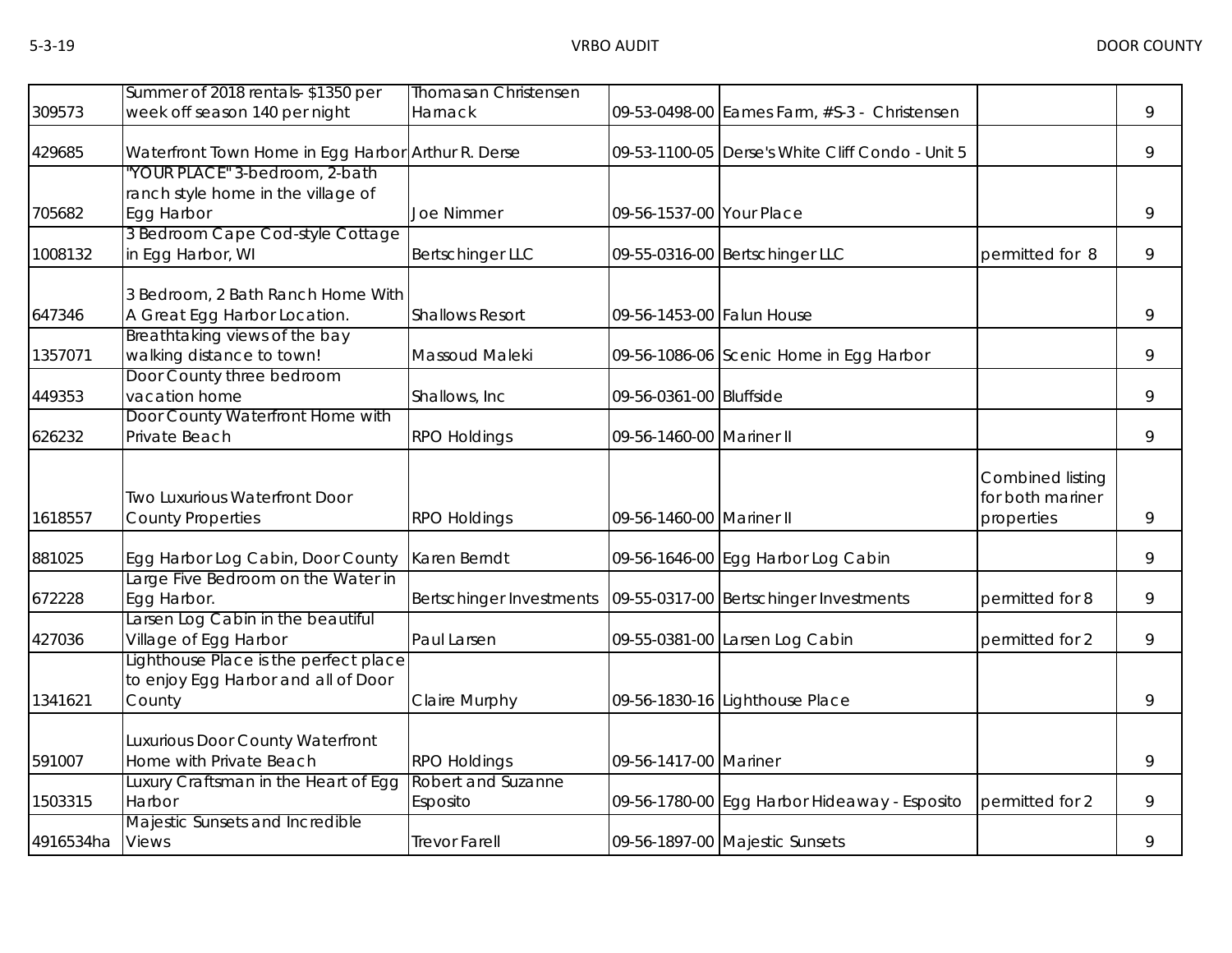|           | NEW on the VRBO Market 6/21/14,                   |                                                                     |                              |                                                |                 |   |
|-----------|---------------------------------------------------|---------------------------------------------------------------------|------------------------------|------------------------------------------------|-----------------|---|
| 427037    | The Larsen House                                  | Paul Larsen                                                         |                              | 09-55-0381-00 Larson Log Cabin                 |                 | 9 |
|           | One Bedroom Cottage Near Central                  |                                                                     |                              |                                                |                 |   |
| 827152    | Egg Harbor                                        | Bertschinger Investments                                            |                              | 09-55-0317-00 Bertschinger Investments         | permitted for 8 | 9 |
|           | 1 Bedroom Cape Cod-style Cottage                  |                                                                     |                              |                                                |                 |   |
| 1008131   | in Egg Harbor, WI                                 | Bertschinger Investments   09-55-0317-00   Bertschinger Investments |                              |                                                | permitted for 8 | 9 |
| 672229    | One Bedroom Cottage on the Water Bertschinger LLC |                                                                     |                              | 09-55-0316-00 Bertschinger LLC                 | permitted for 8 | 9 |
|           | Roomy Two Bedroom House Near                      |                                                                     |                              |                                                |                 |   |
| 1221143   | Central Egg Harbor                                | <b>Bertschinger LLC</b>                                             |                              | 09-55-0316-00 Bertschinger LLC                 | permitted for 8 | 9 |
| 562683    | Roomy Two Bedroom House Near<br>Egg Harbor Marina | <b>Bertschinger LLC</b>                                             |                              | 09-55-0316-00 Bertschinger LLC                 | permitted for 8 | 9 |
|           | Roomy Two Bedroom House Near                      |                                                                     |                              |                                                |                 |   |
| 1221144   | Egg Harbor Marina                                 | <b>Bertschinger LLC</b>                                             |                              | 09-55-0316-00 Bertschinger LLC                 | permitted for 8 | 9 |
|           | Secluded, water front home on the                 |                                                                     |                              | Secluded Waterfront Home on                    |                 |   |
| 1005094   | Bay in Egg Harbor                                 | Julie Kowalkowski                                                   |                              | 09-56-1738-00 the Bay in Egg Harbor            |                 | 9 |
|           | Spacious four bedroom house near                  |                                                                     |                              |                                                |                 |   |
|           | Alpine Golf Course and Egg Harbor                 |                                                                     |                              |                                                |                 |   |
| 452105    | beach.                                            | Bertschinger Investments   09-55-0317-00   Bertschinger Investments |                              |                                                | permitted for 8 | 9 |
|           | Spacious four bedroom house near                  |                                                                     |                              |                                                |                 |   |
|           | Alpine Golf Course and Egg Harbor                 |                                                                     |                              |                                                |                 |   |
| 1221145   | beach.                                            | <b>Bertschinger LLC</b>                                             |                              | 09-55-0316-00 Bertschinger LLC                 | permitted for 8 | 9 |
|           | Spacious four bedroom house on the                |                                                                     |                              |                                                |                 |   |
| 899706    | bay of Green Bay.                                 | <b>Bertschinger LLC</b>                                             |                              | 09-55-0316-00 Bertschinger LLC                 | permitted for 8 | 9 |
| 571420    | Sleepy Hollow Cottage, the Perfect<br>Location    | Paula W Peterson                                                    |                              | 09-56-1349-00 Sleepy Hollow Cottage - Peterson |                 | 9 |
| 1357675   | Sounds of the Bay                                 | <b>Brian Fecteau</b>                                                |                              | 09-56-1725-06 Sounds of the Bay                |                 | 9 |
|           | Spacious waterfront home in Egg                   |                                                                     |                              |                                                |                 |   |
| 4728373ha | Harbor                                            | Mary Zeller                                                         |                              | 09-56-1882-00 Point Beach House                |                 | 9 |
|           | The 5th Hole- On a 36 hole golf                   |                                                                     |                              |                                                |                 |   |
| 7081743ha | course                                            | Kevin Murphy                                                        | 09-55-0753-00 The Fifth Hole |                                                |                 | 9 |
|           | The Yellow House in Egg Harbor -                  |                                                                     |                              |                                                |                 |   |
|           | beautifully remodeled & ready for                 |                                                                     |                              |                                                |                 |   |
| 570970    | you!                                              | R Lynn & Sandi Rowe                                                 |                              | 09-56-1404-00 The Yellow House                 |                 | 9 |
|           | Three bedroom cottage in Point                    |                                                                     |                              |                                                |                 |   |
| 827151    | Beach area of Egg Harbor                          | Bertschinger Investments   09-55-0317-00 Bertschinger Investments   |                              |                                                | permitted for 8 | 9 |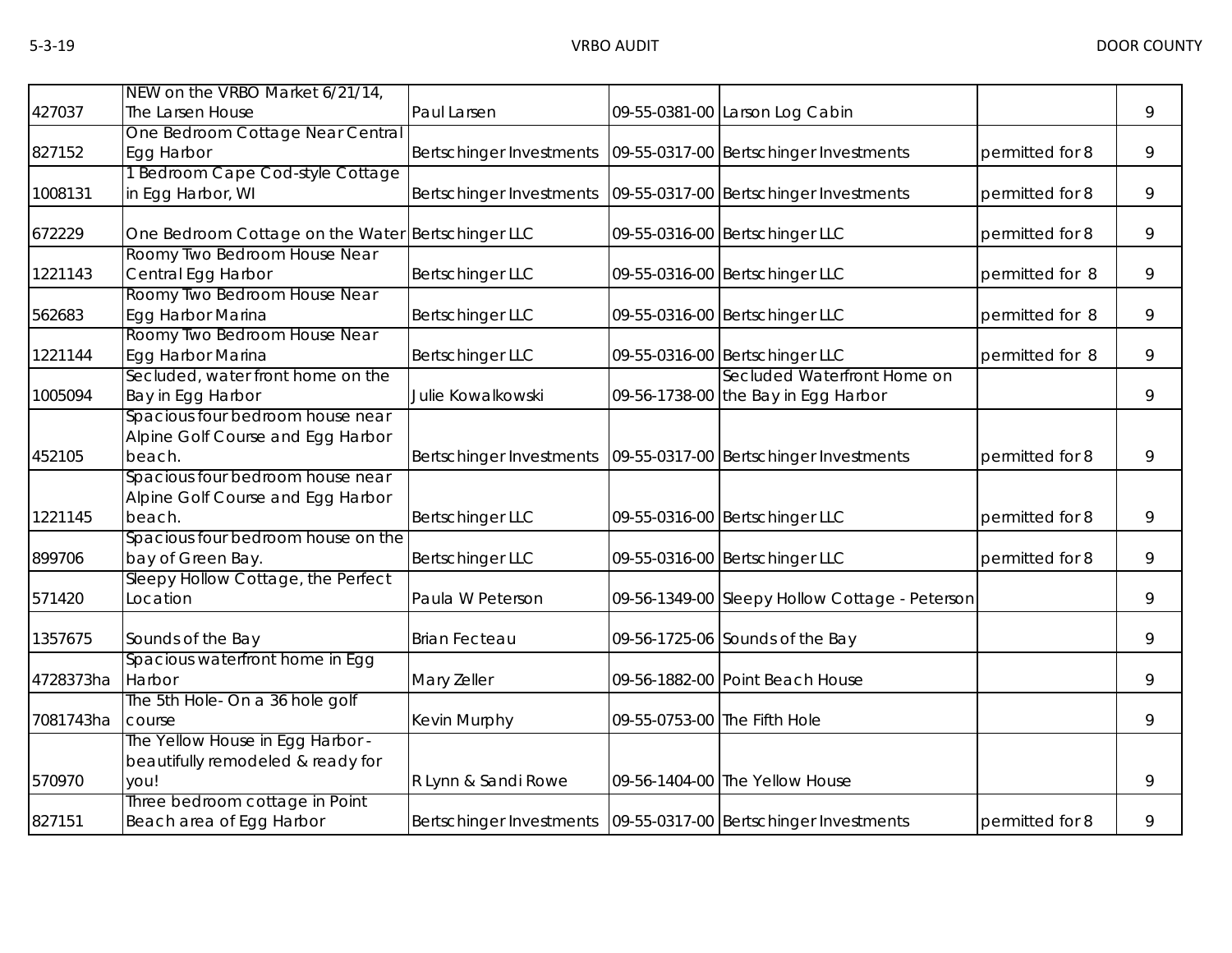|         | Trillium Gap Cottage - Woodland       | Trillium Gap, LLC - Rick &                              |                                             |                 |    |
|---------|---------------------------------------|---------------------------------------------------------|---------------------------------------------|-----------------|----|
| 401618  | Retreat - Walk to Beach               | Susie Julison                                           | 09-56-1182-00 Trillium Gap Cottage          |                 | 9  |
|         | Water Front Home With Spectacular     |                                                         |                                             |                 |    |
| 660427  | Sunset View!                          | Jan and Craig Bilgen                                    | 09-55-0817-06 On the Water Escape           |                 | 9  |
|         | We offer "country-quiet" a short walk |                                                         |                                             |                 |    |
|         | from the village center and town      |                                                         |                                             |                 |    |
| 889272  | dock.                                 | <b>Richard Woldt</b>                                    | 09-55-0365-00 Woldts Intowm Farmette        |                 | 9  |
|         | White Cliff Water Front Home, the     |                                                         |                                             |                 |    |
| 236719  | Finest in Door County!                | Michael & Dawn McCole 09-56-0894-06 White Cliff Cottage |                                             |                 | 9  |
|         |                                       |                                                         |                                             |                 |    |
| 1535497 | The Flats on Church Street - Door     |                                                         | 09-56-2071-00 Flats on Church Street        |                 |    |
|         | County's Modern Vacation Rental       | Egg Bnb LLC                                             |                                             | permitted for 4 | 9  |
|         | The Flats on Church Street - Door     |                                                         |                                             |                 |    |
| 1565071 | County's Modern Vacation Rental       | Egg Bnb LLC                                             | 09-56-2071-00 Flats on Church Street        | permitted for 4 | 9  |
|         |                                       |                                                         |                                             |                 |    |
|         | The Flats on Church Street - Door     |                                                         |                                             |                 |    |
| 1578249 | County's Modern Vacation Rental       | Egg Bnb LLC                                             | 09-56-2071-00 Flats on Church Street        | permitted for 4 | 9  |
|         |                                       |                                                         |                                             |                 |    |
|         | The Flats on Church Street - Door     |                                                         |                                             |                 |    |
| 1546893 | County's Modern Vacation Rental       | Egg Bnb LLC                                             | 09-56-2071-00 Flats on Church Street        | permitted for 4 | 9  |
|         | Best Waterview of Egg Harbor -        |                                                         |                                             |                 |    |
|         | Beautiful, Fully Appointed Ground     |                                                         |                                             |                 |    |
| 515418  | Level Condo                           | JRCH, LLC                                               | 09-59-1345-00 Eames Farm Condo - #M5 - JRCH |                 | 9  |
|         | <b>DOOR COUNTY THREE BEDROOM</b>      |                                                         |                                             |                 |    |
|         | CONDO FOR RENT IN QUAINT EGG          | Meadow Ridge                                            |                                             |                 |    |
| 662409  | HARBOR, WIS. SLEEPS 12!               | Timeshare- Vander Wyst                                  | 09-59-1508-00 Guy & Ann Vander Wyst         |                 | 9  |
|         | Meadow Ridge of Door County           |                                                         |                                             |                 |    |
| 1015419 | Resort                                | Peri Brown                                              | 09-59-1717-00 Peri Jackson - Meadow Ridge   |                 | 9  |
| 471850  | 2 Bedroom Cottage                     | <b>HOLDINGS II LLC</b>                                  | 11-56-1295-19 Beach View Cottage            |                 | 11 |
|         | 4 bedroom home on the water with      |                                                         |                                             |                 |    |
| 1050003 | westerly views of sunset              | Windsor McCutcheon                                      | 11-56-1724-06 Harbor View on Northshore     |                 | 11 |
|         | 5 Star Rating! Check Out Our          |                                                         |                                             |                 |    |
| 309251  | Reviews! Pet Friendly, Too!           | Kevin & Janell Hoey                                     | 11-56-1381-00 mingary Cottage               |                 | 11 |
|         | Adorable Cottage in the heart of      |                                                         |                                             |                 |    |
| 795001  | Ephraim!                              | Kim Cassidy                                             | 11-56-1574-00 Cassidy's Cottages            |                 | 11 |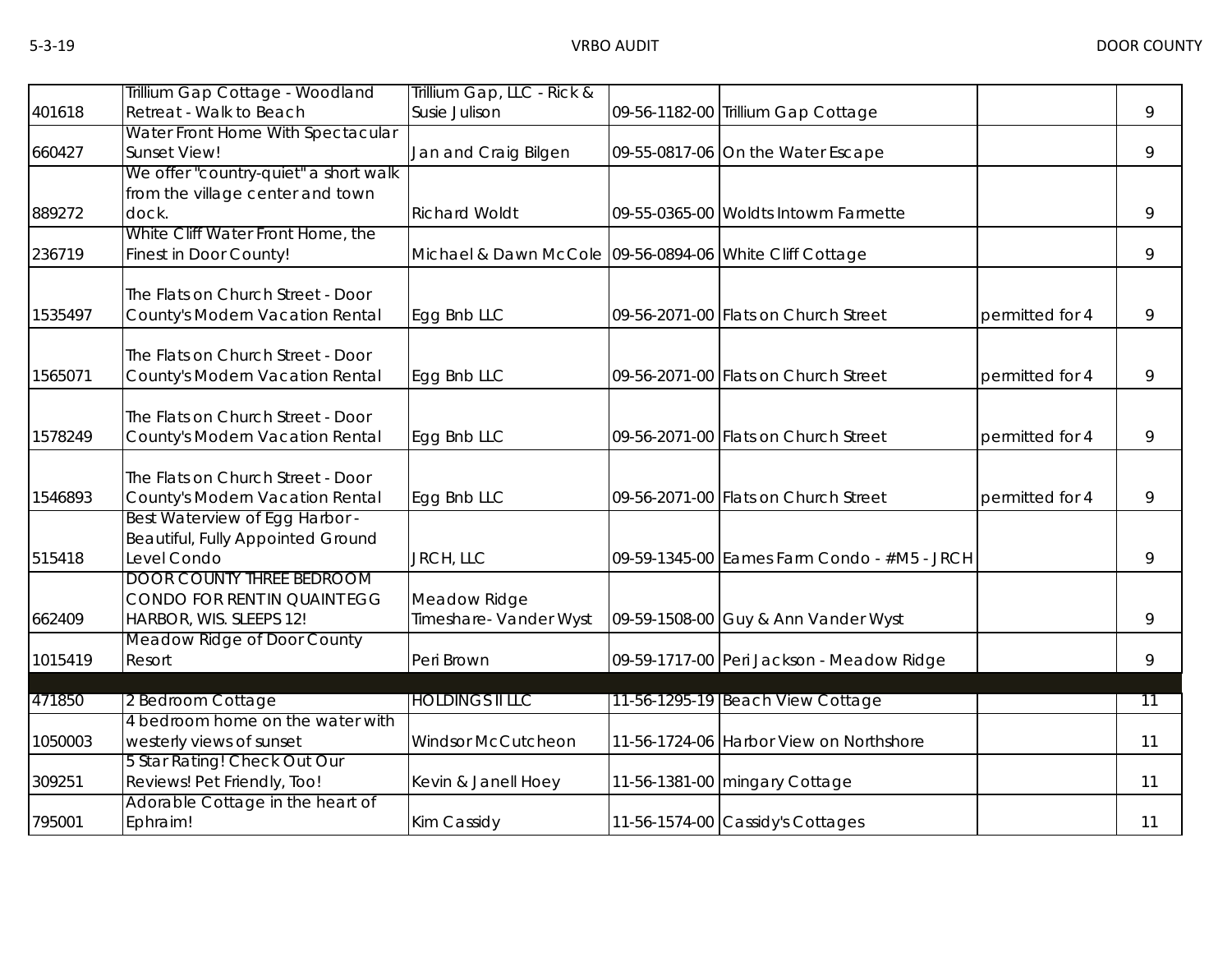|         | Beach Access /2BR/ Harbor House      | Randal and Elizabeth                                        |                           |                                            |                 |    |
|---------|--------------------------------------|-------------------------------------------------------------|---------------------------|--------------------------------------------|-----------------|----|
| 982888  | <b>Guest Cottage</b>                 | Frink                                                       |                           | 11-56-1383-00 Harbor House & Guest Cottage | permitted for 2 | 11 |
|         | Beautiful Private, Modern Home,      |                                                             |                           |                                            |                 |    |
| 555709  | Sleeps 12                            | Patricia Sexton                                             |                           | 11-56-1448-00 Coral Hill Sexton            |                 | 11 |
|         | Beautifully Appointed 4+ Bedroom,    |                                                             |                           |                                            |                 |    |
| 1025601 | Waterfront Home - Sleeps 12          | Parks Edge Lakeshore LLC 11-55-0411-06 Park's Edge Cottages |                           |                                            |                 | 11 |
|         | Cedar Glen, a fresh, ephraim         |                                                             |                           |                                            |                 |    |
|         | cottage, one block from water and    |                                                             |                           |                                            |                 |    |
| 185458  | sunset                               | John & Rachel Rothschild 11-55-0758-06 Cedar Glen           |                           |                                            |                 | 11 |
|         | Nordic Hearth Cabin - Charming and   |                                                             |                           |                                            |                 |    |
| 926758  | Historic Log Home                    | Thomas & Donna Moretti                                      |                           | 11-56-1677-00 Moretti - 10438 Water St     |                 | 11 |
|         | Comfy Remodeled House a mile         |                                                             |                           |                                            |                 |    |
|         | north of downtown Ephraim on Hwy     |                                                             |                           |                                            |                 |    |
| 617107  | 42. Great Location                   | <b>Fran Richter</b>                                         |                           | 11-56-1386-00 Tuckaway Cottage             |                 | 11 |
|         | New New New WATER View View          |                                                             |                           |                                            |                 |    |
| 1591624 | View                                 | Tim Christofferson                                          |                           | 11-56-1595-00 Heritage House               |                 | 11 |
|         | New Listing: Unequaled Door County   |                                                             |                           |                                            |                 |    |
|         | Harborview Location For Family Or    |                                                             |                           |                                            |                 |    |
| 1221684 | Couples                              | Tim Christofferson                                          |                           | 11-56-1595-00 Heritage House               |                 | 11 |
|         | Door County Log Cabin in Ephraim,    |                                                             |                           |                                            |                 |    |
| 249849  | #1 Small Town in Midwest             | Steve & Susan Schroeder   11-56-1993-00 Log Cabin Place     |                           |                                            | permitted for 2 | 11 |
|         |                                      |                                                             |                           |                                            |                 |    |
|         | Door County Log Cabin in Ephraim,    |                                                             |                           |                                            |                 |    |
| 424825  | #1 Small Town in Midwest             | Steve & Susan Schroeder   11-56-1993-00 Log Cabin Place     |                           |                                            | permitted for 2 | 11 |
|         |                                      |                                                             |                           |                                            |                 |    |
| 442496  | Enjoy Door County at its finest!!    | PKJ2 LLC - Jim Blair                                        | 11-56-1373-00 Evans Woods |                                            |                 | 11 |
|         | Enjoy Views Of Ephraim And Eagle     |                                                             |                           |                                            |                 |    |
|         | Harbor While Sitting On The Porch Of |                                                             |                           |                                            |                 |    |
| 710960  | Bayview                              | Parks Edge Lakeshore LLC 11-55-0411-06 Park's Edge Cottages |                           |                                            |                 | 11 |
| 677492  | Ephraim Home Away from Home          | John Maher                                                  |                           | 11-56-1528-00 Ephraim Lodge                |                 | 11 |
|         | Ephraim Waterfront Cottage With      |                                                             |                           |                                            |                 |    |
| 894251  | Private Dock On Green Bay            | Jaco Mgmt                                                   |                           | 11-56-1662-00 The Shore - Schmeltz         |                 | 11 |
|         | Homestead Rental. Relax in Ephraim.  |                                                             |                           |                                            |                 |    |
|         | Convienent Home in center of         | Glenn Gerdman & Diane                                       |                           |                                            |                 |    |
| 990768  | village.                             | Jacobson                                                    |                           | 11-56-1630-00 Homestead Rental             |                 | 11 |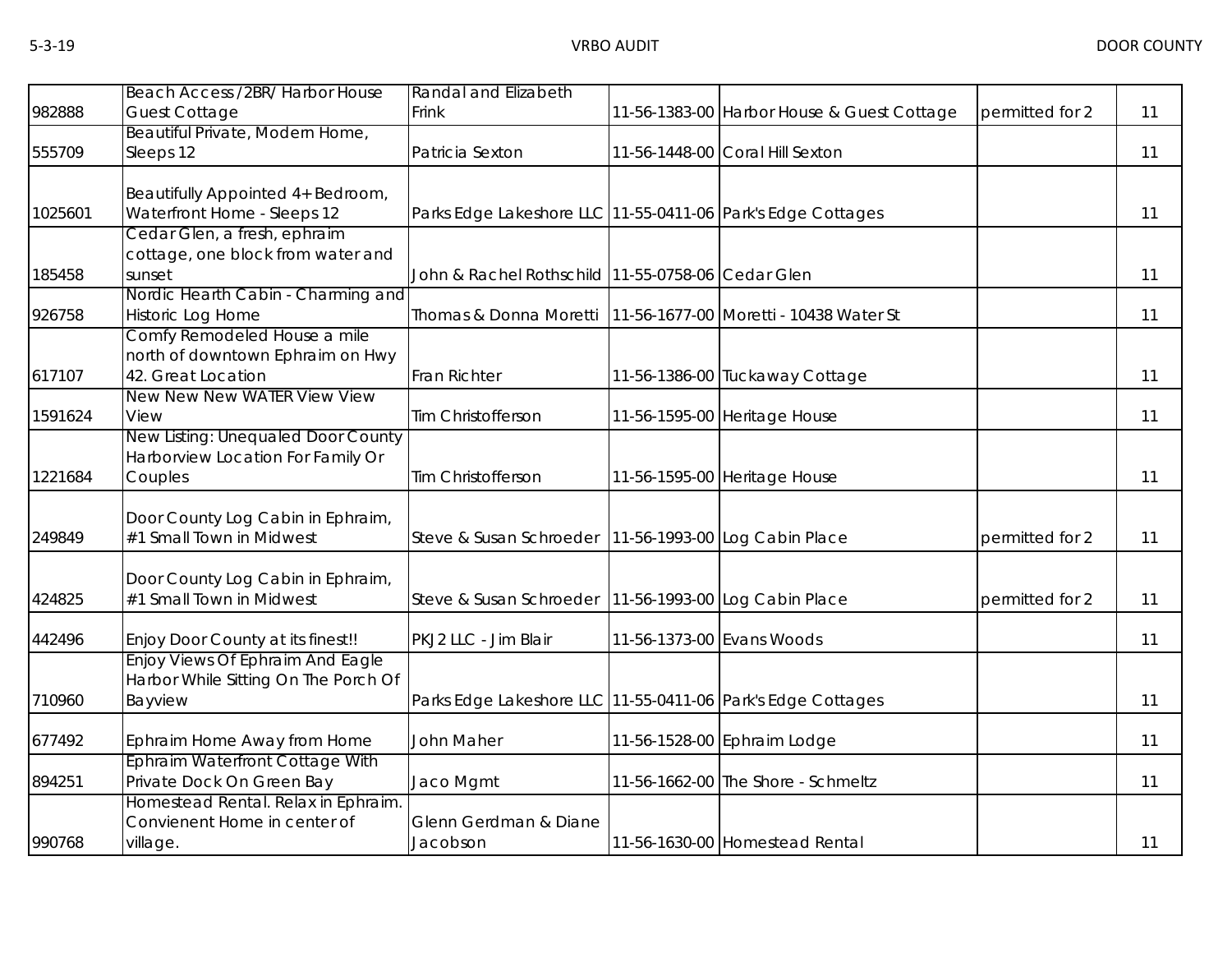|           | Experience the feel of staying in a      |                                                        |                     |                                             |                    |    |
|-----------|------------------------------------------|--------------------------------------------------------|---------------------|---------------------------------------------|--------------------|----|
|           | century old farm house with modern       |                                                        |                     |                                             |                    |    |
| 1371859   | amenities                                | <b>Roy Elquist</b>                                     |                     | 11-56-1069-06 Townline - 9895 Townline Rd   |                    | 11 |
| 485111    | <b>Experience True Door County Charm</b> | <b>BD Thorp</b>                                        | 11-56-0809-06 Thorp |                                             |                    | 11 |
|           | Family getaway by the beach in           |                                                        |                     |                                             |                    |    |
| 349721    | beautiful Ephraim                        | Kathy & Glenn Pentler                                  |                     | 11-56-1119-00 Larson Lane LLC               |                    | 11 |
|           | Family Retreat in Heart of Door          |                                                        |                     |                                             |                    |    |
| 7339901ha | County - Norra Skogen                    | Brian & Amanda Jenkins                                 | 11-56-1407-0        | Norra Skogen                                |                    | 11 |
|           | Historic - Waterfront - Family/Pet       |                                                        |                     |                                             |                    |    |
| 307617    | Friendly                                 | Brad & Amy Russell                                     |                     | 11-56-1265-00 Arbor Cottage                 |                    | 11 |
|           | Ideally located between the towns        | Leslee and Morrie                                      |                     |                                             |                    |    |
| 836338    | of Ephraim and Sister Ba                 | Goldman                                                |                     | 11-56-1258-06 Coral Hill Cottage            |                    | 11 |
|           |                                          |                                                        |                     |                                             |                    |    |
|           | Kulma Cottage in the Heart of            |                                                        |                     |                                             |                    |    |
| 177706    | Ephraim, blocks away from beach          | Gregg & Janice Kulma                                   |                     | 11-55-0279-06 Kulma Cottages                | permitted for 3    | 11 |
|           | Location Location Location between       |                                                        |                     |                                             |                    |    |
| 711105    | Sister Bay and Ephraim                   | Cynthia Bungert                                        |                     | 11-56-1515-00 Bungert Haven                 |                    | 11 |
|           | Modern Log Home In The Heart Of          |                                                        |                     |                                             |                    |    |
| 794986    | Ephraim                                  | Kim Cassidy                                            |                     | 11-56-1574-00 Cassidy's Cottages            |                    | 11 |
| 1323313   | Natures Window                           | Bill and Heather Anderson 11-56-1958-00 Natures Window |                     |                                             |                    | 11 |
|           | NEW 'The Carriage House' Walk to         |                                                        |                     |                                             |                    |    |
| 7181525ha | Peninsula St Park                        | Deborah Eckert                                         |                     | 11-55-0680-00 Park's Place Cottages         | permitted for 5    | 11 |
|           | NEW! 'Butternut Cottage' in Central      |                                                        |                     |                                             |                    |    |
| 7181473ha | Door County!                             | Deborah Eckert                                         |                     | 11-55-0680-00 Park's Place Cottages         | permitted for 5    | 11 |
|           | NEW! 'Cherry Cottage' near               |                                                        |                     |                                             |                    |    |
| 7181482ha | Peninsula State Park!                    | Deborah Eckert                                         |                     | 11-55-0680-00 Park's Place Cottages         | permitted for 5    | 11 |
|           | NEW! 3BR Ephraim House w/ Harbor         |                                                        |                     |                                             |                    |    |
| 4712540ha | Views!                                   | Carol Corbet                                           |                     | 11-56-1806-00 Harbor View Ephraim - Corbett |                    | 11 |
|           | NEW! Cozy Ephraim 'Cedar Cottage'        |                                                        |                     |                                             |                    |    |
| 7181476ha | w/Private Deck!                          | Deborah Eckert                                         |                     | 11-55-0680-00 Park's Place Cottages         | permitted for 5    | 11 |
|           | NEW! Ephraim Cottage w/Green Bay         |                                                        |                     | <b>Blue Shutter and Mooring</b>             |                    |    |
| 7353778ha | View - Near Beach                        | <b>Tony Schmeltz</b>                                   | 11-56-1718-00       | Cottage                                     | new evolve listing | 11 |
|           | NEW! Lakefront Ephraim Cottage -         |                                                        |                     | <b>Blue Shutter and Mooring</b>             |                    |    |
| 7353874ha | Walk to Beach!                           | Tony Schmeltz                                          | 11-56-1718-00       | Cottage                                     | new evolve listing | 11 |
|           | NEW! Updated Ephraim 'Pine               |                                                        |                     |                                             |                    |    |
| 7181486ha | Cottage' w/ Deck!                        | Deborah Eckert                                         |                     | 11-55-0680-00 Park's Place Cottages         | permitted for 5    | 11 |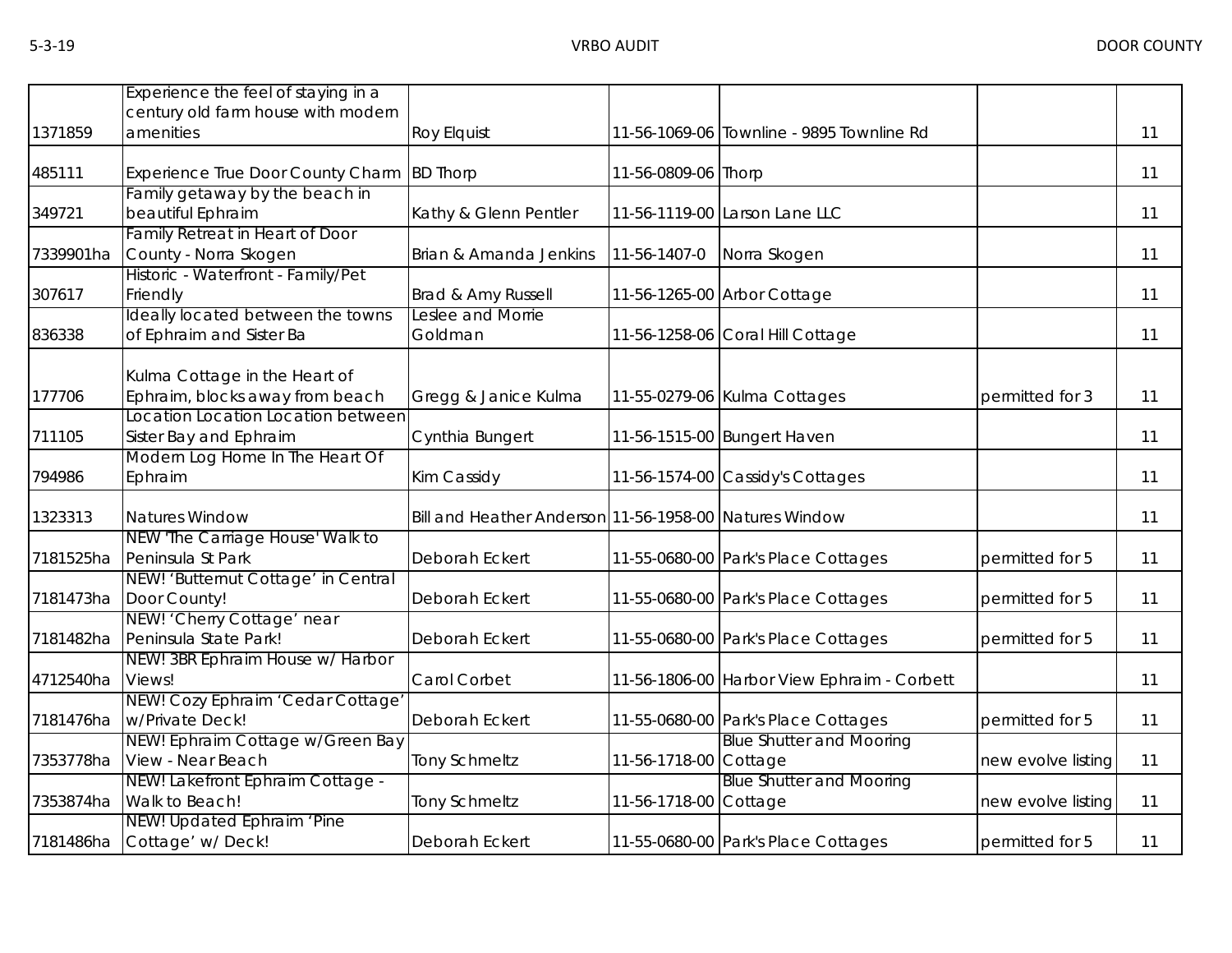|           | Newly Remodeled And Only Blocks      |                           |                           |                                                                   |                   |    |
|-----------|--------------------------------------|---------------------------|---------------------------|-------------------------------------------------------------------|-------------------|----|
| 879597    | From Public Beach And Town!          | Jennifer & Bjorn Larson   |                           | 11-56-1635-06 Cedar Barn Rental                                   |                   | 11 |
|           | Newly renovated in the heart of      |                           |                           |                                                                   |                   |    |
| 1427259   | Ephraim, one block from water!       | Robert & Nicole Collins   |                           | 11-56-1708-06 Ephraim Boat House, The                             |                   | 11 |
| 690840    | Pine Cone Cottage, Ideal Location!   | Pam Mache                 |                           | 11-56-1517-00 Pine Cone Cottage                                   |                   | 11 |
|           | Private Sand Beach /5 Bedroom.       |                           |                           | <b>Harbor House and Guest</b>                                     |                   |    |
| 514956    | Harbor House & Guest Cottage         | Randall & Elizabeth Frink | 11-56-1383-00 Cottage     |                                                                   | permitted for 2   | 11 |
|           | Private Waterfront Property in the   | Robert Beart/Beart Family |                           |                                                                   |                   |    |
| 502544    | Woods                                | <b>LLC</b>                |                           | 11-56-1072-00 All American Green House                            |                   | 11 |
|           | Professionally decorated home in     |                           |                           |                                                                   |                   |    |
| 882561    | Ephraim!                             | Daniel & Laurel Simons    |                           | 11-56-1656-00 Elegant Home Ephraim                                |                   | 11 |
|           |                                      |                           |                           |                                                                   |                   |    |
|           | Quaint and Quiet Cottage North of    |                           |                           |                                                                   | permitted for two |    |
| 475131    | Ephraim, Just of HWY 42 Easy to Find | <b>Frances Richter</b>    |                           | 11-56-1386-00 Tuckaway Cottage/RBs House                          | units             | 11 |
|           | Spacious Home On 1.5 Acres           |                           |                           |                                                                   |                   |    |
| 823896    | Overlooking The Bay In Ephraim       | Sandy Van Sickle          | 11-55-0057-00 Hobby Horse |                                                                   |                   | 11 |
|           | Quintessential Door County Cottage   |                           |                           |                                                                   |                   |    |
|           | on the Bay walking distance to       | Thomas & Katherine        |                           |                                                                   |                   |    |
| 837276    | Ephraim                              | Hughes                    |                           | 11-56-1605-00 North Star Cottage                                  |                   | 11 |
|           | The beach across from public         |                           |                           |                                                                   |                   |    |
| 247187    | beach, views of eagle harbor         | Chris & Kirsten Bungener  |                           | 11-56-0954-06 Beach - Bungener                                    |                   | 11 |
|           | Unique rental in Ephraim! The        | Cathcart Holdings LLC -   |                           | <b>Binkhaven The Rosemaling</b>                                   |                   |    |
| 1508507   | <b>Rosemailing Cottage</b>           | <b>Elliot Taillon</b>     |                           | 11-56-2028-00 Cottage - 9697 Maple Grove                          |                   | 11 |
|           | Waterfront Historic Home, Views,     |                           |                           |                                                                   |                   |    |
| 390442    | Private Beach, Walk to Town          | <b>Charles Falwell</b>    |                           | 11-56-1185-00 Yeoman Cottage                                      |                   | 11 |
|           |                                      |                           |                           |                                                                   |                   |    |
|           | Settlement Courtyard Inn &           |                           |                           |                                                                   |                   |    |
|           | Lavender Spa - Room, 1 King Bed      |                           |                           |                                                                   |                   |    |
| 4401790ha | with Sofa bed (Courtyard)            | Marise Redman             |                           | 12-50-0287-00 Settlement Courtyard Inn                            | permitted for 34  | 12 |
|           | Stunning 3800 square penthouse       |                           |                           |                                                                   |                   |    |
| 7453010ha | condo                                |                           |                           | Little Sweden Condo Assc 12-51-0298-00 Little Sweden Condominiums |                   | 12 |
|           |                                      |                           |                           |                                                                   |                   |    |
| 559794    | 30+ day rental - no permit needed    |                           |                           |                                                                   |                   | 12 |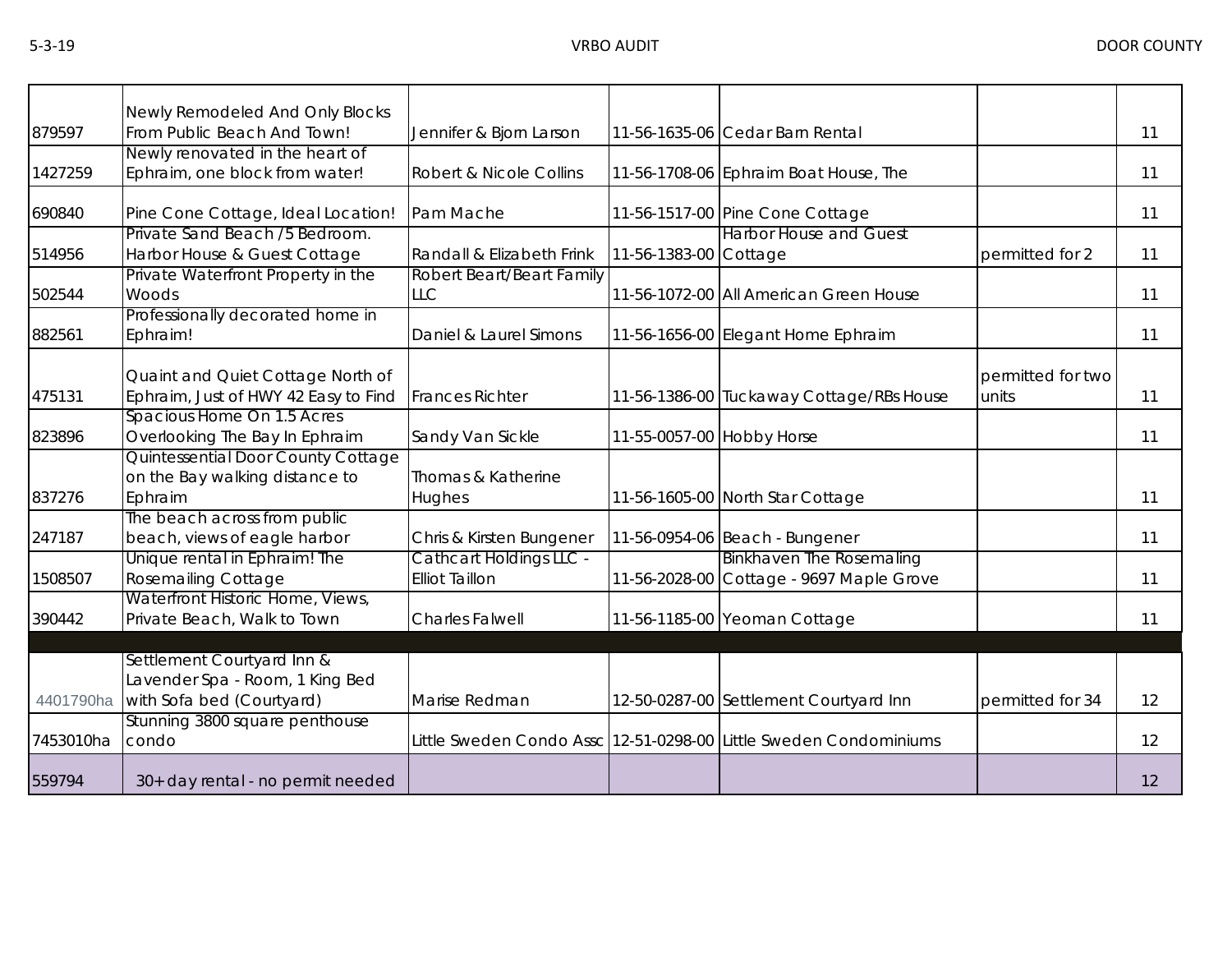|           |                                          | <b>WATERFRONT COTTAGE</b><br>ROW CONDO IN THE |                      |                                           |    |
|-----------|------------------------------------------|-----------------------------------------------|----------------------|-------------------------------------------|----|
|           |                                          | <b>HEART OF FISH CREEK!</b>                   |                      |                                           |    |
| 993369    | 30+ day rental - no permit needed        | SUNSETS! PET FRIENDLY!                        |                      |                                           | 12 |
|           | Elegant Creekside Cottage in             |                                               |                      |                                           |    |
| 1320444   | downtown Fish Creek!                     | Patricia Culliton                             | 12-53-1890-00        | Elegant Creekside Cottage                 | 12 |
|           | NEW!!! Spacious 3BR, 3 bath, 2           |                                               |                      |                                           |    |
|           | balconies on Main Street! Walkable       |                                               |                      |                                           |    |
| 1564582   | to everything!                           | <b>Bob and Laurie Zanotti</b>                 | 12-53-2092-00        | Creekside Cove #3 Zanotti                 | 12 |
|           | New Listing in Fish Creek! Quiet         |                                               |                      |                                           |    |
|           | Family Friendly Getaway with Access      |                                               |                      | Quiet Family Friendly Getaway             |    |
| 1444754   | to It All!                               | Leslie Vogel                                  |                      | 12-53-2070-00 with Access to it all       | 12 |
|           | 4190 Cottage Row Ct. - New               |                                               |                      |                                           |    |
|           | <b>Contruction Downtown Fish Creek -</b> |                                               |                      |                                           |    |
| 1360182   | Walk Everywhere!                         | Kurt Doman et al                              |                      | 12-53-1981-00 Cottage Row Court - Doman   | 12 |
|           | Brook Point Luxurious 2 Bedroom 2        |                                               |                      |                                           |    |
| 402228    | 1/2 Bath Home in Fish Creek              | SMC Door County, LLC                          |                      | 12-53-0626-19 Brook Point Condo #4- BRK4  | 12 |
|           |                                          | Kathleen & Danny                              |                      |                                           |    |
| 224945    | Down town Fish Creek                     | Stanton                                       |                      | 12-53-0929-12 Birch Grove Condo Stanton   | 12 |
|           |                                          | Downtown Fish Creek                           |                      | <b>Magnificent Memories - Stacey</b>      |    |
| 4840082ha | Downtown Fish Creek with a view          | with a view - Berndt                          | 12-53-1855-00 Berndt |                                           | 12 |
| 7633541ha | townhome.                                | Ron and Melissa Schmitz                       |                      | 12-53-2109-00 Noble Square #104           | 12 |
|           | Excellent water view from this           |                                               |                      |                                           |    |
|           | apartment in perfect Fish Creek          | Scott Schmitz & Karin                         |                      |                                           |    |
| 7542655ha | location                                 | Skare                                         |                      | 12-53-1764-00 Fish Creek Beach House, The | 12 |
|           | Fish Creek Condo/Town Home at            |                                               |                      | Brook Point Condo - Unit 5 -              |    |
| 946469    | <b>Brook Point, Door County</b>          | Karen Berndt                                  | 12-53-1681-00 Berndt |                                           | 12 |
|           | Fish Creek/Northhaven - Beautiful,       |                                               |                      |                                           |    |
|           | newly furnished 3 bed, 2.5 bath          |                                               |                      |                                           |    |
| 997926    | condo                                    | Nicholas M Peiffer                            |                      | 12-53-1703-00 Northhaven Condo - Peiffer  | 12 |
|           | Fish Creek/Northhaven-3bd/2.5bt -        |                                               |                      |                                           |    |
|           | in/Outdr Pools! - Like New-Great         |                                               |                      | Door County Retreat -                     |    |
| 710547    | Location-Wifi                            | <b>Heather Paulis</b>                         |                      | 12-53-1511-00 Northhaven Unit 17006       | 12 |
|           | Heart of Fish Creek!- Newer              |                                               |                      |                                           |    |
|           | Construction - 4BR, 4.5BA Condo-         |                                               |                      |                                           |    |
| 257802    | Sleeps 8-10                              | Jason Martone                                 |                      | 12-53-1989-00 Bluffs at Cottage Row Court | 12 |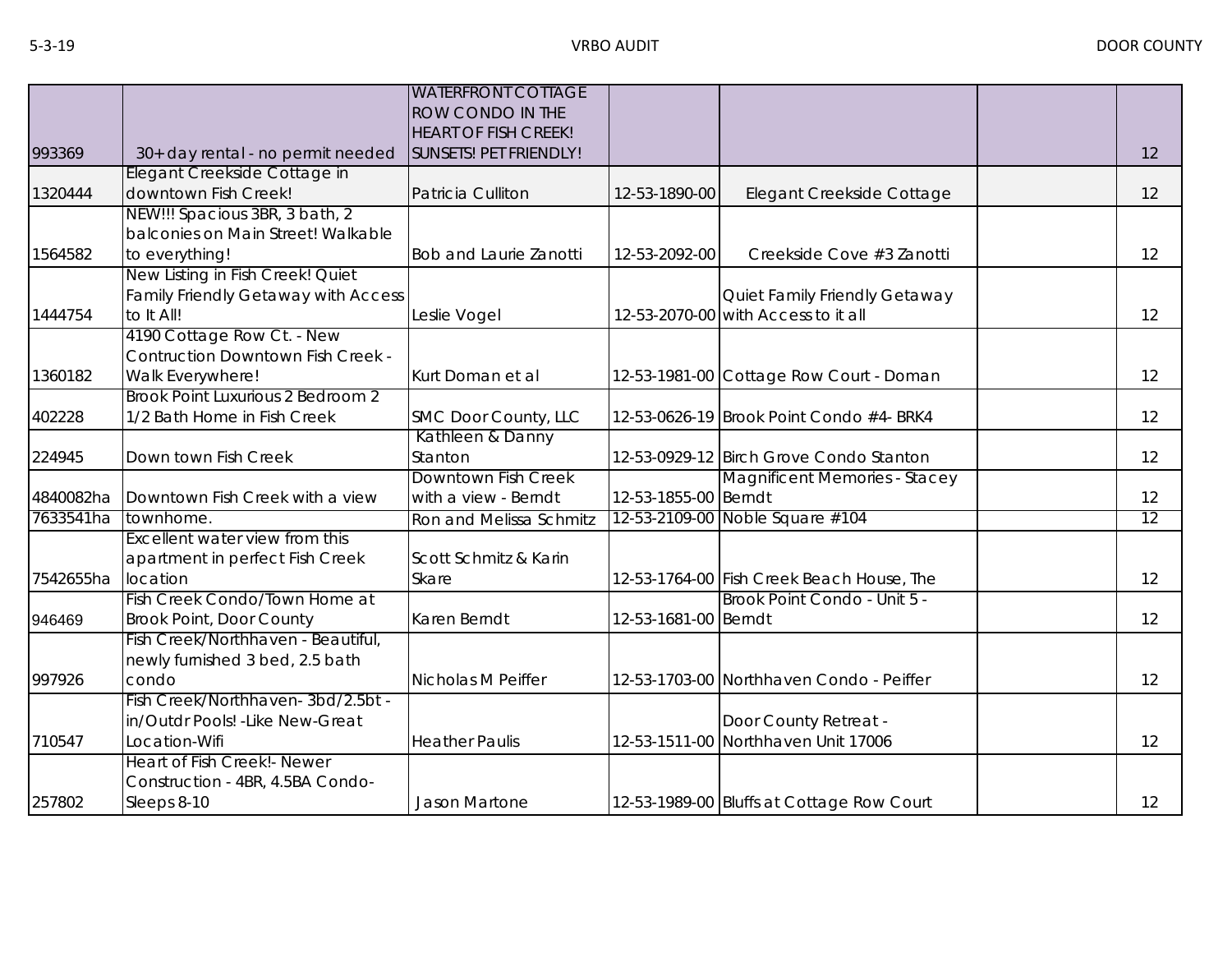|           | Immaculate, spacious 3 bedroom, 2                                                                         |                                                         |                             |                                                   |                          |    |
|-----------|-----------------------------------------------------------------------------------------------------------|---------------------------------------------------------|-----------------------------|---------------------------------------------------|--------------------------|----|
| 587031    | full bath condo. Family friendly.                                                                         | Mary & Bryan Gunderson                                  |                             | 12-53-1423-00 Northhaven #39004-Gunderson         |                          | 12 |
| 1151019   | Luxury Tri-Level Condo Downtown<br><b>Fish Creek</b>                                                      | Jon and Katie Glapa                                     |                             | 12-53-1791-00 Luxury Tri-Level Fish Creek - Glapa |                          | 12 |
| 882273    | Northhaven - Great Family Value<br>Retreat! Free WiFi                                                     | Carolyn Ahmad                                           |                             | 12-53-1643-00 Northhaven Fountain View            |                          | 12 |
| 1080095   | Private 3 BR 3 Bath condo on the Fish Peter C Diltz, Sole<br>Creek, overlooking private harbor            | Member                                                  | 12-53-1712-00 LLC           | Creekside Cove Unit 11 - RRRP                     |                          | 12 |
| 1141807   | Quiet condo in heart of Fish Creek                                                                        | Amanda and Derek<br>Rhodes                              |                             | 12-53-2098-19 Cedar Court Condo #17               |                          | 12 |
| 353378    | This is the best place we have ever<br>stayed at by far!'                                                 | Jennifer & Michael Briggs   12-53-0424-00 R & R         |                             |                                                   |                          | 12 |
| 920769    | Walking distance to downtown Fish<br>Creek and Minutes From Peninsula<br>State Park!                      | Jack & Diane Holzman                                    |                             | 12-53-1687-00 Top of the Hills Shops - Holzman    |                          | 12 |
| 354913    | Walking distance to everything in<br>Heart of Fish Creek! 3BR/4BA Sleeps 8-                               | Kurt Doman et al                                        |                             | 12-53-0898-00 Bluffs at Cottage Row Court         |                          | 12 |
| 3010889ha | Water view from Beach House! Walk<br>anywhere in town.                                                    | Fish Creek Beach House,<br>The                          |                             | 12-53-1764-00 Scott Schmitz & Karin Skare         | permitted for 3          | 12 |
| 7528189ha | Waterview apartment in downtown<br>Fish Creek, right across from the town Scott Schmitz & Karin<br>beach! | Skare                                                   |                             | 12-53-1764-00 Fish Creek Beach House, The         | permitted for 3          | 12 |
| 469264    | Irish Hospitality In County Door!                                                                         | Megan O'Meara                                           |                             | 12-54-0685-00 O'Meara's Cottage Loft              |                          | 12 |
|           | Retro, Cozy Cottage - Peninsula St.<br>Park, Family/Pet Friendly - Open year<br>around                    |                                                         |                             |                                                   |                          |    |
| 1060002   | 'Cliff Cottage' Door County Home -                                                                        | <b>Brad Russell</b>                                     | 12-56-1744-00 Lille Cottage |                                                   |                          | 12 |
| 4961062ha | Walk to Bay!                                                                                              | Jennifer Ciesar                                         |                             | 12-56-1979-00 Cliff Cottage LLC                   |                          | 12 |
| 619373    | 2 bedroom, Across from the YMCA                                                                           | Troy and Carolee Lasecki   12-56-1450-00   The Treeport |                             |                                                   | permitted for 3<br>units | 12 |
| 602669    | 4 Bedroom home fully furnished<br>wooded lot                                                              | Troy and Carolee Lasecki 12-56-1450-00 The Treeport     |                             |                                                   | permitted for 3<br>units | 12 |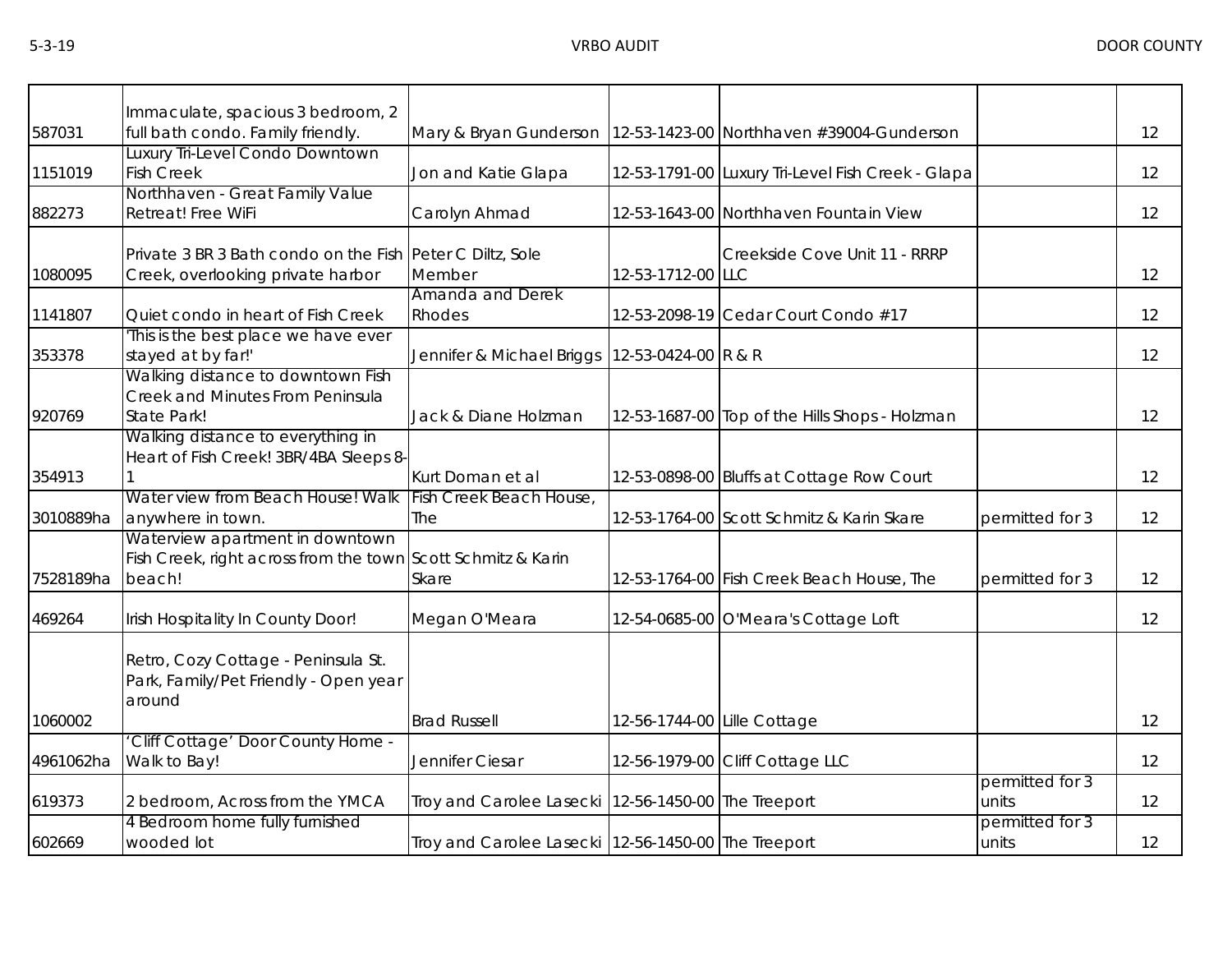|         | 4188 Cottage Row Ct. - Beautiful                                 |                                                                |                            |                                           |                 |    |
|---------|------------------------------------------------------------------|----------------------------------------------------------------|----------------------------|-------------------------------------------|-----------------|----|
|         | New Construction Condo Downtown                                  |                                                                |                            |                                           |                 |    |
| 1361191 | <b>Fish Creek</b>                                                | Kurt Doman et al                                               |                            | 12-56-0898-00 Cottage Row Bluff House     | permitted for 2 | 12 |
|         | A deluxe vacation rental home in fish                            |                                                                |                            |                                           |                 |    |
| 144492  | creek area open all year                                         | Leon Hasenjager                                                |                            | 12-56-0588-00 Hasenjagers Country Home    |                 | 12 |
| 1351038 | A Truly Luxurious Door County Retreat Carraig Cottages LLC       |                                                                | 12-56-1277-00 Carruag Nua  |                                           |                 | 12 |
|         | As seen in Door County Magazine!                                 |                                                                |                            |                                           |                 |    |
| 453464  | Private, Family Friendly, Sat TV, WIFI                           | <b>Todd and Lisa Mion</b>                                      | 12-56-1261-00 Five Birches |                                           |                 | 12 |
|         | Bay View Lodge - Log Home                                        | <b>Bay Breeze Resort Deb</b>                                   |                            |                                           |                 |    |
| 431472  | Overlooking Harbor                                               | Krause                                                         |                            | 12-56-0476-00 Bayview Lodge               |                 | 12 |
|         | Cedarwood, Rent 3 Nights & Get                                   |                                                                |                            |                                           |                 |    |
| 182426  | One Night Free through June 1                                    | Carla Marr                                                     |                            | 12-55-0778-00 Cedarwood Marr              |                 | 12 |
|         |                                                                  |                                                                |                            | <b>Eckert Vacation Home Cape</b>          |                 |    |
| 1262366 | Charming Cape Cod in Fish Creek                                  | Deb Eckert                                                     | 12-56-0679-00 House        |                                           |                 | 12 |
| 118184  | Country Chalet, Sleeps 6 Adults, Book<br>Your Mid-week Getaway!! |                                                                |                            |                                           |                 | 12 |
|         | Newly renovated farmhouse in Fish                                | Dennis & Marla Sunstrom                                        |                            | 12-55-0830-00 Country Chalet              |                 |    |
| 7680927 | Creek!                                                           | JJ JETTS LLC                                                   |                            | 12-56-2078-00 Triangle Farmhouse          |                 | 12 |
| 1219483 | Country Farm House With 38 Acres.                                | <b>Rick Ripley</b>                                             |                            | 12-56-1833-00 Country Farm House - Ripley |                 | 12 |
|         | Cozy Cabin in the Woods: Between                                 |                                                                |                            |                                           |                 |    |
|         | Fish Creek and Ephraim-- Perfect                                 | Michelle and Kurt Van                                          |                            |                                           |                 |    |
| 396135  | location!                                                        | Thiel                                                          |                            | 12-56-1206-00 Cozy Cabin in the Woods     |                 | 12 |
|         | Cozy Cottage in the woods: perfect Michelle and Kurt Van         |                                                                |                            |                                           |                 |    |
| 1219104 | location fish creek                                              | <b>Thiel</b>                                                   |                            | 12-56-1206-00 Cozy Cabin in the Woods     |                 | 12 |
|         | Cozy, Comfortable, Quiet Cottage in                              |                                                                |                            |                                           |                 |    |
| 642394  | <b>Fish Creek</b>                                                | Pam Olafsson/ Beth Collins 12-56-1275-00 Little Spring Cottage |                            |                                           |                 | 12 |
|         |                                                                  |                                                                |                            |                                           |                 |    |
| 1508518 | Cozy, Tranquil Home Minutes Away<br>from the Heart of Fish Creek |                                                                |                            |                                           |                 | 12 |
|         | <b>DOOR COUNTY HOME RETREAT IN</b>                               | Paul and Tricia Kaye<br>Steven and Lisa                        |                            | 12-56-2054-00 Kayes Hideaway              |                 |    |
| 976203  | <b>FISH CREEK</b>                                                | Pachonphai                                                     |                            | 12-56-1692-00 DC Home - Pachonphai        |                 | 12 |
|         |                                                                  |                                                                |                            |                                           |                 |    |
|         | Enjoy picture perfect sunsets on the                             | Apfelbach Family Trust,                                        |                            |                                           |                 |    |
| 698240  | deck of Cottage Row On the Rocks                                 | <b>LLC</b>                                                     |                            | 12-56-1494-06 Cottage Row on the Rocks    |                 | 12 |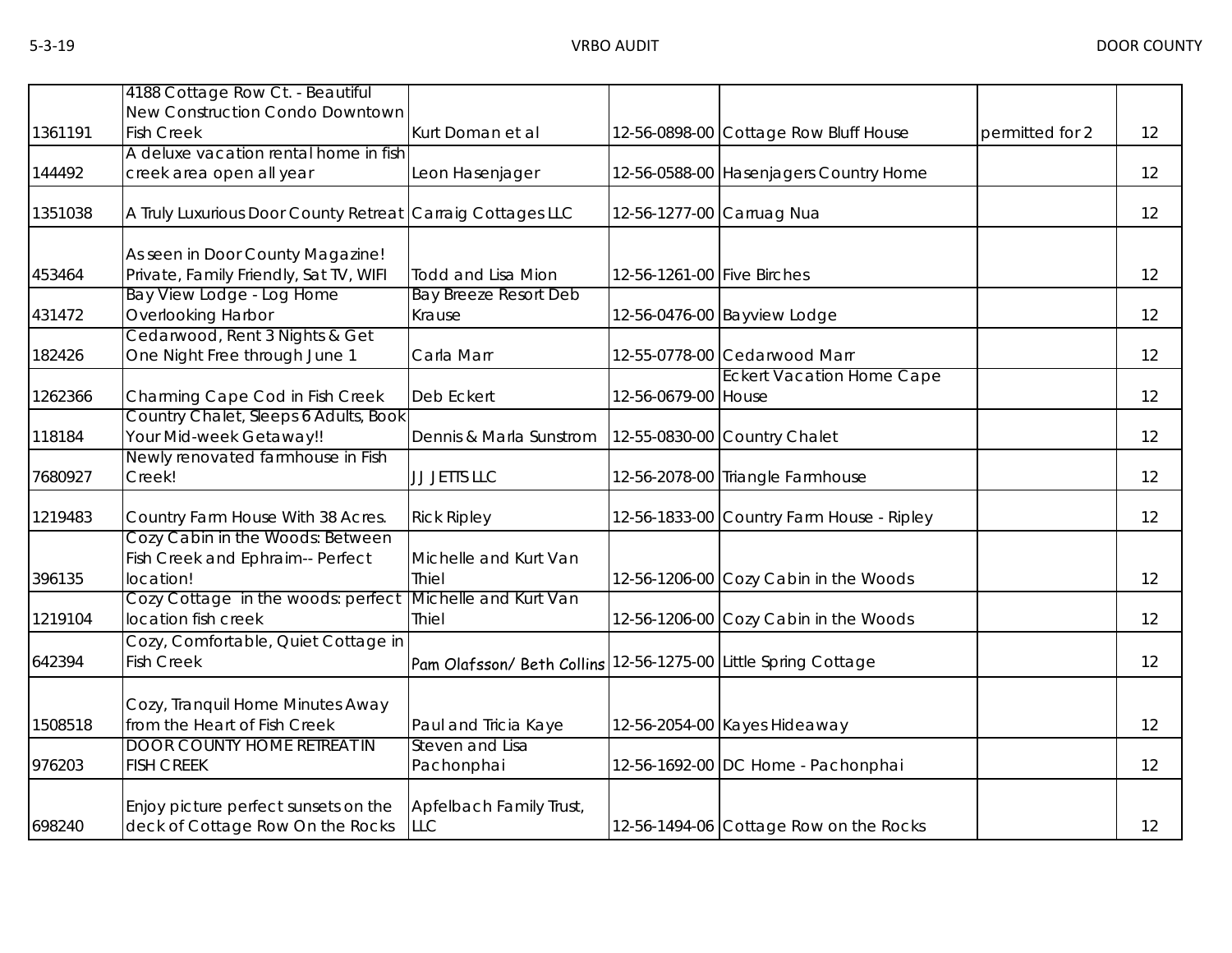|         | Ephraim/Fish Creek, House AND                                                                 |                                        |                             |                                                               |                 |    |
|---------|-----------------------------------------------------------------------------------------------|----------------------------------------|-----------------------------|---------------------------------------------------------------|-----------------|----|
| 1533213 | available Cabin!<br><b>Exceptional Home in Tranquil Door</b>                                  | Jay Chomeau                            |                             | 12-56-1330-00 Maple Grove LLC                                 |                 | 12 |
| 1351075 | <b>County Setting</b>                                                                         | Carraig Cottages LLC                   | 12-56-1276-00 Carriag Dale  |                                                               |                 | 12 |
| 896105  | <b>Family Friendly Cabin With Modern</b><br>Kitchen, Working Fireplace, Wrap<br>Around Porch! | Eric Simonson                          | 12-56-1572-00 DC Thunder    |                                                               |                 | 12 |
| 1497755 | <b>FANTASTIC WATER VIEWS, Newly</b><br>Renovated, Secluded, Pet-Friendly                      | Jennifer Ninivaggi                     | 12-56-1748-00 Casita Vistas |                                                               |                 | 12 |
| 813262  | Fish Creek- Gibraltar Rd.- Near YMCA Roger & Jeni Ripley                                      |                                        |                             | 12-56-1618-00 Gibraltar Road Ripley                           |                 | 12 |
| 503056  | Fish Creek- Near Peninsula State Park Rick Ripley                                             |                                        |                             | 12-56-1114-00 Ripley - 3802 & 3806 Gibraltar Rd               | permitted for 2 | 12 |
| 1071057 | <b>Fish Creek WIFI Fire Pit</b>                                                               | Ryan and Karilyn Dayton                |                             | 12-56-1743-13 Manistique Stone Cottage                        |                 | 12 |
| 347567  | Fish Creek, 4 Bed, Near Ymca/<br>Peninsula State Park.                                        | <b>Ripley Properties, LLC</b>          |                             | 12-56-1114-00 Ripley - 3802 & 3806 Gibraltar Rd               | permitted for 2 | 12 |
| 42183   | Gingerbread Cottage - Forest<br>Setting - Available Winter Too!                               | Daryle Capelle                         |                             | 12-56-1266-00 Gingerbread Cottage                             |                 | 12 |
| 385243  | <b>Great Family Vacation Spot! Across</b><br>from Fish Creek Beach. Sept/Oct<br>Available!    | Marlin Volz Jr.-Karen Volz<br>Campbell | 12-56-0321-00 Louisvilla    |                                                               |                 | 12 |
| 1328037 | Guest Bedroom at the Quarry House                                                             | Mitchel & Mary Heinrichs               | 12-56-0805-00 Quarry House  |                                                               | permitted for 2 | 12 |
| 614537  | Home on 5 acres just 1 mile from<br>town                                                      | Paul & Amy Devine                      |                             | 12-56-1439-06 Gibraltar House                                 |                 | 12 |
| 1292282 | Island View! Beautiful View Of The<br>Bay! Perfect Location. Hot Tub and<br><b>Boat Too!</b>  | <b>Charles Paschke</b>                 |                             | Island View Vacation Home -<br>12-56-1894-00 8750 Island View |                 | 12 |
| 833837  | Large Guest House located within<br>the town of Fish Creek                                    | Greg Lawler                            |                             | 12-56-1573-00 Lawler Guest House                              |                 | 12 |
| 426335  | Log Retreat At Fish Creek                                                                     | <b>Bill Anderson</b>                   |                             | 12-56-1225-06 Log Retreat at Fish Creek                       |                 | 12 |
| 348054  | Modernized Classic Log Home Close<br>to Shopping and Sunset Walks                             | James Graham                           |                             | 12-56-1294-00 Modern Classic Log Home                         |                 | 12 |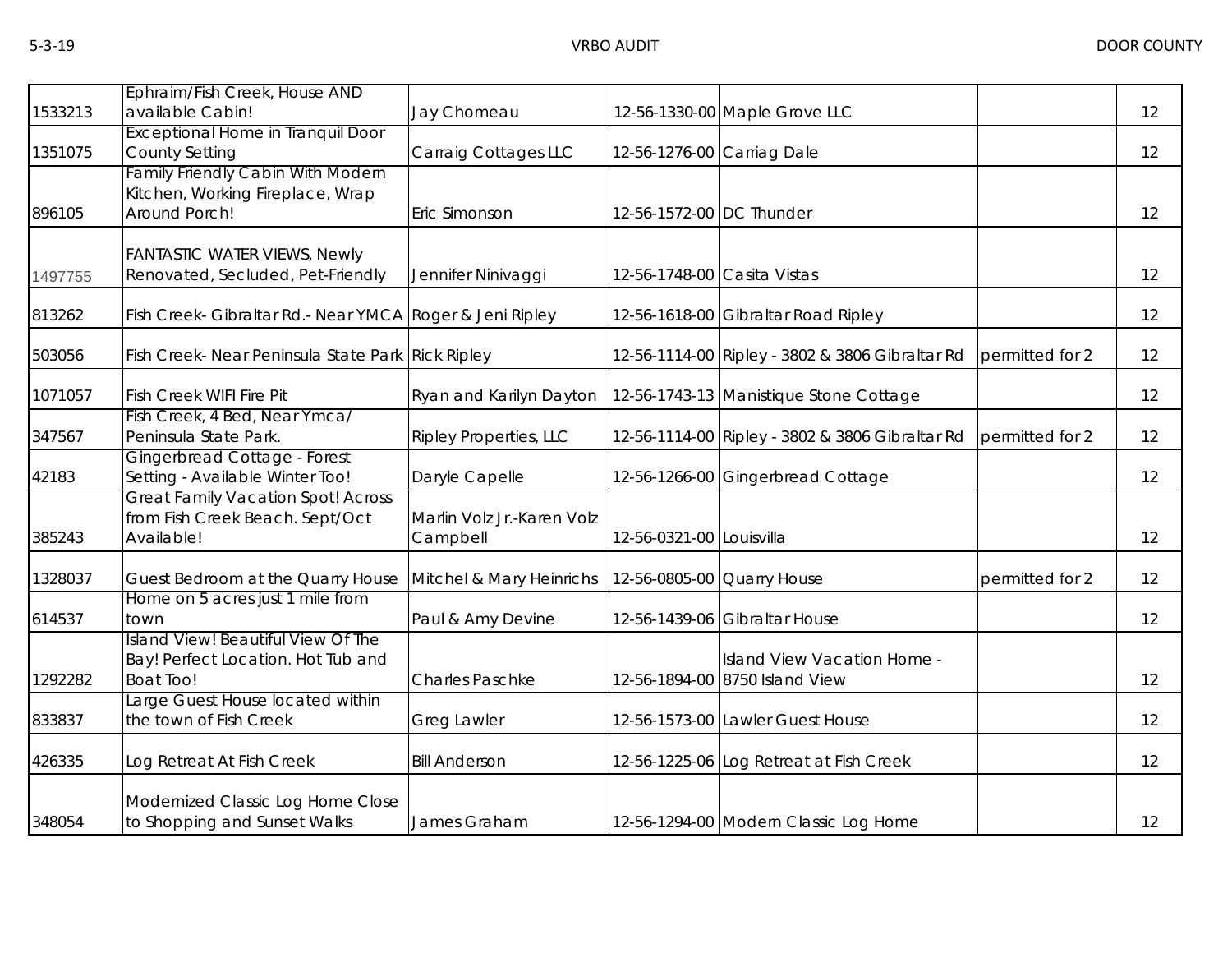|           | New Construction - 2 Story - 4                                 | DCLife LLC - Pamela   |                          |                                             |                   |    |
|-----------|----------------------------------------------------------------|-----------------------|--------------------------|---------------------------------------------|-------------------|----|
| 1216466   | bedroom, 3.5 bath                                              | Hoppe                 | 12-56-1840-00 DCLife LLC |                                             |                   | 12 |
|           | NEW Family-Friendly Fish Creek 'Cape Eckert Vacation Home      |                       |                          |                                             |                   |    |
| 7181479ha | House' w/Yard                                                  | Cape House            | 12-56-0679-00 Deb Eckert |                                             | duplicate listing | 12 |
|           | NEW home. GREAT location across                                |                       |                          |                                             |                   |    |
|           | from YMCA. Can accommodate                                     |                       |                          |                                             | permitted for 3   |    |
| 1127055   | LARGE groups                                                   | The Treeport          |                          | 12-56-1450-00 Troy and Carolee Lasecki      | units             | 12 |
|           | NEW! Custom 3BR Home 3 Min from                                |                       |                          |                                             |                   |    |
| 4841776ha | <b>Fish Creek Harbor</b>                                       | <b>Bluff Barn</b>     |                          | 12-56-1858-00 Beth and Karen Ciesar         |                   | 12 |
|           | NEW-GREAT LOCATION-SLEEPS 14-                                  |                       |                          |                                             |                   |    |
| 4713533ha | <b>INDOOR &amp; OUTDOOR POOLS</b>                              | Park House            |                          | 12-56-1801-00 PDW Rentals LLC               |                   | 12 |
|           | Quiet Cottage in the Woods - Door                              |                       |                          |                                             |                   |    |
| 223983    | County Remote Seclusion                                        | Charlie Eckhardt      |                          | 12-56-0910-00 Eckhardt - 3003 Sugar Bush Rd |                   | 12 |
|           | Nicely located Near Fish Creek,                                | Klems Investment      |                          |                                             |                   |    |
|           | Ranch home, 4 bedroom, 2 bath.                                 | Properties LLC - Mary |                          | Klems Investments - Klimczyk 8580           |                   |    |
| 1444826   | NEW OWNERSHIP.                                                 | Klimczyk              | 12-56-2027-00 STH 42     |                                             |                   | 12 |
|           | Perfect for Family Reunions &                                  | Kenneth and Maxine    |                          |                                             |                   |    |
| 418193    | Weekend Getaways, sleeps 12                                    | Riche                 |                          | 12-56-1241-00 Riche - 9419 Tree Top         |                   | 12 |
|           |                                                                |                       |                          |                                             |                   |    |
|           | Perfect Location for Family, spotlessly                        |                       |                          |                                             |                   |    |
| 503970    | clean sleeps 18 friendly owners                                | Michael Servais       |                          | 12-56-1357-00 Cedar Creek Lodge II          |                   | 12 |
|           |                                                                | Minerva & Armando     |                          |                                             |                   |    |
| 723814    | Pine Cone Guest House                                          | Mejia                 |                          | 12-56-0525-00 Pine Cone Guest House         |                   | 12 |
|           |                                                                |                       |                          |                                             |                   |    |
|           | Remodeled Cottage in Downtown                                  |                       |                          |                                             |                   |    |
| 410989    | Fish Creek-the Cookery's Lodging                               | <b>Richard Skare</b>  |                          | 12-55-0122-00 Cookery Suites & Cottages     | permitted for 2   | 12 |
|           | Spacious Custom 4bedroom a Mile                                |                       |                          |                                             |                   |    |
| 997318    | from Fish Creek                                                | Ross Lunn             |                          | 12-56-1033-00 Gibraltar Lodge               |                   | 12 |
|           | Spectacular Views of Eagle Harbor                              |                       |                          |                                             |                   |    |
| 824134    | and Ephraim                                                    | Nancy Claypool        |                          | 12-56-1570-06 Eagle Harbor View             |                   | 12 |
|           | SPRING ROAD HOME, JUST MINUTES                                 |                       |                          |                                             |                   |    |
| 473918    | <b>FROM FISH CREEK</b>                                         | <b>Jeff Herbst</b>    |                          | 12-56-1318-00 Herbst Spring Road            |                   | 12 |
|           |                                                                | Coffee & Crossbones   |                          |                                             |                   |    |
| 424315    | The Java Hut, a cottage with 'perks'                           | LLC/Carina Helm       |                          | 12-56-1188-00 Java Hut, The                 |                   | 12 |
|           | The Log Home at Fish Creek-In the                              |                       |                          |                                             |                   |    |
| 272736    | <b>Heart of Door County</b><br>The Perfect Year-Round Vacation | David & Linda Horne   |                          | 12-56-1023-00 The Log Home at Fish Creek    |                   | 12 |
|           |                                                                |                       |                          |                                             |                   |    |
| 90461     | Home for All to Enjoy                                          | Donald Rubin          |                          | 12-56-0645-00 Fish Creek Retreat            |                   | 12 |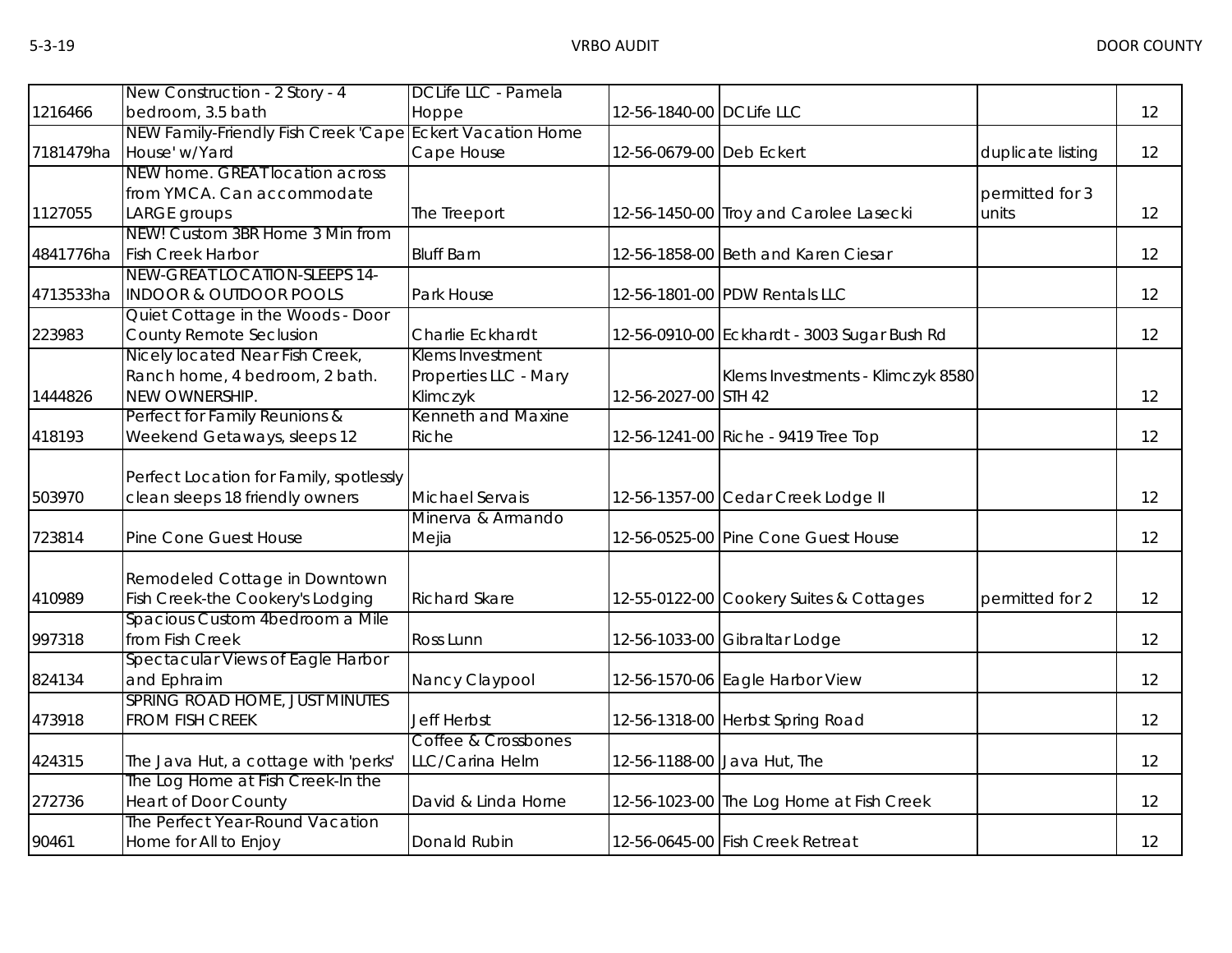| 238110  | Unique Setting - Built on Quarry Bed                                                      | Mitchel & Mary Heinrichs                          | 12-56-0805-00 Quarry House |                                         | permitted for 2  | 12 |
|---------|-------------------------------------------------------------------------------------------|---------------------------------------------------|----------------------------|-----------------------------------------|------------------|----|
| 569210  | Updated Retro Retreat! Indoor &<br>Outdoor Fireplace, Backyard Oasis<br>With Waterfall    | Mark Schneider                                    |                            | 12-56-1719-00 Fish Creek Beginnings     |                  | 12 |
| 587050  | Walk to downtown Fish Creek and<br>Peninsula State Park!                                  | Michael & Diane Cotter                            |                            | 12-56-1410-00 Birch Grove II - Unit #2  |                  | 12 |
| 391901  | Water View in Downtown Fish Creek -<br>The Cookery's Lodging.                             | Cookery Inc                                       |                            | 12-55-0122-00 Cookery Suites & Cottages | permitted for 2  | 12 |
| 365869  | Wooded Chalet in Fish Creek - Pet<br>Friendly, small dogs only, no more<br>then 40 $#$    | Allen & Emelie Franke                             |                            | 12-55-0021-00 High Ridge Chalet         |                  | 12 |
| 715374  | Woodlands 3 Bedroom, 1 1/2 Bath<br>Fish Creek, Vacation Getaway                           | Tim & Bonnie Mirkiewicz                           | 12-56-1363-00 Woodlands    |                                         |                  | 12 |
|         | <b>Beautiful Door County Country</b><br>Escape                                            |                                                   |                            |                                         |                  | 14 |
| 585337  | 4 Bedroom, 4 Bath, 2 Story Home,<br>Sand Beach, Handicapped Access,<br>Wifi, sleeps 12    | Sunrise Shores #7 -<br><b>DCRMAALLC</b>           |                            | 15-53-1431-00 DCRMAA LLC                |                  | 15 |
| 1335047 | Door County June 1-8 2 bedroom 2<br>bath Condo at The Rushes Baileys<br><b>Harbor</b>     |                                                   |                            | owner info unfound                      | \$0 nightly rate | 15 |
| 505152  | Fantastic Sandy Beach Condo for<br>Family and Friends. Spectacular<br>Sunrises!           | Sanata & Catherine Lau                            |                            | 15-53-1362-00 Sunrise Shores #6 - Lau   |                  | 15 |
| 171303  | Special \$150/nt Thru 6/17:<br>Beautiful, Clean, Sand Beach Condo,<br>Amazing Views, Wifi | Sunrise Shores #4                                 |                            | 15-53-1153-00 Jeanne & Paul Wiesner     |                  | 15 |
| 125749  | Sunrise Shores Condo 3, Beautiful<br>Sand Beach, CLEAN condo                              | <b>Sunrise Shores ASH</b>                         | 15-53-0492-00 Mark Ash     |                                         |                  | 15 |
| 1628001 | Jacksonport Lakeside Park Home                                                            | Jacksonport Home                                  | 15-56-1944-00 Rob Geitner  |                                         |                  | 15 |
| 352035  | Beachfront Cottage, Spring 2018<br>Special 3 nights w/ 4th night free                     | Quietside Leadership LLC   15-55-0398-00   house" |                            | Quietside Cottages "the beach           | permitted for 2  | 15 |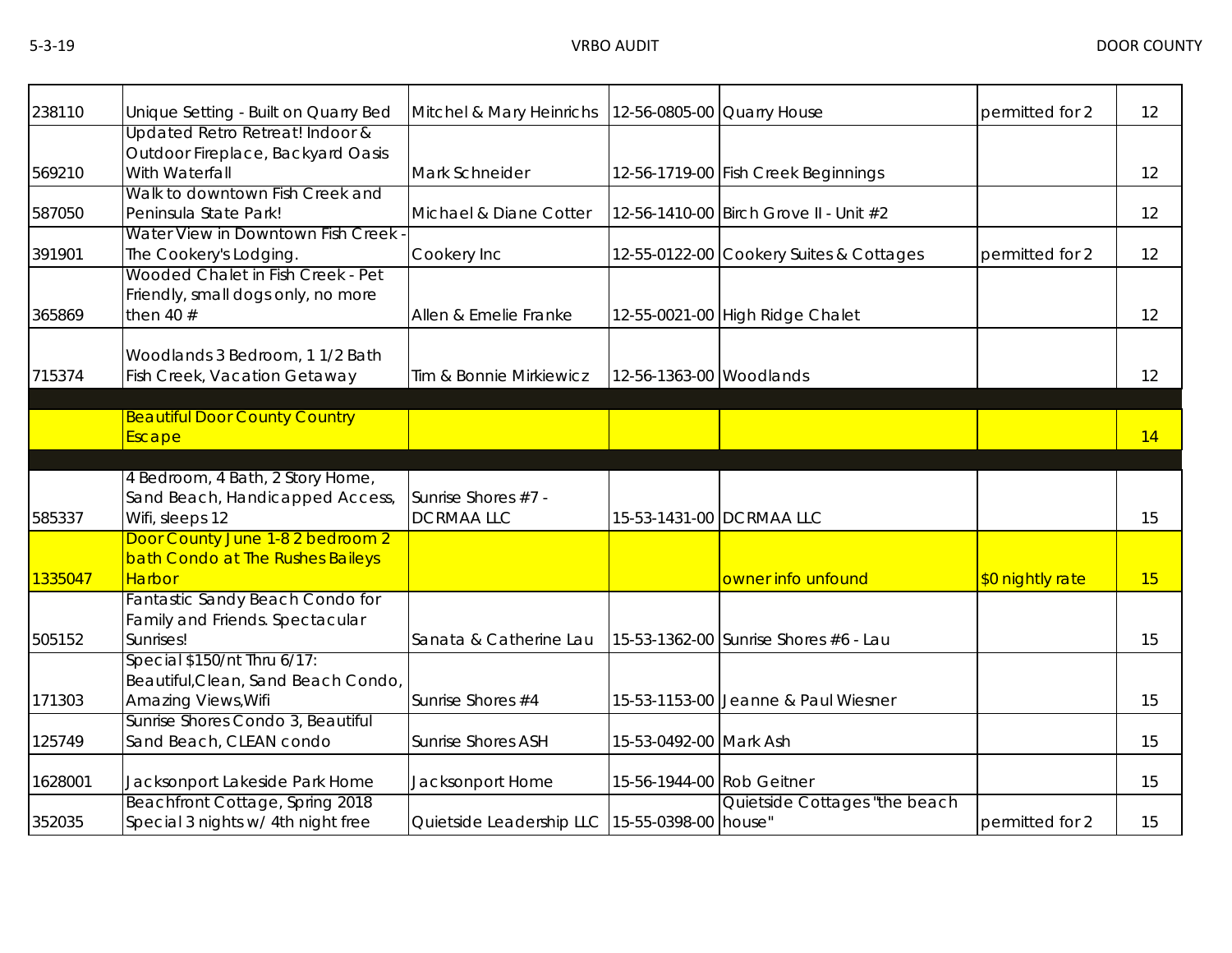|         | NEW! Door County Lake Cabin on                           |                                                             |                          |                                            |                 |    |
|---------|----------------------------------------------------------|-------------------------------------------------------------|--------------------------|--------------------------------------------|-----------------|----|
|         | Private Peninsula with an East & West Jeremy and Caitlyn |                                                             |                          |                                            |                 |    |
| 1621220 | <b>Facing Dock</b>                                       | <b>Jeffery</b>                                              |                          | 15-56-2060-00 The Point on Clark Lake      |                 | 15 |
|         |                                                          |                                                             |                          | Beautiful Waterfront Cottage on            |                 |    |
| 1432604 | Beautiful Clark Lake Cottage                             | Scot and Kerri Hunt                                         | 15-56-1998-00 Clark Lake |                                            |                 | 15 |
|         | Beautiful Sunsets On Clark Lake                          |                                                             |                          |                                            |                 |    |
| 744695  | Located in Door County, Wi                               | Kaufman                                                     |                          | 15-56-1536-00 Kaufman - 5543 Clark Lake Dr |                 | 15 |
|         | Book Summer '18 Now! - Prime Weeks                       |                                                             |                          |                                            |                 |    |
| 97026   | <b>Book Quickly!</b>                                     | Mary Jo Jump                                                | 15-56-1263-04 Jump Inn   |                                            | permitted for 2 | 15 |
|         | <b>CEDAR SHORES IS EXPANDING!-ON</b>                     |                                                             |                          |                                            |                 |    |
|         | SCHEDULE!1 Aug Wk Open. Book                             |                                                             |                          |                                            |                 |    |
| 216654  | <b>CHOICE FALL DATES.</b>                                | Linda Schaap                                                |                          | 15-55-0831-00 Cedar Shores - Beach Front   |                 | 15 |
|         |                                                          |                                                             |                          |                                            |                 |    |
|         | Lake Michigan Beachfront Cottage                         |                                                             |                          | Quietside Cottages "the beach              |                 |    |
| 852534  | Springl Special 3 Nights/4th free                        | Quietside Leadership LLC 15-55-0398-00 house"               |                          |                                            | permitted for 2 | 15 |
|         |                                                          |                                                             |                          |                                            |                 |    |
| 717637  | Lake Michigan Sand Beach!!                               | Les Kiehnau                                                 |                          | 15-56-1531-12 The Beach at Lakeside Park   |                 | 15 |
|         | Sand beach retreat. Play in the sand                     |                                                             |                          |                                            |                 |    |
|         | or just look at the water. Great                         |                                                             |                          |                                            |                 |    |
| 114970  | location!                                                | <b>Emerald Surf</b>                                         |                          | 15-56-0501-00 Eugene Takle                 |                 | 15 |
|         | Lakefront Cottage with Sensational                       |                                                             |                          |                                            |                 |    |
| 848144  | Sunsets!                                                 | Paul & Tricia Kaye                                          |                          | 15-56-1621-00 Kaye Cottage                 |                 | 15 |
|         |                                                          |                                                             |                          |                                            |                 |    |
|         |                                                          |                                                             |                          |                                            |                 |    |
|         | Lakefront Home, Architect Designed                       |                                                             |                          |                                            |                 |    |
| 244227  | for His Family and Friends                               | Janet Slater                                                |                          | 15-56-1085-00 Lakeside Paradise - Slater   |                 | 15 |
|         |                                                          |                                                             |                          |                                            |                 |    |
| 414415  | Arts & Crafts Masterpiece                                | Craig Nelson                                                |                          | 15-56-0235-00 Nelson House                 |                 | 15 |
|         |                                                          |                                                             |                          |                                            |                 |    |
|         |                                                          |                                                             |                          | Stella Maris Beach House/Stella            |                 |    |
| 369476  | Stella Maris Beach House                                 | Michael & Valerie Schierl                                   |                          | 15-56-1170-00 Vista Beach House            | permitted for 2 | 15 |
|         |                                                          |                                                             |                          |                                            |                 |    |
|         |                                                          |                                                             |                          | Stella Maris Beach House/Stella            |                 |    |
| 432667  | Stella Vista Beach House                                 | Michael & Valerie Schierl   15-56-1170-00 Vista Beach House |                          |                                            | permitted for 2 | 15 |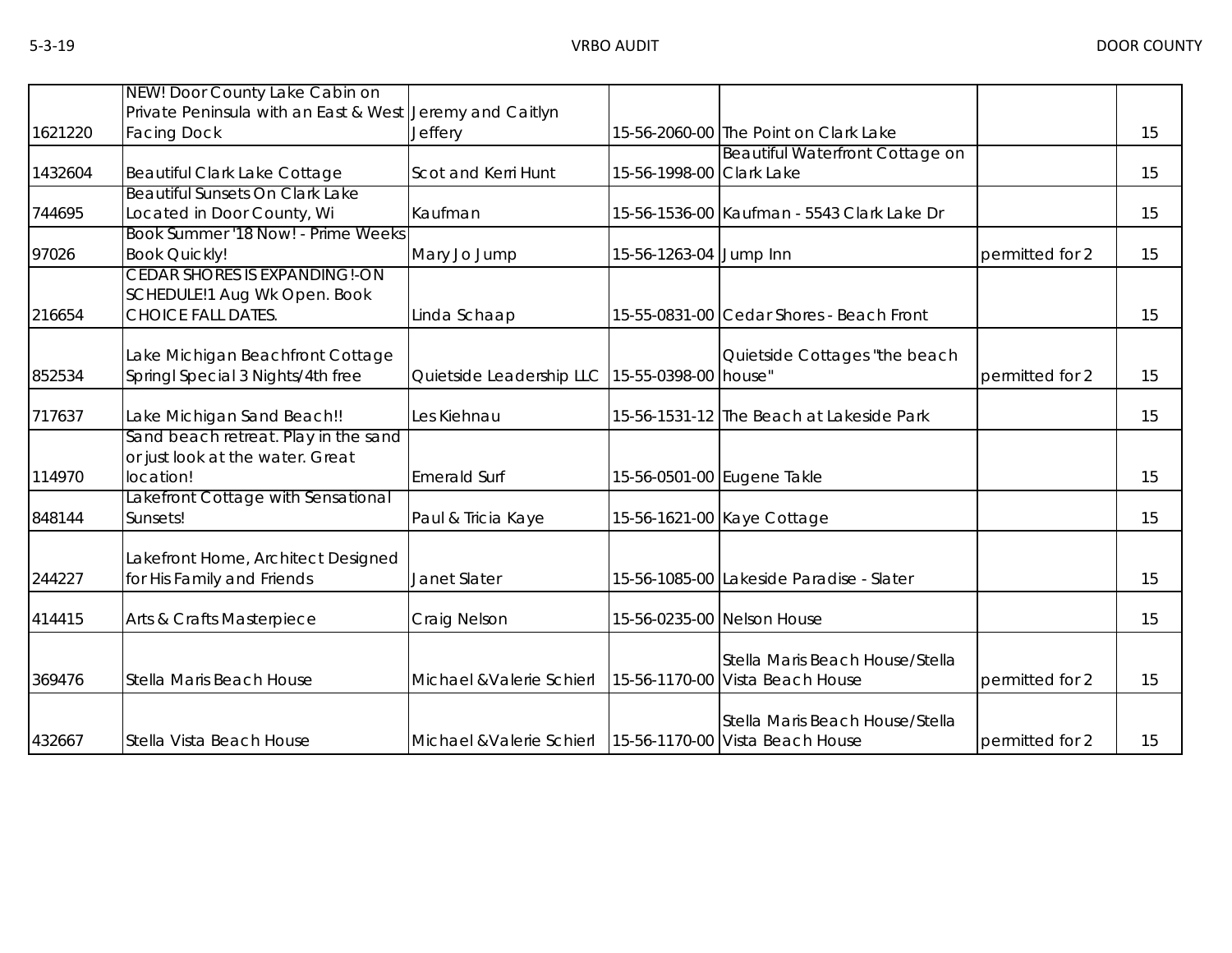|         |                                                                                     |                                               |                          |                                                               | permitted for 3:<br>1) Shadow of<br>Seagulls 2) It's All<br>About the |    |
|---------|-------------------------------------------------------------------------------------|-----------------------------------------------|--------------------------|---------------------------------------------------------------|-----------------------------------------------------------------------|----|
|         | Neat Cottage getaway on the Lake                                                    |                                               |                          |                                                               | Lakeshore                                                             |    |
|         | Michigan Rugged Shore=Relax-                                                        | Sommer Property Mgmt                          |                          | All about the lake shore Door                                 | 3) same time                                                          |    |
| 746483  | Romantic-Restore-ah<br>Neat Cottage Getaway On The Lake                             | LLC                                           |                          | 15-56-0023-00 County Cottages                                 | next year                                                             | 15 |
| 1055782 | Michigan Rugged Shore=relax-<br>romantic-restore-ah                                 | Sommer Property Mgmt<br>LLC                   |                          | All about the lakeshore Door<br>15-56-0023-00 County Cottages |                                                                       | 15 |
| 1361580 | <b>NEW LISTING: Spacious Cottage</b><br>Close to Lake Michigan with Heated<br>Pool! | Michael and Amanda<br>Warecki                 |                          | 15-56-1948-00 Cottage at Cave Point, The                      |                                                                       | 15 |
| 825405  | New Rental w/Lake & Beach Access                                                    | Dan Rehberg - Rehberg<br><b>Boathouse LLC</b> |                          | 15-56-1593-12 Cottage at Trails End                           |                                                                       | 15 |
| 333509  | Newer Log Home on Clarks Lake with<br>Dock and Boats                                | Vans Log Home on Clark<br>Lake                |                          | 15-56-0308-06 Vans Log Home                                   |                                                                       | 15 |
| 414043  | Prime Time Going Fast! May/June<br>Dates Still Available!                           | Kris Zeile et al & Mary Jo<br>Jump            | 15-56-1263-04 Inn        | Shoreline Ventures Inc & Jump                                 | permitted for 2                                                       | 15 |
| 34399   | Quintessential Door County Cabin on<br>Lake Michigan                                | Carolyn Brzezinski                            |                          | 15-56-0713-00 Killasonna Lodge - Brzezinski                   |                                                                       | 15 |
| 1055804 | Romantic Classic Cedar Cottage-<br>door-county-rentals.com//-<br>Brochure.pdf       | Sommer Property Mgmt<br>LLC                   |                          | All about the lakeshore Door<br>15-56-0023-00 County Cottages |                                                                       | 15 |
| 346952  | SAND BEACH on Lake Michigan                                                         | <b>Carrington Family Trust</b><br>c/o Fergus  |                          | 15-56-0340-12 Sandy Beach Lake House                          |                                                                       | 15 |
|         |                                                                                     |                                               |                          |                                                               |                                                                       |    |
| 1397692 | Beach House at Beach Harbor                                                         | <b>Beach Harbor Resort</b>                    | 27-51-0807-00 Jon Hanson |                                                               |                                                                       | 27 |
| 1397724 | Cozy Studio Cottage Near Water                                                      | <b>Beach Harbor Resort</b>                    | 27-51-0807-00 Jon Hanson |                                                               |                                                                       | 27 |
| 921123  | Cozy Studio Cottage Near Water                                                      | <b>Beach Harbor Resort</b>                    | 27-51-0807-00 Jon Hanson |                                                               |                                                                       | 27 |
| 1493156 | 1930 Door County Home on the<br>Water   175' dock                                   | Steve Sullivan                                |                          | 27-55-0471-17 Merdith House                                   |                                                                       | 27 |
| 112606  | Country setting just outside the city!!! Terry Kinney                               |                                               |                          | 27-55-0737-00 Door County Country Home                        |                                                                       | 27 |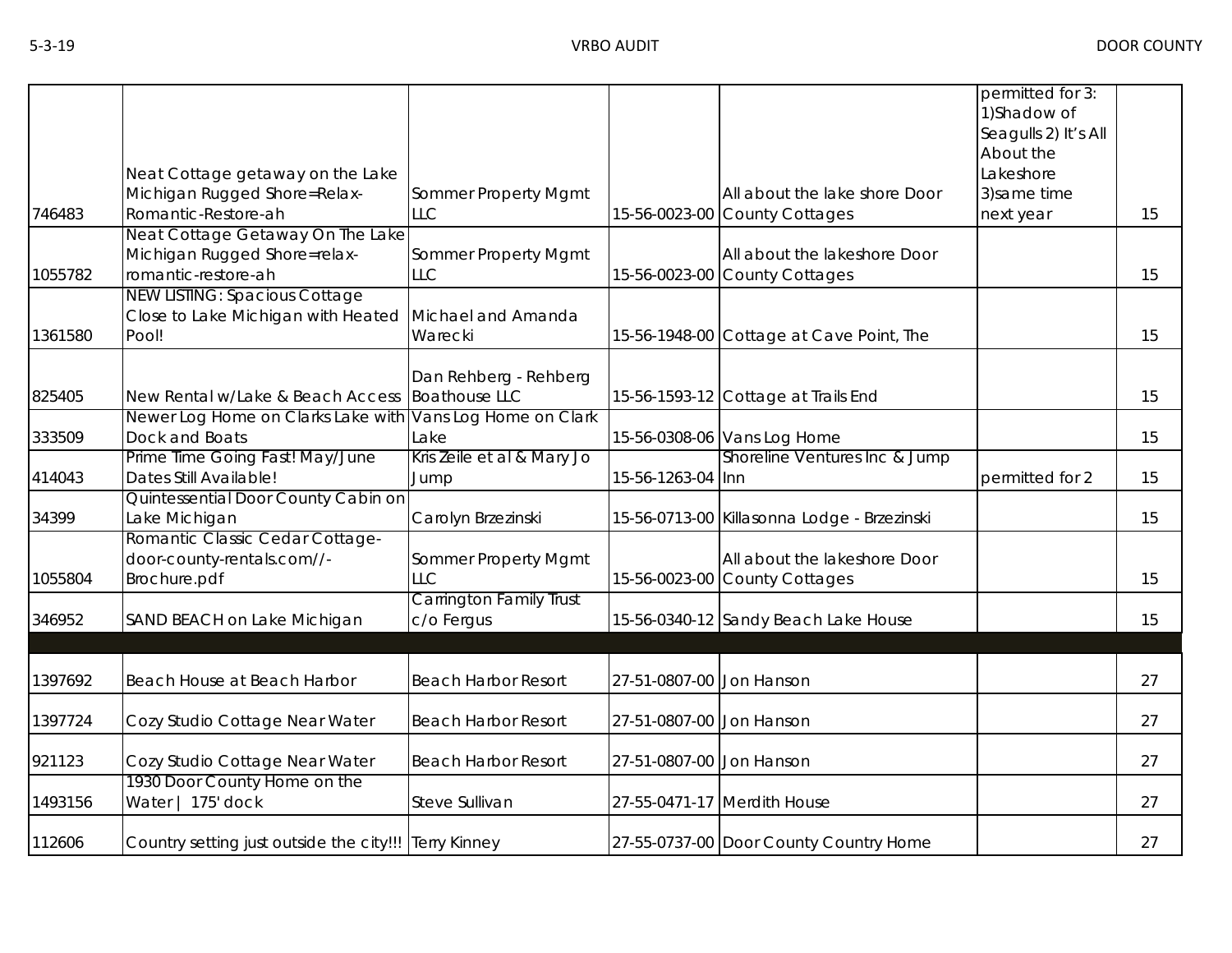|                                     | <b>Hideaway Cottage</b>                                                                                                                                                                                                                                                                                                                                                                                                                                                                                                                                                                                                                                                                                                                                                                     |                                                                                                                                                                                                                           |              |                                                                                                                                                                                                                                                                                                                                                                                                                                                                                                                                                            |    |
|-------------------------------------|---------------------------------------------------------------------------------------------------------------------------------------------------------------------------------------------------------------------------------------------------------------------------------------------------------------------------------------------------------------------------------------------------------------------------------------------------------------------------------------------------------------------------------------------------------------------------------------------------------------------------------------------------------------------------------------------------------------------------------------------------------------------------------------------|---------------------------------------------------------------------------------------------------------------------------------------------------------------------------------------------------------------------------|--------------|------------------------------------------------------------------------------------------------------------------------------------------------------------------------------------------------------------------------------------------------------------------------------------------------------------------------------------------------------------------------------------------------------------------------------------------------------------------------------------------------------------------------------------------------------------|----|
| Cozy retreat Off the beaten path.   | Smola                                                                                                                                                                                                                                                                                                                                                                                                                                                                                                                                                                                                                                                                                                                                                                                       | 27-56-1542-0                                                                                                                                                                                                              | Connel Smola |                                                                                                                                                                                                                                                                                                                                                                                                                                                                                                                                                            | 27 |
|                                     |                                                                                                                                                                                                                                                                                                                                                                                                                                                                                                                                                                                                                                                                                                                                                                                             |                                                                                                                                                                                                                           |              |                                                                                                                                                                                                                                                                                                                                                                                                                                                                                                                                                            |    |
|                                     |                                                                                                                                                                                                                                                                                                                                                                                                                                                                                                                                                                                                                                                                                                                                                                                             |                                                                                                                                                                                                                           |              |                                                                                                                                                                                                                                                                                                                                                                                                                                                                                                                                                            | 27 |
|                                     | <b>Richard and Judith</b>                                                                                                                                                                                                                                                                                                                                                                                                                                                                                                                                                                                                                                                                                                                                                                   |                                                                                                                                                                                                                           |              |                                                                                                                                                                                                                                                                                                                                                                                                                                                                                                                                                            |    |
| Idlewild Peninsula, Door County, WI | Laessig                                                                                                                                                                                                                                                                                                                                                                                                                                                                                                                                                                                                                                                                                                                                                                                     |                                                                                                                                                                                                                           |              |                                                                                                                                                                                                                                                                                                                                                                                                                                                                                                                                                            | 27 |
|                                     |                                                                                                                                                                                                                                                                                                                                                                                                                                                                                                                                                                                                                                                                                                                                                                                             |                                                                                                                                                                                                                           |              |                                                                                                                                                                                                                                                                                                                                                                                                                                                                                                                                                            |    |
|                                     |                                                                                                                                                                                                                                                                                                                                                                                                                                                                                                                                                                                                                                                                                                                                                                                             |                                                                                                                                                                                                                           |              |                                                                                                                                                                                                                                                                                                                                                                                                                                                                                                                                                            |    |
|                                     |                                                                                                                                                                                                                                                                                                                                                                                                                                                                                                                                                                                                                                                                                                                                                                                             |                                                                                                                                                                                                                           |              |                                                                                                                                                                                                                                                                                                                                                                                                                                                                                                                                                            | 27 |
|                                     |                                                                                                                                                                                                                                                                                                                                                                                                                                                                                                                                                                                                                                                                                                                                                                                             |                                                                                                                                                                                                                           |              |                                                                                                                                                                                                                                                                                                                                                                                                                                                                                                                                                            |    |
|                                     |                                                                                                                                                                                                                                                                                                                                                                                                                                                                                                                                                                                                                                                                                                                                                                                             |                                                                                                                                                                                                                           |              |                                                                                                                                                                                                                                                                                                                                                                                                                                                                                                                                                            | 27 |
|                                     |                                                                                                                                                                                                                                                                                                                                                                                                                                                                                                                                                                                                                                                                                                                                                                                             |                                                                                                                                                                                                                           |              |                                                                                                                                                                                                                                                                                                                                                                                                                                                                                                                                                            |    |
|                                     |                                                                                                                                                                                                                                                                                                                                                                                                                                                                                                                                                                                                                                                                                                                                                                                             |                                                                                                                                                                                                                           |              |                                                                                                                                                                                                                                                                                                                                                                                                                                                                                                                                                            | 27 |
|                                     |                                                                                                                                                                                                                                                                                                                                                                                                                                                                                                                                                                                                                                                                                                                                                                                             |                                                                                                                                                                                                                           |              |                                                                                                                                                                                                                                                                                                                                                                                                                                                                                                                                                            |    |
|                                     |                                                                                                                                                                                                                                                                                                                                                                                                                                                                                                                                                                                                                                                                                                                                                                                             |                                                                                                                                                                                                                           |              |                                                                                                                                                                                                                                                                                                                                                                                                                                                                                                                                                            | 27 |
|                                     |                                                                                                                                                                                                                                                                                                                                                                                                                                                                                                                                                                                                                                                                                                                                                                                             |                                                                                                                                                                                                                           |              |                                                                                                                                                                                                                                                                                                                                                                                                                                                                                                                                                            |    |
|                                     |                                                                                                                                                                                                                                                                                                                                                                                                                                                                                                                                                                                                                                                                                                                                                                                             |                                                                                                                                                                                                                           |              |                                                                                                                                                                                                                                                                                                                                                                                                                                                                                                                                                            | 27 |
|                                     |                                                                                                                                                                                                                                                                                                                                                                                                                                                                                                                                                                                                                                                                                                                                                                                             |                                                                                                                                                                                                                           |              |                                                                                                                                                                                                                                                                                                                                                                                                                                                                                                                                                            |    |
|                                     |                                                                                                                                                                                                                                                                                                                                                                                                                                                                                                                                                                                                                                                                                                                                                                                             |                                                                                                                                                                                                                           |              |                                                                                                                                                                                                                                                                                                                                                                                                                                                                                                                                                            |    |
| peaceful                            | Outback Cottages                                                                                                                                                                                                                                                                                                                                                                                                                                                                                                                                                                                                                                                                                                                                                                            |                                                                                                                                                                                                                           |              |                                                                                                                                                                                                                                                                                                                                                                                                                                                                                                                                                            | 27 |
| Sand Bay Lodge And Cottages         |                                                                                                                                                                                                                                                                                                                                                                                                                                                                                                                                                                                                                                                                                                                                                                                             |                                                                                                                                                                                                                           |              |                                                                                                                                                                                                                                                                                                                                                                                                                                                                                                                                                            |    |
| <b>Waterfront Sleeps 23</b>         | Sand Bay Lodge                                                                                                                                                                                                                                                                                                                                                                                                                                                                                                                                                                                                                                                                                                                                                                              |                                                                                                                                                                                                                           |              |                                                                                                                                                                                                                                                                                                                                                                                                                                                                                                                                                            | 27 |
| Spectacular Water View              | Karen Hyttel                                                                                                                                                                                                                                                                                                                                                                                                                                                                                                                                                                                                                                                                                                                                                                                |                                                                                                                                                                                                                           |              |                                                                                                                                                                                                                                                                                                                                                                                                                                                                                                                                                            | 27 |
| Trillium Cottage - Family Friendly  |                                                                                                                                                                                                                                                                                                                                                                                                                                                                                                                                                                                                                                                                                                                                                                                             |                                                                                                                                                                                                                           |              |                                                                                                                                                                                                                                                                                                                                                                                                                                                                                                                                                            |    |
|                                     | Trillim Cottage - 4088                                                                                                                                                                                                                                                                                                                                                                                                                                                                                                                                                                                                                                                                                                                                                                      |                                                                                                                                                                                                                           |              |                                                                                                                                                                                                                                                                                                                                                                                                                                                                                                                                                            |    |
|                                     |                                                                                                                                                                                                                                                                                                                                                                                                                                                                                                                                                                                                                                                                                                                                                                                             |                                                                                                                                                                                                                           |              |                                                                                                                                                                                                                                                                                                                                                                                                                                                                                                                                                            | 27 |
|                                     |                                                                                                                                                                                                                                                                                                                                                                                                                                                                                                                                                                                                                                                                                                                                                                                             |                                                                                                                                                                                                                           |              |                                                                                                                                                                                                                                                                                                                                                                                                                                                                                                                                                            |    |
|                                     |                                                                                                                                                                                                                                                                                                                                                                                                                                                                                                                                                                                                                                                                                                                                                                                             |                                                                                                                                                                                                                           |              |                                                                                                                                                                                                                                                                                                                                                                                                                                                                                                                                                            |    |
|                                     |                                                                                                                                                                                                                                                                                                                                                                                                                                                                                                                                                                                                                                                                                                                                                                                             |                                                                                                                                                                                                                           |              |                                                                                                                                                                                                                                                                                                                                                                                                                                                                                                                                                            | 27 |
|                                     |                                                                                                                                                                                                                                                                                                                                                                                                                                                                                                                                                                                                                                                                                                                                                                                             |                                                                                                                                                                                                                           |              |                                                                                                                                                                                                                                                                                                                                                                                                                                                                                                                                                            |    |
|                                     |                                                                                                                                                                                                                                                                                                                                                                                                                                                                                                                                                                                                                                                                                                                                                                                             |                                                                                                                                                                                                                           |              |                                                                                                                                                                                                                                                                                                                                                                                                                                                                                                                                                            |    |
|                                     |                                                                                                                                                                                                                                                                                                                                                                                                                                                                                                                                                                                                                                                                                                                                                                                             |                                                                                                                                                                                                                           |              |                                                                                                                                                                                                                                                                                                                                                                                                                                                                                                                                                            | 27 |
| bathrooms                           | <b>Island Road</b>                                                                                                                                                                                                                                                                                                                                                                                                                                                                                                                                                                                                                                                                                                                                                                          |                                                                                                                                                                                                                           |              |                                                                                                                                                                                                                                                                                                                                                                                                                                                                                                                                                            | 27 |
|                                     | Eagle View a Year-Round Country<br>Home Sleeps 8<br>Family friendly updated home in<br>Located at the end of the road,<br>waterfront home with quiet feel of<br>northwoods!<br>Nasewaupee Trail Log Home<br>NEW LISTING • Great Getaway with<br>Lots of Comfort and Charm!<br>Newly updated cottage on 12 acres<br>only minutes from Potawatomi State<br>Park!<br>One of a Kind Door County<br><b>Boathouse Waiting for Your Visit</b><br><b>Outback Cottages in Door County -</b><br>near beach, modern, private,<br>Retreat on Sand Bay Point in Door<br>County<br>Waterfront 2 b.r. Bay View<br>Cottage/sunsets/wineries/lighthouses<br>/beaches/fishing<br>Waterfront 4 b.r./3<br>ba/beaches/fishing/sunsets/wineries<br>/lighthouses/state parks<br>Waterfront Cottage: 2 bedroom, 1.5 | Lisa B Goldney<br>Cabot's Point<br>Nasewaupee Trail Log<br>Home react 5/29/18<br>Bungalow at Potawatomi<br>Park-Isaacson<br>Deb Robinson<br>Snake Island Road<br>Sand Bay Lodge<br>Sand Bay Lodge<br>McComb's= 4143 Snake |              | 27-56-1228-00 Eagleview<br>27-56-1995-00 Uncle Bob's Guest House<br>27-56-1729-06 Cabot's Point Properties LLC<br>27-56-1841-00 Terry Kinney<br>Steve and Joan Rockwell 27-56-2008-00 The Doorstop - Rockwell<br>27-56-2011-00 Andrew and Erin Isaacson<br>One of a kind Door County Boat<br>27-56-1050-00 House<br>27-56-1143-00 Galen & Pam Carpenter<br>27-55-0667-00 Dan Farah<br>27-56-1540-00 Bay House - Hyttel<br>27-56-2118-00 Andrew Swartz and Kristin Long<br>27-55-0667-00 Dan Farah<br>27-55-0667-00 Dan Farah<br>27-56-1598-00 John McCombs |    |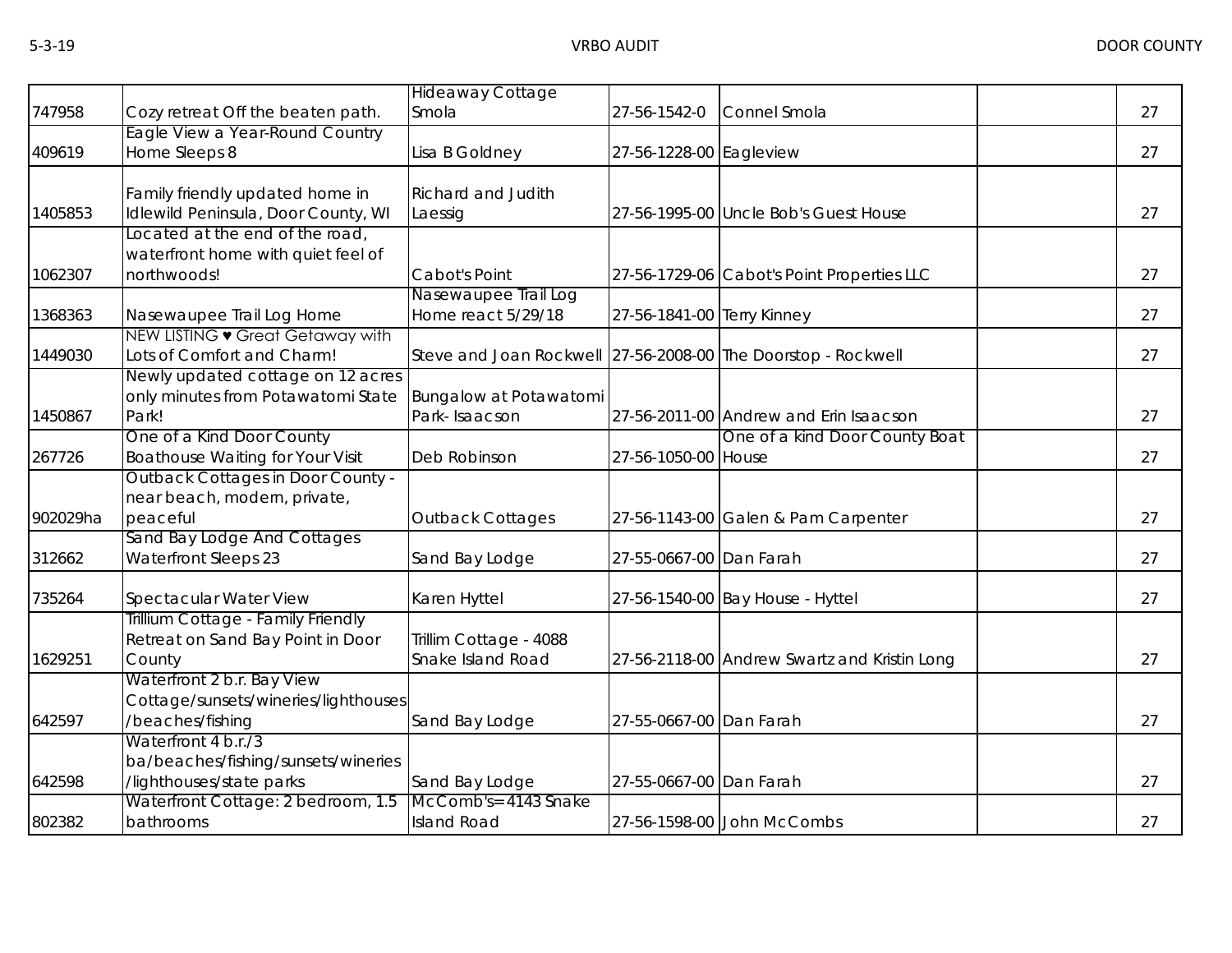| 135683    | Waterfront Swedish-style Log Cabin<br>on Sand Bay, Door County -<br>Moonlight Magic | Tammy M Leemon                             |                             | 27-56-1014-00 Moonlight Magic                             |                 | 27 |
|-----------|-------------------------------------------------------------------------------------|--------------------------------------------|-----------------------------|-----------------------------------------------------------|-----------------|----|
| 1576440   | <b>Beautiful Shoreline Condominium</b>                                              | Shoreline Resort and<br>Condos             |                             | 32-51-0796-00 Rockton-Shoreline LLC                       |                 | 32 |
| 84278     | Great Waterview Home in Door<br>County. Fabulous Home Sleeps 14!!                   | Hale - 1615 Big Pine Ln                    | 32-53-0717-00 Lyn Hale      |                                                           |                 | 32 |
| 340966    | The Hideaway: New Construction<br>walk to Beach and Town                            | Hideaway the Herman                        |                             | 32-53-0955-06 Greg Herman                                 |                 | 32 |
| 1373547   | Ellison Bay Condominium at the<br>heart of town.                                    | Hideaway Condos, The                       | 32-53-1904-00 Bruce Peissig |                                                           |                 | 32 |
| 3915169ha | Ellison Bay Bluff Waterview Condo<br>Retreat                                        | <b>Ellison Bay Bluff Retreat</b>           |                             | Daniel & Cynthia Shaulis<br>32-53-1533-00 Revocable Trust |                 | 32 |
| 724130    | Enjoy Your Own Private View Of Sister<br>Bay Sunsets on the Waterfront              | The Nest                                   |                             | 32-56-1514-06 Paul O'Keeffe & Tiffany Hubbard             |                 | 32 |
| 116351    | Beautiful Log Home on 5 quiet acres                                                 | The Refuge/Appleport<br>Enterprises        |                             | 32-55-0623-00 Marc & Lori Maillefer                       |                 | 32 |
| 133165    | Beautiful Cottage on the Green Bay<br>Waterfront                                    | Schwandt Cottage                           |                             | 32-55-0177-00 Georgina Schwandt                           |                 | 32 |
| 181532    | Marina Breeze, Spectacular Ellison<br>Bay View & Dbl Master Suites                  | Marina Breeze                              |                             | 32-55-0759-00 Robert & Sherry Stein                       |                 | 32 |
| 241353    | Waterfront Cottage Nestled in<br>Picturesque Setting, Gills Rock                    | Teskies Cottage                            | 32-56-0962-00 Lyle Teskie   |                                                           |                 | 32 |
| 254081    | Historic Log Cabin(winter rate)                                                     | Docs Hideaway                              |                             | 32-55-0770-00 Terry & Kermit Bott                         |                 | 32 |
| 1459031   | Lovely Moonbird Cottage                                                             | Moonbird                                   |                             | 32-56-2015-00 Desire Bromstad                             |                 | 32 |
| 340765    | Cappy Cottage, Over 300 Ft. of<br>Private Shoreline on North Bay                    | Cappy Cottage                              |                             | 32-56-1132-06 Hakes Family Trust                          |                 | 32 |
| 343690    | <b>Charming Traditional Cottages</b><br>Affordable and Travel Green                 | Terra Cottages                             |                             | 32-55-0124-00 Deborah Taubert Gehan                       | permitted for 5 | 32 |
| 350098    | Waterfront Cottage with Views of<br>Deaths Door, New Kitchen                        | Bells Cottage - 12748 N<br>Port Des Mortes |                             | 32-56-1131-06 Matt & Ryan Bell                            |                 | 32 |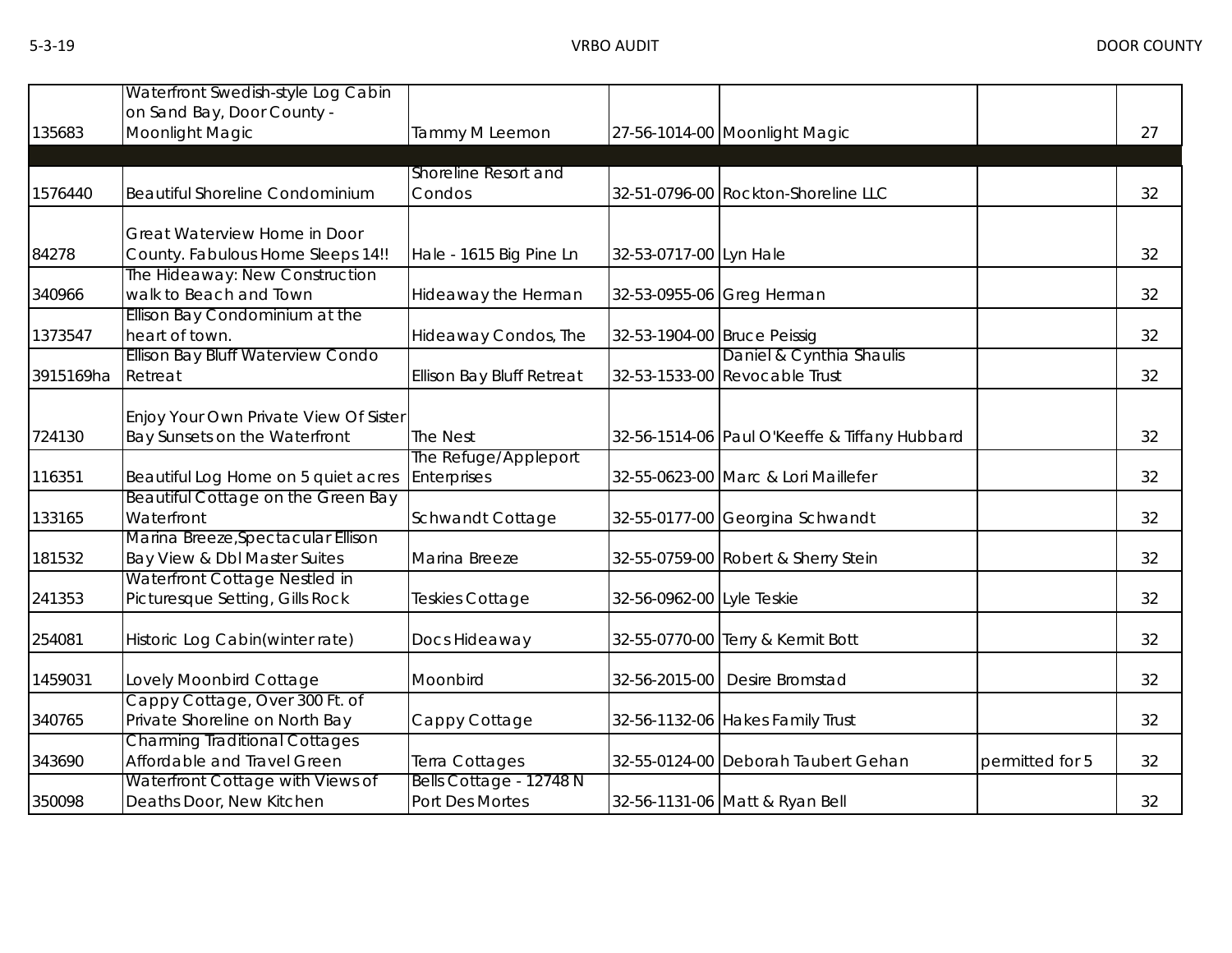|         | Waterfront Dream Cottage with a                                                         | Dan's Fish, Inc. d/b/a                                |                             |                                                                 |                 |    |
|---------|-----------------------------------------------------------------------------------------|-------------------------------------------------------|-----------------------------|-----------------------------------------------------------------|-----------------|----|
| 403462  | Million Dollar View (Apple)                                                             |                                                       |                             | Hedgehog Harbor Rental 32-56-1195-00 Daniel and Sherrie Schwarz |                 | 32 |
| 403817  | Romantic Waterfront Suite with<br>amazing water views (Cherry)                          | Dan's Fish, Inc. d/b/a                                |                             | Hedgehog Harbor Rental 32-56-1195-00 Daniel and Sherrie Schwarz |                 | 32 |
| 431068  | Two person efficiency cottage on<br>green bay                                           | <b>Door County Vacation</b><br>Cottage                |                             | 32-56-0932-00 John Finn & Carol Molepske                        | permitted for 2 | 32 |
| 567511  | 2500 sq ft open floor plan short walk<br>to water!                                      | Arnies Sanctuary                                      |                             | 32-56-1352-06 James Arneson                                     |                 | 32 |
| 482130  | Summer Joy Cottage in Sister Bay,<br>WIYou Can't Get Any Closer to the<br>Water         | Northern Lights Properties<br>Summer Joy & Windsong   | 32-56-1325-00 Alan Frisoni  |                                                                 | permitted for 2 | 32 |
| 571419  | Classic 1927 Shore Log Home. Sleeps<br>8. Enjoy water views from 7 of 9<br>rooms!       | Northern Lights Properties<br>Summer Joy & Windsong   | 32-56-1325-00 Alan Frisoni  |                                                                 | permitted for 2 | 32 |
| 571451  | Ellison Bay bluff retreat with water<br>views                                           | The Refuge/Appleport<br><b>Enterprises</b>            |                             | 32-55-0623-00 Marc & Lori Maillefer                             |                 | 32 |
| 601468  | Cedar Dell Chalet is the<br>quintessential Door county cabin                            | Cedar Dell Chalet                                     |                             | 32-56-1203-06 Vicky Kalscheur                                   |                 | 32 |
| 611204  | <b>Totally Remodeled 2012 Brenner</b><br>Tower!                                         | <b>Brenner Tower</b>                                  |                             | 32-56-1227-06 Brenner Tower, LLC                                |                 | 32 |
| 706539  | Charming, Warm, and Naturally Well- Wagon Trail #26 Lengh-<br>Lit with Wooded Privacy   | Little House in the Woods 32-56-1589-00 Carolyn Lengh |                             |                                                                 |                 | 32 |
| 59435   | <b>Sister Bay Door County Private</b><br><b>Vacation Paradise</b>                       | <b>Dovetail Acres</b>                                 | 32-55-0422-00 Terry Wurster |                                                                 |                 | 32 |
| 468070  | Lake Front Home At The End Of The<br>Road On Peninsula                                  | Point, The                                            |                             | 32-56-1292-06 Heather Erickson                                  |                 | 32 |
| 1409799 | NEW! DOOR 42- minutes away from<br>the hustle and bustle of Sister Bay!                 | Door 42                                               |                             | 32-56-1976-00 Shawn and Kim Marshall                            |                 | 32 |
| 788481  | Beautiful, Newly Renovated Peaceful<br>Place                                            | <b>Beach Road Rentals</b>                             |                             | 32-56-1541-00 Alma Vaicekauskas                                 |                 | 32 |
| 821538  | Located in Ellison Bay, less than 1/4<br>mile from a public boat launch on<br>beautiful | <b>Beechers Cabin</b>                                 |                             | 32-56-1571-06 Susan Szabo & Mark Beecher                        |                 | 32 |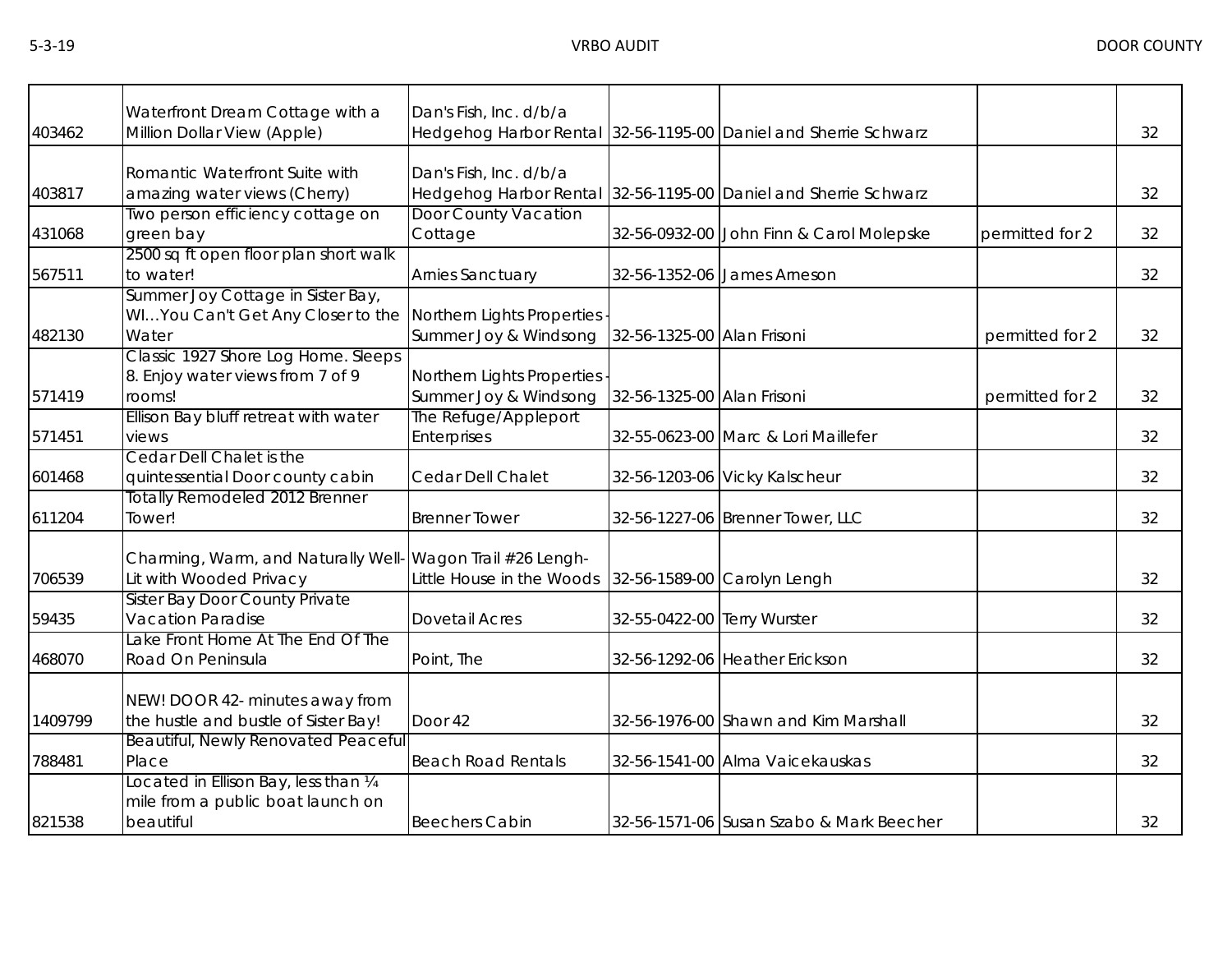|           | Premier Vacation Rental, Pet                                         |                              |                            |                                           |                 |    |
|-----------|----------------------------------------------------------------------|------------------------------|----------------------------|-------------------------------------------|-----------------|----|
| 835033    | Friendly, Walk to Water, Restaurant,                                 |                              |                            |                                           |                 | 32 |
|           | Shopping, WiFi                                                       | Door Stop                    |                            | 32-56-1612-00 Terrence Rogers             | permitted for 2 |    |
| 839291    | Water Front Log Cabin!                                               | East Haven                   |                            | 32-56-1592-06 Barbara Moline              |                 | 32 |
|           |                                                                      |                              |                            |                                           |                 |    |
|           | Porcupine Shores Has An Elevated                                     |                              |                            |                                           |                 |    |
| 886997    | View And Access To The Water                                         | Porcupine Shores             |                            | 32-56-1603-06 Brian Bartell & Kim Winburn |                 | 32 |
|           | Serenity House located in quiet<br>Rowleys Bay offering water, woods |                              |                            |                                           |                 |    |
| 981731    | and beauty                                                           | <b>Serenity House</b>        |                            | 32-56-0438-00 James K Larson              |                 | 32 |
|           | Beautiful Home With Water Views in                                   | <b>Hedgehog Harbor House</b> |                            |                                           |                 |    |
| 996903    | <b>Peaceful Gills Rock</b>                                           | & Cottage                    |                            | 32-56-1506-00 David & Patricia Bernhard   |                 | 32 |
|           | Great water view in peaceful                                         | <b>Hedgehog Harbor House</b> |                            |                                           |                 |    |
| 998960    | Northern Door                                                        | & Cottage                    |                            | 32-56-1506-00 David & Patricia Bernhard   | permitted for 2 | 32 |
|           | Three Sisters Meadow Sweet Retreat-                                  |                              |                            |                                           |                 |    |
|           | a quiet, spacious relaxation haven to                                |                              |                            |                                           |                 |    |
| 4465521   | unwind                                                               | Three Sisters Farm           |                            | 32-56-1523-00 Tim and Kathleen Kay        |                 | 32 |
|           | 220 FEET OF SHORELINE W/ PRIVATE                                     |                              |                            |                                           |                 |    |
|           | BEACH, PIER, PATIO, & HOT TUB FOR                                    |                              |                            |                                           |                 |    |
| 7686109ha | ALL DAY FUN<br>Family Retreat Lake Front Wifi Bikes                  | Loon Lady Lodge              |                            | 32-56-2062-00 Joanne Schaumburg           |                 | 32 |
| 1022944   | <b>Grill Lakeshore Fire Pits</b>                                     | <b>Sunset Shore Cottages</b> |                            | 32-56-1720-00 David & Deborah Cresto      | permitted for 2 | 32 |
|           |                                                                      | On the Shore of Deaths       |                            |                                           |                 |    |
| 1032665   | On the Shore of Deaths Door                                          | Door                         | 32-56-1745-00 Todd Frisoni |                                           |                 | 32 |
|           | Family Retreat Lake View Wifi Cable                                  |                              |                            |                                           |                 |    |
|           | Tv Grill Lakeshore Fire Pits Dog                                     |                              |                            |                                           |                 |    |
| 1036054   | Friendly                                                             | <b>Sunset Shore Cottages</b> |                            | 32-56-1720-00 David & Deborah Cresto      | permitted for 2 | 32 |
|           | Beautiful 3 Bedroom Door County,                                     |                              |                            |                                           |                 |    |
|           | Heavily Wooded, Pet Friendly, NOW                                    |                              |                            |                                           |                 |    |
| 1140156   | <b>OFFERS WIFI</b>                                                   | Door Stop                    |                            | 32-56-1612-00 Terrence Rogers             | permitted for 2 | 32 |
|           | New! Enjoy sunrise on Lake Michigan                                  |                              |                            |                                           |                 |    |
| 1152974   | in a 1969 Lakefront A-Frame                                          | Hazen Cabbage                |                            | 32-56-1496-00 Kimberly Hazen              |                 | 32 |
|           | Unique architect designed home on                                    |                              |                            |                                           |                 |    |
| 1519464   | waterfront bluff                                                     | Vinkelhus-Vest               |                            | 32-56-1971-00 Kimberly Hazen              |                 | 32 |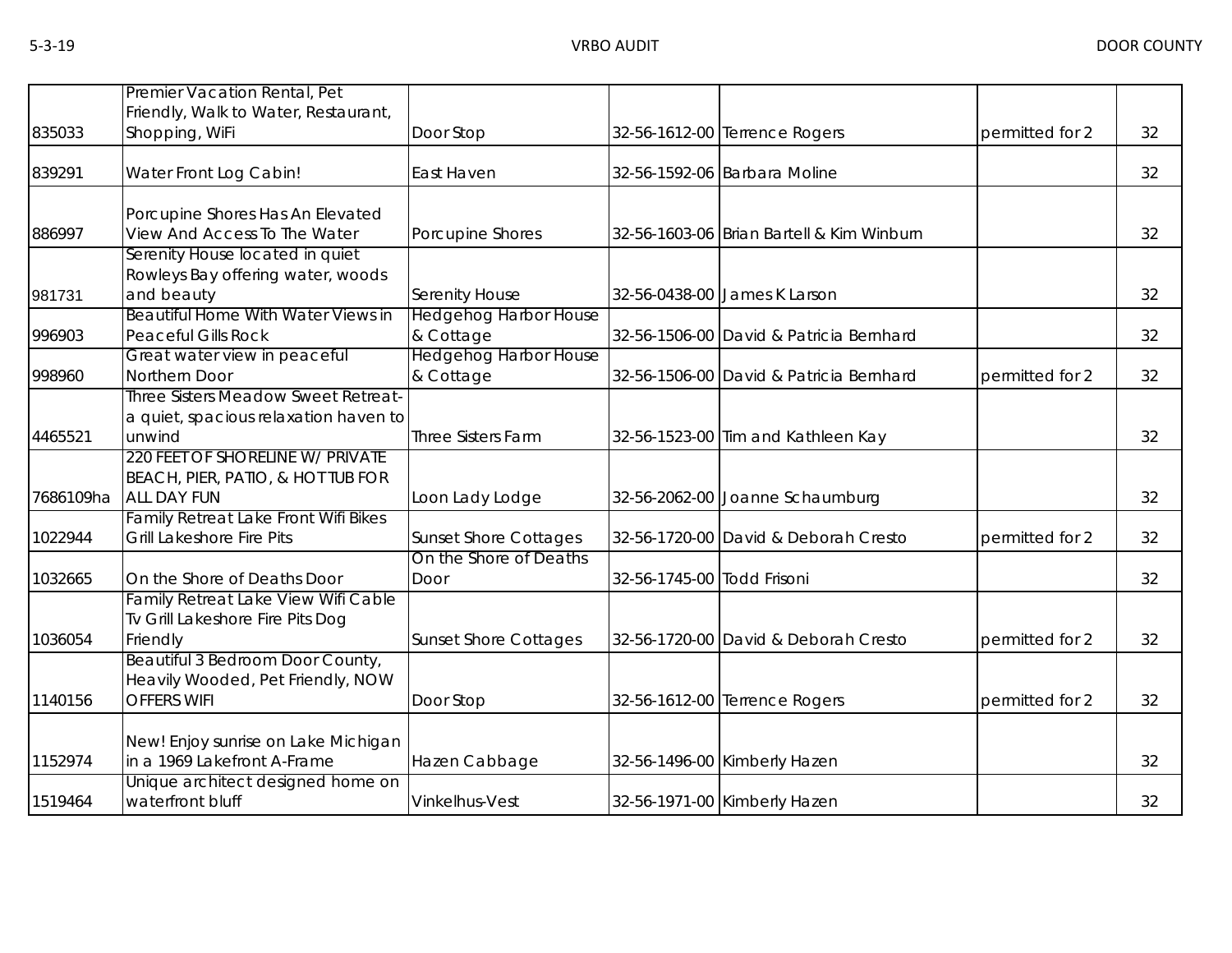|           | Nestled amongst the trees with                                                      |                                                                 |                           |                                          |    |
|-----------|-------------------------------------------------------------------------------------|-----------------------------------------------------------------|---------------------------|------------------------------------------|----|
| 581649    | commanding views of Green Bay!                                                      | A Pearl                                                         |                           | 32-56-1409-06 Jeffrey & Allison Ockwood  | 32 |
| 1153343   | <b>Spacious Lakefront Home Minutes</b><br>From Sister Bay                           | Wagon Trail #20 - DiSalvo 32-56-1786-08 Michah & August DiSalvo |                           |                                          | 32 |
| 1177141   | Premier Vacation Rental Just a Short<br>Walk to The Heart of Sister Bay!!           | Sister Bay Respite                                              |                           | 32-56-1838-00 Todd and Michelle Cox      | 32 |
| 1161665   | 4 Bedrm, 3 Bath! Between Sister Bay<br>& Ellison Bay. New on VRBO, Spring,<br>2018. | Woodfield House                                                 |                           | 32-56-1710-00 Susanne Beaumont           | 32 |
| 1185191   | Murphy's "KipDee" Cottage                                                           | Murphy's Kipdee Cottage 32-56-1827-00 Jon Murphy                |                           |                                          | 32 |
| 659326    | Beautiful log home on 5 acres just<br>steps away from Lake Michigan                 | Hoffmans Up North                                               | 32-56-1463-06 Hoffman     | Hoffman's Up North LLC - Matthel         | 32 |
| 1217459   | Charming cedar log cabin nestled in<br>the woods, footsteps from Rowley's<br>Bay    | Wagon Trail Dombrowski -<br>Unit 1                              |                           | 32-56-1831-00 Edward and Jill Dombrowski | 32 |
| 1236321   | Luxurious and spacious Door County<br>Waterfront Home                               | <b>Waterfront Home</b><br><b>Bruckner</b>                       | 32-56-1865-00 Dan Brucker |                                          | 32 |
| 1351557   | Your own sandy shore on the most<br>pleasant bay in Door County!                    | Vandelay Shore                                                  |                           | 32-56-1870-06 Matthew P Shumway          | 32 |
| 1362190   | NEW IN 2018! Serendipity Meadow:<br>Family-friendly, 7-acre oasis                   | <b>Serendipity Meadow</b>                                       |                           | 32-56-1963-00 Cecilia & Dennis Lindell   | 32 |
| 177327ha  | Beach @ Sky Ledge - Spectacular<br><b>Water Views</b>                               | Beach at Sky Ledge                                              |                           | 32-56-0403-00 Daniel & Cynthia Schaulis  | 32 |
| 396817ha  | Little House on the Bay---Door<br>County Retro Style/ Comfortable--                 | Little House on the Bay                                         | 32-56-1142-00 Schaulis    | Schaulis & Schaulis & Werdeard &         | 32 |
| 336228    | View the Lake from Every Room -<br>Hedgehog Harbor--                                | Hedgehog Harbor<br>Retreat                                      |                           | 32-56-0404-00 Daniel & Cynthia Schaulis  | 32 |
| 4039459ha | <b>Beautiful Bayfront Sunset Views</b>                                              | On the Rocks - Gills Rock-<br>Steeno                            |                           | 32-56-1464-00 David and Susan Steeno     | 32 |
| 245293ha  | The Cro's Nest - The Rat Race Stops<br>here!                                        | The Cros Nest                                                   |                           | 32-56-0486-00 Nicholas J Kerpan          | 32 |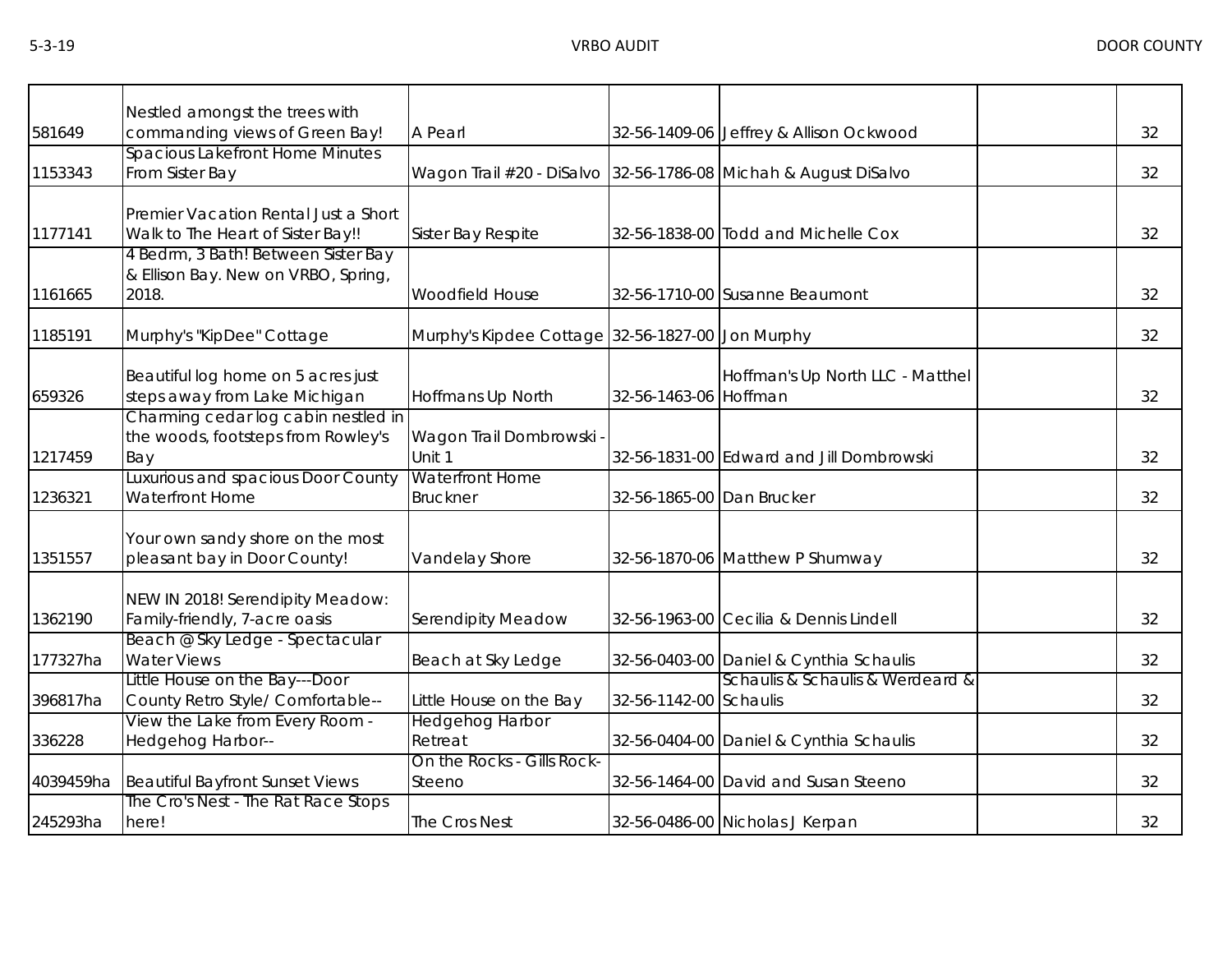| 738760    | Sunny Cottage in Ellison Bay                                                       | Terra Cottages                                  |                             | 32-55-0124-00 Deborah Taubert Gehan      | permitted for 5 | 32 |
|-----------|------------------------------------------------------------------------------------|-------------------------------------------------|-----------------------------|------------------------------------------|-----------------|----|
| 45293ha   | Beautiful Home with specatcular<br>views of Garrett Bay and Gills Rock!            | Garret Bay Bluff                                | 32-56-1641-06 William Berry |                                          |                 | 32 |
| 1603939   | Classic Waterfront Estate,<br>Spectacular Sunset Views, Sleeps 20                  | Shadow Lawn                                     |                             | 32-56-0190-06 John Peterson              |                 | 32 |
| 4555418ha | Ellison Bay tranquility close to Europe<br>Lake and Newport State Park!            | Country Comfot                                  |                             | 32-56-1753-00 Daniel & Valerie Austgen   |                 | 32 |
| 7064918ha | Country Haven on Mink River Road                                                   | Country Haven                                   |                             | 32-55-0329-00 Myron & Andrea Beard       | permitted for 2 | 32 |
| 482895    | Charming Cottage On The Shore Of<br>Lake Michigan!                                 | <b>Appleport Sunrise</b>                        |                             | 32-56-1913-06 Kathleen & Edward Callahan |                 | 32 |
| 26252     | Cozy Cottage Newly Available for<br>Winter and All 2019 Dates!                     | Kevin & Laura Forrest                           |                             | 33-55-0619-00 Hidden Glidden             |                 | 33 |
| 1370751   | Door County Bayside Waterfront<br>Home                                             | Scott & Tammy Duncan                            |                             | 33-56-2018-00 Duncan - 5092 Bay Shore Dr |                 | 33 |
| 113217    | <b>Featured in Door County Magazine</b><br>Luxuy                                   | Travis & Jolyn Boland                           | 33-56-0620-00 Boland        |                                          |                 | 33 |
| 114234    | <b>Beachfront Cottage with Rustic</b><br><b>Charm and Beautiful Sunsets</b>        | BayShore Sunset Cottage 33-55-0240-00 Paul Peot |                             |                                          |                 | 33 |
| 137311    | A Waterfront Home for All-Seasons in<br>Door County!                               | Killkare                                        | 33-55-0483-00 Tom Nebel     |                                          | 369083ha        | 33 |
| 371719    | At-The-Lake Lake Michigan Cape<br>Cod Home with Sand Beach Access<br>to Lake Mich. | At the Lake                                     | 33-56-0350-00 Sally Jilot   |                                          |                 | 33 |
| 433696    | Enjoy the best of Door County with<br>waterfront Lake Michigan Views               | Lakeside Haven                                  |                             | 33-56-1240-06 Kathy Richmond             |                 | 33 |
| 476585    | On the Water. In the Woods. Close to<br>Everything. Perfect for Two.               | <b>Gmamas Place</b>                             |                             | 33-56-1246-00 Diane Knutson              |                 | 33 |
| 567961    | <b>Family Friendly Glidden Drive Beach</b><br>Retreat on Lake Michigan             | <b>Glidden Drive Beach</b><br>Retreat           |                             | 33-56-1405-00 Jill Parak & Ryan Cantzler |                 | 33 |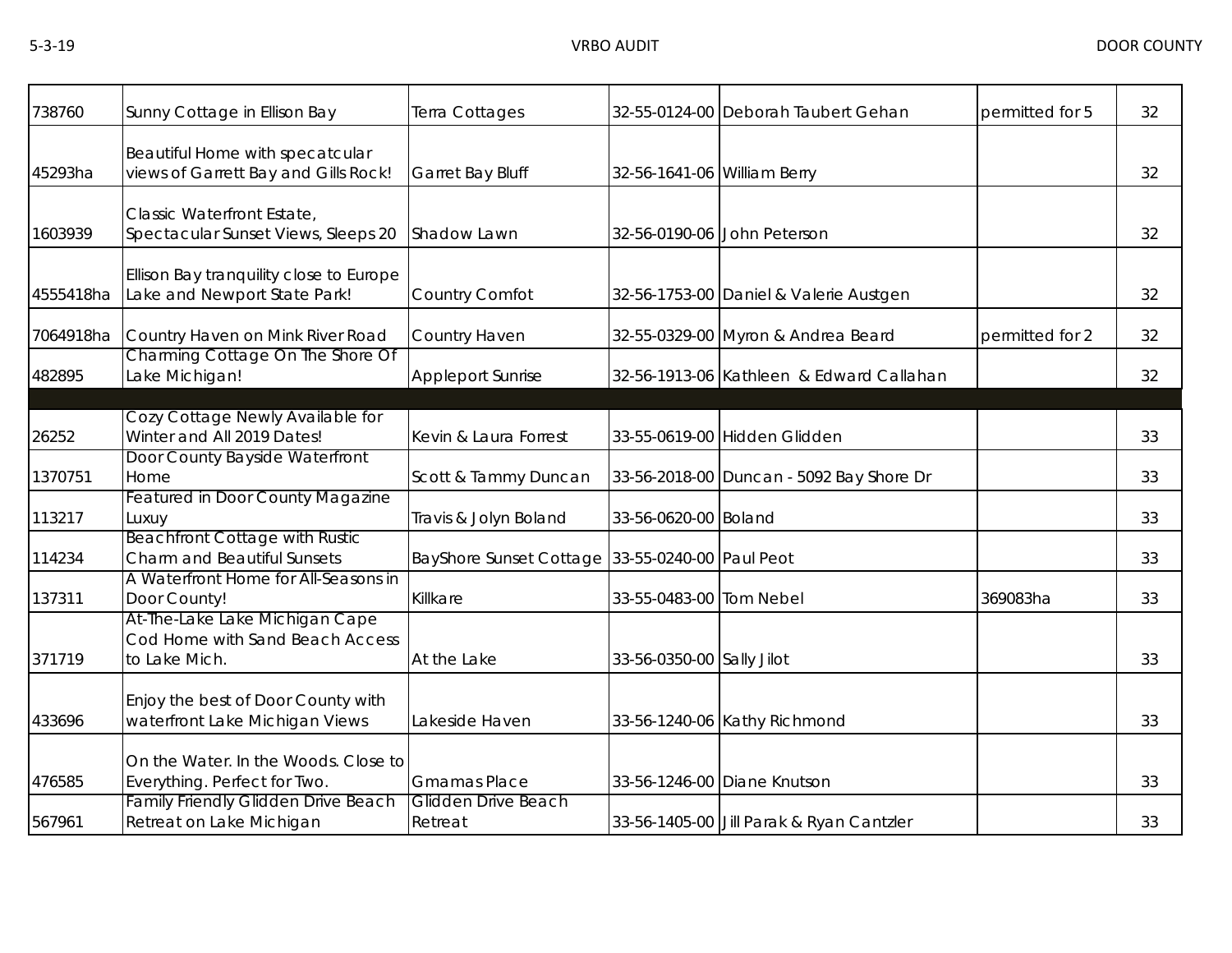|         | Country Charm- North Of Sturgeon        |                              |                           |                                                               |                |    |
|---------|-----------------------------------------|------------------------------|---------------------------|---------------------------------------------------------------|----------------|----|
| 569474  | Bay On Hwy 42                           | Country Charm                | 33-56-1436-00 Nancy Raye  |                                                               |                | 33 |
|         | Cozy Fireplace, Waterfront Grill,       | Jon Hanson / Snug            |                           |                                                               |                |    |
| 579668  | <b>Campfires &amp; Gorgeous Sunsets</b> | Harbor                       |                           | 33-56-0906-00 Little Harbor Cottages                          |                | 33 |
|         | Sit on the Dock of the Bay, Watching    |                              |                           |                                                               |                |    |
|         | Boats Float by, Sunsets Sizzle on the   | Jon Hanson / Snug            |                           |                                                               |                |    |
| 580389  | Water                                   | Harbor                       |                           | 33-56-0906-00 Little Harbor Cottages                          |                | 33 |
|         | Waterfront+Grill+Campfire+S'Mores+      | Jon Hanson / Snug            |                           |                                                               |                |    |
| 580438  | Sunsets = Starboard Cottage             | Harbor                       |                           | 33-56-0906-00 Little Harbor Cottages                          | pemitted for 3 | 33 |
|         |                                         |                              |                           |                                                               |                |    |
|         |                                         | Polly and Doug Kerkman -     |                           |                                                               |                |    |
| 1469978 | Door County Waterfront                  | <b>Shirley Becker Trust</b>  |                           | 33-56-1492-17 Lodge on Laurie Lane                            |                | 33 |
|         | Prancing Pony - Norwegian               |                              |                           |                                                               |                |    |
|         | Timberframe Home in Whitefish           |                              |                           |                                                               |                |    |
| 676548  | <b>Bay/Family Friendly</b>              | Laura Siebert                |                           | 33-56-0283-00 Prancing Pony                                   |                | 33 |
|         |                                         |                              |                           |                                                               |                |    |
|         | Enjoy beautiful sunset on the bay in    |                              |                           |                                                               |                |    |
| 813345  | this large lakefront family retreat     | lan & Lindsey Kazian         | 33-56-1584-00 Camp Sunset |                                                               |                | 33 |
|         | 240' of Lake Michigan Sandy Beach       |                              |                           |                                                               |                |    |
|         | awaits! Have some fun in the sun        |                              |                           |                                                               |                |    |
| 847672  | and sand!                               | Linzmeier's on Glidden       |                           | 33-56-1604-00 Mark & Margaret Linzmeier                       |                | 33 |
|         | Newly Constructed 1900 sq foot          |                              |                           |                                                               |                |    |
|         | home, located on Private road and       |                              |                           |                                                               |                |    |
| 983613  | 6 wooded acres                          | Serenity in the Woods        |                           | 33-56-1691-06 Jeffrey & Lana Pray                             |                | 33 |
|         | <b>Camelot Cliffs- Making Magical</b>   |                              |                           |                                                               |                |    |
| 1024399 | <b>Memories</b>                         | <b>Brian Dougal</b>          |                           | 33-56-1740-00 Camelot Cliffs                                  |                | 33 |
|         | Fantastic Family Cottage on Sand        |                              |                           |                                                               |                |    |
| 194419  | Beach                                   | Nicola Kaftan                | 33-55-0777-00 Kaftan      |                                                               |                | 33 |
|         |                                         | Beautiful Home on the        |                           |                                                               |                |    |
|         | Beautiful home on the best sand         | Best Sand Beach in Do        |                           |                                                               |                |    |
| 1437885 | beach in Door County                    | Co - Ciepluch                |                           | 33-56-2009-00 Gary and Marion Ciepluch                        |                | 33 |
|         |                                         |                              |                           |                                                               |                |    |
| 1070197 | New Rental! SAND BEACH!                 | Quinn's Crescent Beach       |                           | 33-56-1750-12 Tami and Brian Quinn                            |                | 33 |
|         | Coastal Cottage Resort. Comfy Cozy      |                              |                           |                                                               |                |    |
|         | Cottage. Sleeps upto 5, Free WiFi,      | <b>Andropolis Waterfront</b> |                           |                                                               |                |    |
| 1108105 | secluded                                | Cottages                     |                           | 33-55-0030-00 Andrew J & Annette J Andropolis permitted for 4 |                | 33 |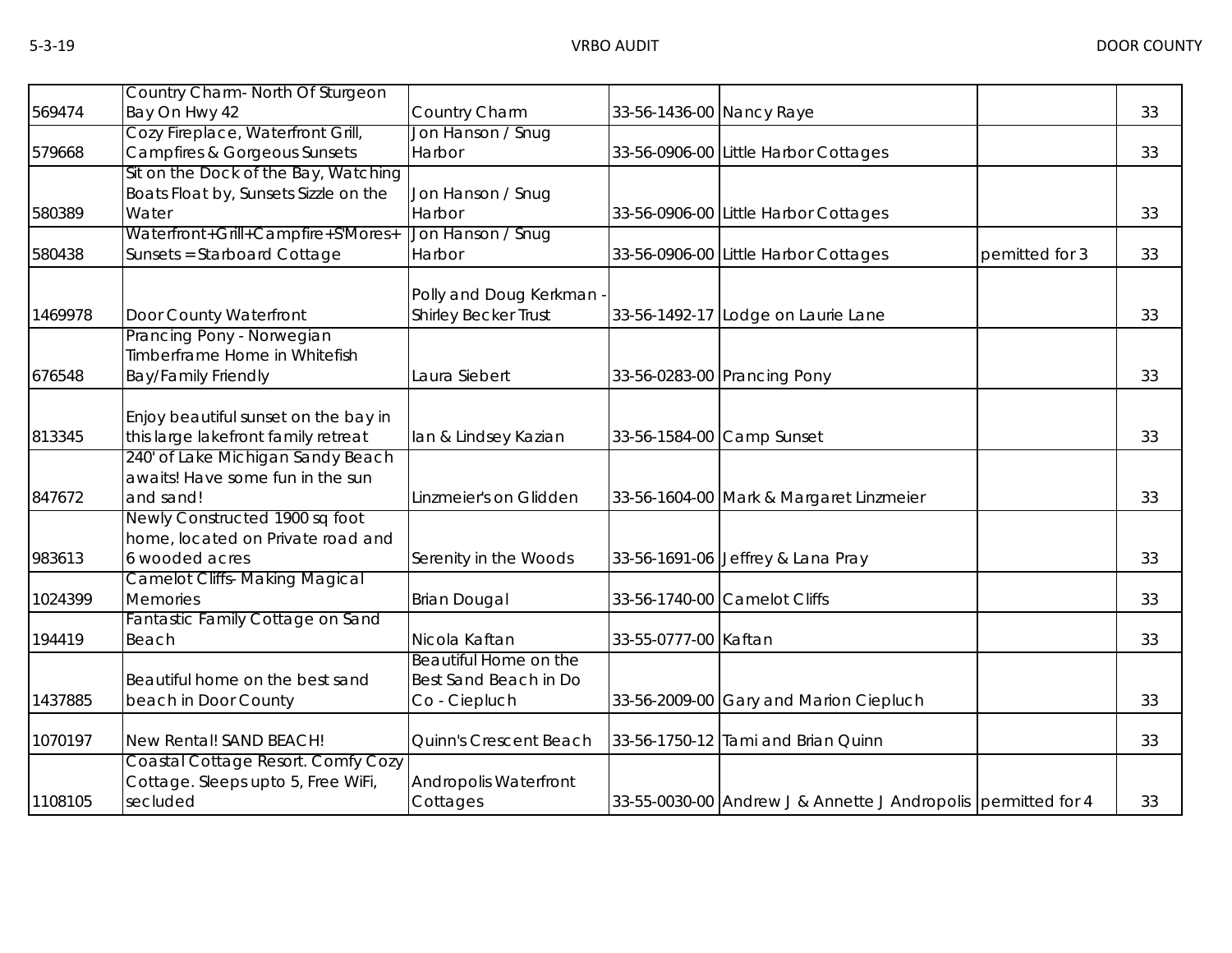|          | Clean Cozy Door County Cottage.                                            |                                                      |                            |                                                               |                 |    |
|----------|----------------------------------------------------------------------------|------------------------------------------------------|----------------------------|---------------------------------------------------------------|-----------------|----|
|          | Waterfront Property, Free row boat                                         | Andropolis Waterfront                                |                            |                                                               |                 |    |
| 1123981  | use + WiFi.                                                                | Cottages                                             |                            | 33-55-0030-00 Andrew J & Annette J Andropolis Permitted for 4 |                 | 33 |
|          |                                                                            |                                                      |                            |                                                               |                 |    |
|          | Clean Cozy Door County Cottage                                             | Andropolis Waterfront                                |                            |                                                               |                 |    |
| 1154198  | On A Quiet Resort Property                                                 | Cottages                                             |                            | 33-55-0030-00 Andrew J & Annette J Andropolis permitted for 4 |                 | 33 |
|          |                                                                            |                                                      |                            |                                                               |                 |    |
|          | Clean Cozy Cottage On Waterfront                                           | Andrew J & Annette J                                 |                            | Andropolis Waterfront Cottages -                              |                 |    |
| 1154220  | Property Privacy Yet Close To Town                                         | Andropolis                                           |                            | 33-55-0030-00 4309 Bay Shore                                  | permitted for 4 | 33 |
|          | Just a short walk or bike ride to                                          |                                                      |                            |                                                               |                 |    |
| 705536   | downtown Sturgeon Bay.                                                     | The Green House                                      |                            | 33-56-1493-06 A&J Properties, LLC                             |                 | 33 |
|          | Clark Lanke - Door County's Best                                           |                                                      |                            |                                                               |                 |    |
| 804324   | <b>Kept Secret</b>                                                         | Chuck & Kathy Steinmetz 33-56-1581-12 Steinmetz Home |                            |                                                               |                 | 33 |
|          | Lake House - Spacious Newly                                                |                                                      |                            |                                                               |                 |    |
|          | Renovated with Relaxing Wave                                               | Garth Kolterjahn & Greg                              |                            |                                                               |                 |    |
| 1326854  | Ambiance                                                                   | Powlowski                                            | 33-56-1380-04 Lake House   |                                                               |                 | 33 |
|          | New Listing! Sand beach and                                                | Sand Beach Cottage -                                 |                            | Greg, Mary, Nick and Jennelle                                 |                 |    |
| 1331712  | Amazing views on Lake Michigan                                             | Anderson                                             | 33-56-1942-00 Anderson     |                                                               |                 | 33 |
|          | New As Of June '18 - Sunrise Cove -                                        |                                                      |                            |                                                               |                 |    |
| 1352380  | Sandy Beach                                                                | Sunrise Cove - Cecchini                              |                            | 33-56-1871-04 Jill and Tony Cecchini                          |                 | 33 |
|          | 8 miles of Sand Beach and 1/2 price                                        |                                                      |                            |                                                               |                 |    |
| 130307ha | rates Monday - Thurs                                                       | Mary Spangler                                        |                            | 33-56-0400-00 Mary's Beach House                              |                 | 33 |
|          |                                                                            |                                                      |                            |                                                               |                 |    |
|          | Dream Home' Borders Whitefish                                              |                                                      |                            |                                                               |                 |    |
| 235306ha | Dunes Park, Private Sand Beach - Wifi Fred Suchy                           |                                                      |                            | 33-56-0695-00 Door County Dream Home                          |                 | 33 |
|          |                                                                            |                                                      |                            |                                                               |                 |    |
|          | The Cottage on Lake Michigan-sand                                          |                                                      |                            |                                                               |                 |    |
| 236281ha | beach, wooded lot, family friendly                                         | Stehling Cottage                                     |                            | 33-56-0970-00 Susan M Stehling                                |                 | 33 |
|          | Log Cabin on the Water-Best Beach                                          |                                                      |                            |                                                               |                 |    |
| 241956ha | in Door County - Wifi                                                      | Fred Suchy                                           |                            | 33-56-1447-00 Log Cabin on the Water                          |                 | 33 |
|          |                                                                            |                                                      |                            |                                                               |                 |    |
|          | NEW LISTING - Thenell Cottage -                                            |                                                      |                            |                                                               |                 |    |
| 1610629  | Rustic Charm just steps from the Bay!<br>Borders the Whitefish Dunes State | <b>Thenells Cottage</b>                              | 33-55-0063-07 John Thenell |                                                               |                 | 33 |
|          |                                                                            |                                                      |                            |                                                               |                 |    |
|          | Park, Private Sand Beach - Best                                            |                                                      |                            |                                                               |                 |    |
| 327497ha | Beach in Dc!!                                                              | William Thornton                                     |                            | 33-55-0726-00 Door County Beach Retreat                       |                 | 33 |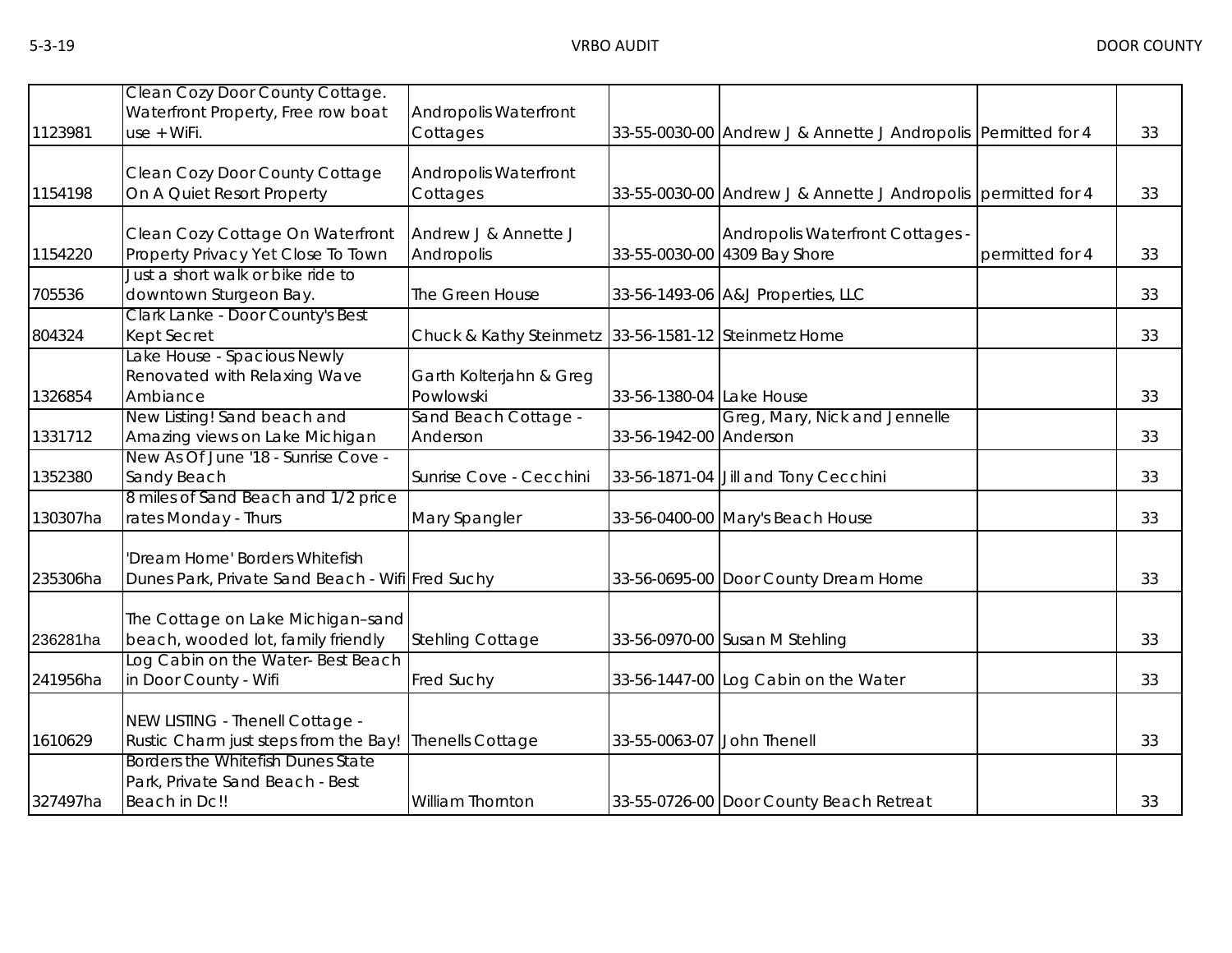|           | Best Location, ON THE BEACH.                                                               |                                                             |                          |                                                                   |                   |    |
|-----------|--------------------------------------------------------------------------------------------|-------------------------------------------------------------|--------------------------|-------------------------------------------------------------------|-------------------|----|
| 330470    | borders Whitefish Dunes State Park                                                         | <b>William Thornton</b>                                     |                          | 33-56-2075-00 Door County Beach Home                              |                   | 33 |
| 3554564ha | Big Sully's Bay Shore House! July is<br><b>Booked. August Has Limited</b><br>Availability. | Tim Sullivan                                                |                          | 33-55-0829-00 Hidden Gem Cottages                                 |                   | 33 |
| 369083ha  | A Waterfront Home for All-Seasons in<br>Door County!                                       | Killkare                                                    | 33-55-0483-00 Tom Nebel  |                                                                   | duplicate listing | 33 |
| 4884541ha | Scandinavian Lodge - Near<br>Waterfront Park - Studio Suite, 1 King<br>Bed                 | Scandinavian Lodge<br>COA, Inc                              |                          | 34-51-0036-00 Scandinavian Lodge                                  |                   | 34 |
| 347875    | Amazing winter deals!!! Thanksgiving<br>4 nights for the price of 3 nights!!               | Richard & Ellen Weber                                       |                          | 34-53-0392-00 Skogland Weber                                      |                   | 34 |
| 297305    | Beautiful and Cozy Condo in Sister<br>Bay!                                                 | Sarah George                                                |                          | 34-53-1039-00 George's Getaway                                    |                   | 34 |
| 1166404   | Downtown Sister Bay!                                                                       | Susan Schlieble                                             |                          | 34-53-1795-00 Harborview Condo - Schieble                         |                   | 34 |
| 1432397   | Marina View 103! Water View<br>Downtown New Construction Now<br>Renting Summer 2019!       |                                                             |                          | Marina Development LLC 34-53-2022-18 Marina View Condominium #103 |                   | 34 |
| 1434839   | Marina View 102! High End<br>Downtown New Construction Now<br>Renting For Summer 2019!     |                                                             |                          | Marina Development LLC 34-53-2021-18 Marina View Condominium #102 |                   | 34 |
| 1477900   | Marina View 203! Water View<br>Downtown New Construction Now<br>Renting Summer 2019!       |                                                             |                          | Marina Development LLC 34-53-2025-18 Marina View Condominium #203 |                   | 34 |
| 1468836   | Marina View 204! Water View<br>Downtown New Construction Now<br>Renting Summer 2019!       |                                                             |                          | Marina Development LLC 34-53-2026-18 Marina View Condominium #204 |                   | 34 |
| 482635    | 3800 Sq Ft Home On Wood Lot,<br>Walking Distance To Town!                                  | Jack and Teresa Wall                                        |                          | 34-56-1335-06 Wall to Wall Retreat                                |                   | 34 |
| 127227    | An inn all your own                                                                        | Deb Homan                                                   | 34-55-0743-00 Sweetbriar |                                                                   |                   | 34 |
| 854329    | Beach Views, Waterfront Park<br>Access, Downtown Convenience!                              | Dawn and Walter Nawrot 34-56-1620-00 The Sister Bay Getaway |                          |                                                                   |                   | 34 |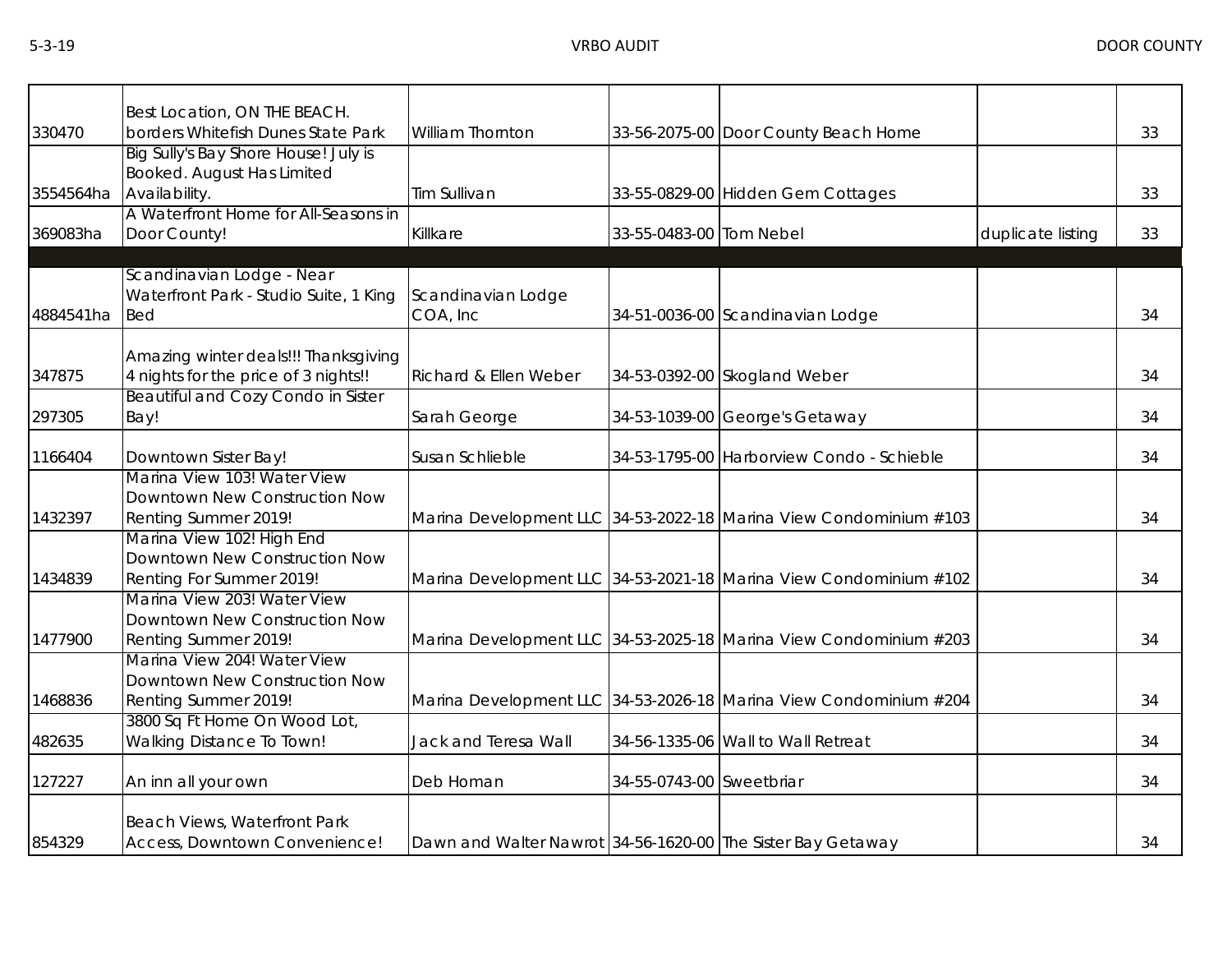| 188785    | Copper Moon Cottage                                                                 | Donald & Linda Denny                                            |                           | 34-55-0761-06 Copper Moon Cottage          |                 | 34 |
|-----------|-------------------------------------------------------------------------------------|-----------------------------------------------------------------|---------------------------|--------------------------------------------|-----------------|----|
| 7625994   | Minutes away from downtown Sis                                                      | Enza Piech                                                      |                           | 34-56-2064-00 Piech -10873 N Spring        |                 | 34 |
| 299942    | Door County Church Restored to a<br><b>Beautiful Home</b>                           | <b>Gary Polipnick</b>                                           | 34-56-2050-00 Maple Manor |                                            |                 | 34 |
| 1282834   | Door County Farm House Sister Bay                                                   | <b>Dorin Colcer</b>                                             |                           | 34-56-1945-00 My Door County Home - Colcer |                 | 34 |
| 1179558   | Door County Sunsets in Sister Bay!                                                  | Corrine B. Vieth Survivors<br>Trust                             |                           | 34-56-1675-00 Woldts Waterfront Retreat    |                 | 34 |
| 1624727   | Beach                                                                               | Louis J Wuollett                                                |                           | 34-56-2106-00 Mid Century on Forest        |                 | 34 |
| 4941549ha | Downtown Sister Bay Cottage (walk<br>to everything), Sleeps 15, Open Year<br>Round. | <b>Brandon Cotter</b>                                           |                           | 34-56-1885-00 Cotter Cottage               |                 | 34 |
| 788504    | Downtown-Walking Distance to<br>Everything                                          | Alma Vaicekauskas                                               |                           | 34-56-1597-00 Parkview Rental              |                 | 34 |
| 1098719   | Enjoy the holidays in the heart of<br>Sister Bay.                                   | David and Karen Bushre                                          |                           | 34-56-1771-00 Sunset Drive - Bushre        |                 | 34 |
| 1359639   | Enjoy this restored, old log home with<br>recently completed renovations            | David R Peterson                                                |                           | 34-56-1805-06 Another Thyme                |                 | 34 |
| 4444671ha | Family Friendly Retreat in the Heart of<br><b>Sister Bay</b>                        | Pam Schmitz                                                     |                           | 34-56-1695-00 Sister Bay Chalet            |                 | 34 |
| 1201340   | IN THE HEART OF SISTER BAY!!!                                                       | Dan and Chris Murphy                                            |                           | 34-56-1289-00 Waterview Place              | permitted for 3 | 34 |
| 810432    | In Town Sister Bay, Completely<br>Renovated In 2015 With Excellent<br>Upgrades      | Jeff & Alicia Wiswell -<br><b>Wiswell Property Group</b><br>LLC |                           | 34-56-1888-06 High Garden Wiswell          |                 | 34 |
| 1239848   | New 2018 Condo - Water View -<br>Walk To Everything                                 | Dan & Chris Murphy                                              |                           | 34-56-1289-00 Waterview Place              | permitted for 3 | 34 |
| 1215728   | New Condo in the heart of Sister Bay<br>Waterview!!!                                | Chris and Dan Murphy                                            |                           | 34-56-1289-00 Water View Place             | permitted for 3 | 34 |
| 849698    | New for 2016, Luxuriously Renovated<br>Walk to the Beach & Downtown<br>Sister Bay   | <b>Wiswell Property Group</b><br><b>LLC</b>                     |                           | 34-56-1602-06 Kings Landing                |                 | 34 |
| 286713    | Port New, One Block from Downtown<br>and Public Beach                               | Andrew Boockmeier                                               | 34-56-0075-06 Port New    |                                            |                 | 34 |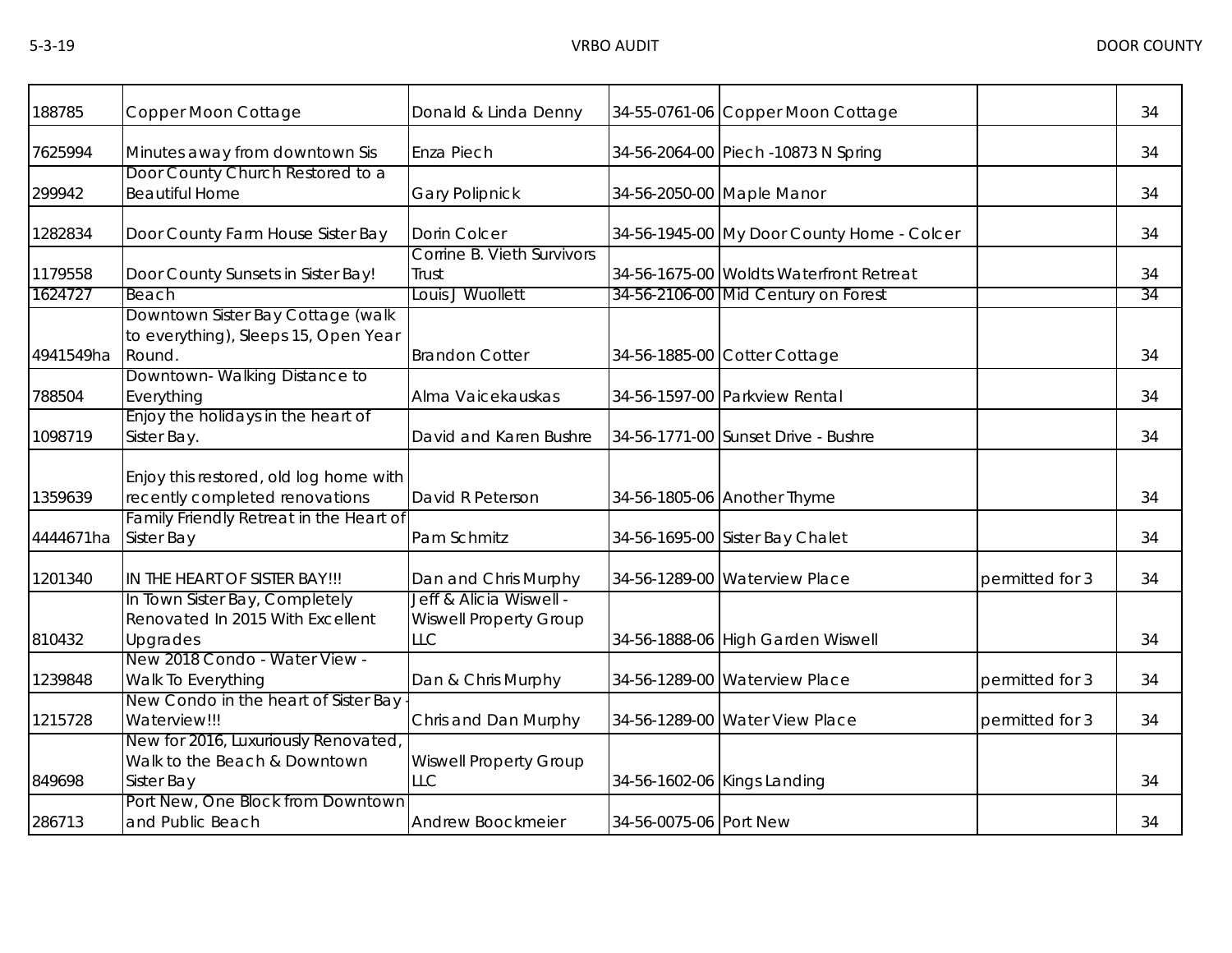|           | Welcome to your home away from                                                              |                                               |                           |                                                               |                 |    |
|-----------|---------------------------------------------------------------------------------------------|-----------------------------------------------|---------------------------|---------------------------------------------------------------|-----------------|----|
| 1607444   | home in the heart of Sister Bay!                                                            | Dennis King                                   |                           | 34-56-2101-00 Sister Bay House - DJK Properties               |                 | 34 |
| 1359612   | Remodeled Cottage only steps<br>away from Sister Bay!                                       | Jim Sailinsky                                 |                           | 34-56-1757-06 Salinsky's Domicile - Cottage                   |                 | 34 |
| 1335838   | Sister Bay Condo, Walk to the Beach<br>and Village                                          | Jean Rosio                                    | 34-56-1941-00 Rosio Condo |                                                               |                 | 34 |
| 1158494   | Sister Bay Cozy Cottage                                                                     | Karen Berndt                                  |                           | 34-56-1788-00 Sister Bay Cottage - Berndt                     |                 | 34 |
| 1208896   | Sister Bay Parkview Beach Cottage<br>#1                                                     | Kim Erzinger                                  |                           | 34-55-1385-00 Parkview Beach Cottage                          | permitted for 2 | 34 |
| 1218114   | Sister Bay Parkview Beach Cottage<br>#2                                                     | Kim Erzinger                                  |                           | 34-55-1385-00 Parkview Beach Cottage                          | permitted for 2 | 34 |
| 1360790   | Trillium Retreat is conveniently<br>located in the Village of Sister Bay                    | Dennis & Maribeth Dorn                        |                           | 34-56-0495-06 Trillium Retreat                                |                 | 34 |
| 1022700   | Walk to town! Newly furnished 4<br>bedrooom home in Sister Bay                              | Julie & Nathan Slovin                         |                           | 34-56-1702-06 Hidden Gem on Trillium                          |                 | 34 |
| 7465774ha | Walk to Town, Quiet, Wooded<br>Neighborhood                                                 | Pam Schmitz                                   |                           | 34-56-2051-00 Hillside Hideaway                               |                 | 34 |
| 1357055   | Walking Distance to beach, shops<br>and Sister Bay!                                         | Tom Ahlbeck - Daisy<br><b>Ahlbeck Trust</b>   |                           | 34-56-1892-06 Door in the Woods                               |                 | 34 |
| 4768058ha | Overlooking 3rd Ave Downtown<br>Sturgeon Bay                                                | Overlooking 3rd Ave                           |                           | 35-53-1816-00 Joe Baw and Rob Paul                            |                 | 35 |
| 862731    | Rustic Italian Charm In Downtown<br>Sturgeon Bay                                            | Villa and Corner Suite                        | 35-53-1628-00 ADIP LLC    |                                                               | permitted for 3 | 35 |
| 746476    | The Arbor Suite - Modern Comfort In<br>The Heart Of Downtown Sturgeon<br>Bay                | The Arbor & Postcard -<br><b>RME Holdings</b> |                           | 35-53-1452-00 Robert Esposito RME Holdings                    | permitted for 2 | 35 |
| 1103228   | The Coach House Suite - Downtown<br>Sturgeon Bay                                            | Villa, Coach and Corner<br>Suite              | 35-53-1628-00 ADIP LLC    |                                                               |                 | 35 |
| 360120    | The Magnolia Suite- Romantic<br>Victorian Elegance                                          | Diane Allen & Mike Perski                     |                           | 35-53-1096-00 The Magnolia Suite                              |                 | 35 |
| 483699    | The Postcard: Modern Comfort in the RME Holdings - Robert<br>Heart of Downtown Sturgeon Bay | Esposito                                      |                           | 35-53-1452-00 Arbor & Postcard - RME Holdings permitted for 2 |                 | 35 |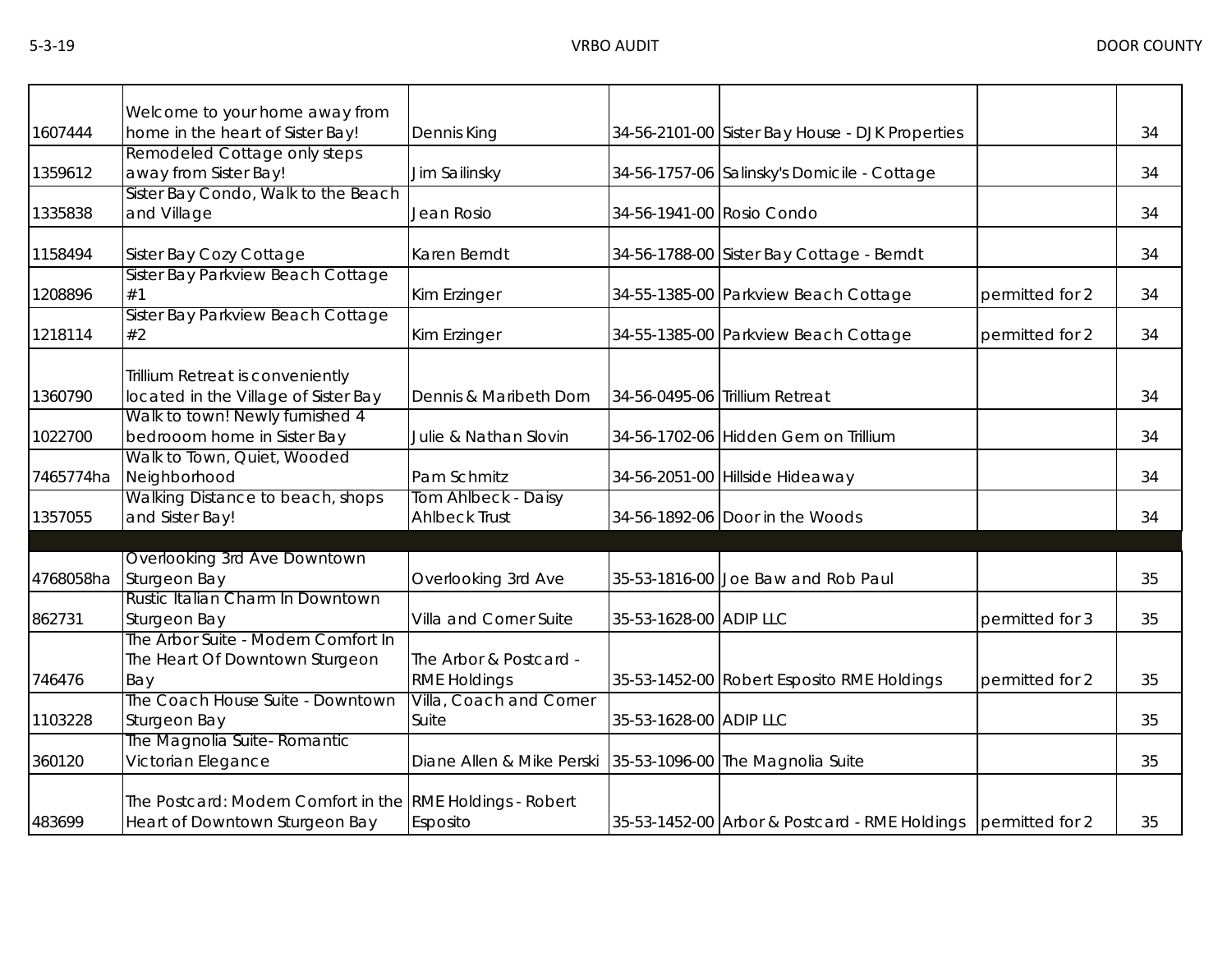|           | Historic Luxurious Suite, Modern<br>Amenitites, Downtown, One block to                 |                                                                                     |                            |                                              | permitted for 6          |    |
|-----------|----------------------------------------------------------------------------------------|-------------------------------------------------------------------------------------|----------------------------|----------------------------------------------|--------------------------|----|
| 794064    | waterfront                                                                             | Tami Dal Santo                                                                      |                            | 35-54-1544-00 Diplomat B&B                   | units                    | 35 |
| 814648    | Historic Luxurious Suite, Modern<br>Amenitites, Downtown, One block to<br>waterfront   | Tami Dal Santo                                                                      |                            | 35-54-1544-00 Diplomat B&B                   | permitted for 6<br>units | 35 |
| 1503292   | Charming Private Home for Your<br>Relaxing Door County Vacation                        | Ballard House - Restassure 35-56-2044-17 Geri Ballard                               |                            |                                              |                          | 35 |
| 1391961   | Door County Home Away From<br>Home                                                     | Door County Home Away<br>from Home - Weckler                                        |                            | 35-56-2001-00 Phil and Alison Weckler        |                          | 35 |
| 1017982   | Door County Waterfront Cottage                                                         | Door County Waterfront<br>Cottage - Minten<br>Marina                                | 35-56-1767-00 Eric Minten  |                                              |                          | 35 |
| 243639ha  | Door County Waterfront Cottage<br>with Indoor/Outdoor Pools                            | Cottages/Centerpointe<br>Marina                                                     | 35-56-0911-00              | <b>Shipyard Partners</b>                     | permitted for 3          | 35 |
| 7713779   | Door County Waterfront Cottage<br>with Indoor/Outdoor Pools                            | Marina<br>Cottages/Centerpointe<br>Marina                                           | 35-56-0911-00              | <b>Shipyard Partners</b>                     | permitted for 3          | 35 |
| 892303    | Door County's Chalet on the Shore                                                      | Chalet on the Shore                                                                 |                            | 35-56-1663-00 Jennifer Jorns & Brian Frisque |                          | 35 |
| 1576606   | Sturgeon Bay Hidden Gem                                                                | Sturgeon Bay Hidden<br>Gem                                                          | 35-56-2074-00 Paul Peot    |                                              |                          | 35 |
| 1318797   | New Listing -Lagoon Bungalow<br>Retreat in Sturgeon Bay, with direct<br>water access!  | Lagoon Bungalow                                                                     | 35-56-1898-00 Anne Thenell |                                              |                          | 35 |
| 1359613   | New Listing!! Beautiful Waterfront<br>Retreat On Sturgeon Bay with 114'<br>private doc | Tacoma Beach Getaway 35-56-0880-00 Anne Thenell                                     |                            |                                              |                          | 35 |
| 7154645ha | NEW! 'Collectic Farmhouse Suite!' in<br>Sturgeon Bay!                                  | Hilpipre- 228 N 7th Ave -<br>Collectic Farmhouse Suite 35-56-1939-00 Aaron Hilpipre |                            |                                              |                          | 35 |
| 7571025ha | NEW! Downtown Sturgeon Bay Home Ben Keleny - ODK<br>- Walk to Bridge!                  | Properties LLC                                                                      | 35-56-2017-00 PROPERTIES   | Sunset House - Keleny - ODK                  | permitted for 2          | 35 |
| 7124043ha | NEW! Sturgeon Bay Home Near<br>Potawatomi State Park!                                  | Port View Cottage                                                                   |                            | 35-56-1927-00 Christine Dehnert              |                          | 35 |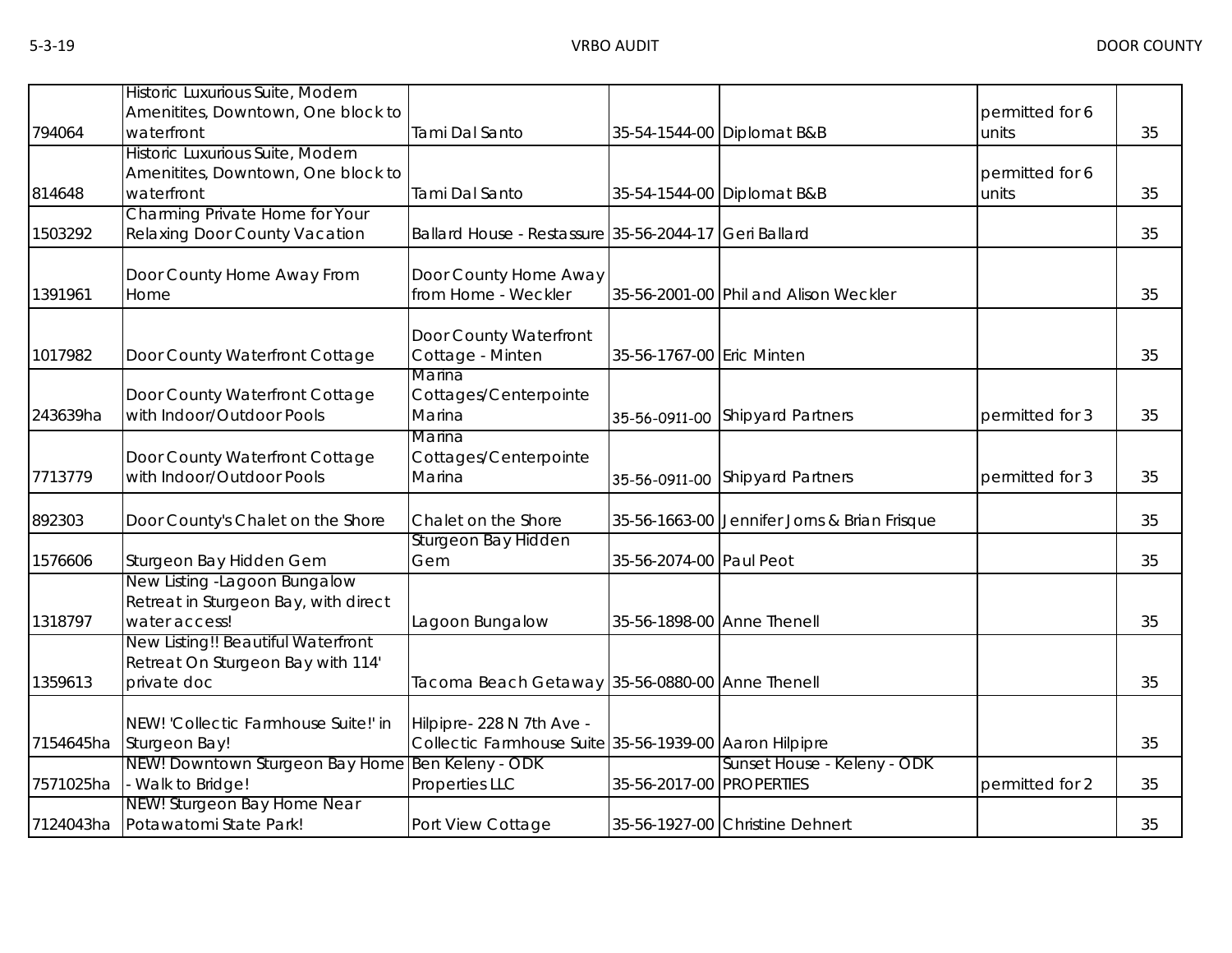|           |                                                                                       | Lily Pad Cottage & Eagles                   |                           |                                                                                                  |                 |    |
|-----------|---------------------------------------------------------------------------------------|---------------------------------------------|---------------------------|--------------------------------------------------------------------------------------------------|-----------------|----|
| 1618234   | Eagle's Nest, Waterfront Apartment                                                    | <b>Nest</b>                                 |                           | 35-56-1808-00 Alisa Landman                                                                      | permitted for 2 | 35 |
| 1618607   | Lily Pad, a Door County Waterfront<br>Cottage in Sturgeon Bay                         | Lily Pad Cottage & Eagles<br><b>Nest</b>    |                           | 35-56-1808-00 Alisa Landman                                                                      | permitted for 2 | 35 |
| 1349260   | Sturgeon Bay Waterfront Estate                                                        | R & H Bayshore Estate                       |                           | 35-56-1957-00 Helen & Robin Urban                                                                |                 | 35 |
| 1314613   | The Boathouse Waterfront Home<br>Sturgeon Bay                                         | The Boathouse                               |                           | 35-56-1629-06 Bill and Heather Anderson                                                          |                 | 35 |
| 862730    | The Corner Suite: Modern Comfort in<br>the Heart of Downtown Sturgeon Bay Esposito    | <b>Robert and Teresa</b>                    |                           | 35-56-1628-00 Villa and Corner Suite                                                             | permitted for 3 | 35 |
| 4976711ha | Waterfront Sturgeon Bay Home w/<br>Deck & Fire Pit                                    | Cheryl Link                                 |                           | 35-56-1875-00 On Bay Thyme                                                                       |                 | 35 |
| 1073150   | Charming Home Within Walking<br>Distance To Beach, Park And<br>Downtown Shops!        | Perfectly Downtown and<br>Delaware Dream    |                           | 35-56-1746-00 Carter Holdings                                                                    | permitted for 2 | 35 |
| 1035312   | Mary 1, a Floating Cottage                                                            | Door County Houseboat<br>Rentals LLC        |                           | The Yacht Harbor LLC & Sturgeon<br>35-59-1676-00 Bay Marinas.com - Daniel Schott                 | permitted for 4 | 35 |
| 1075127   | Desiree, the Floating Cottage                                                         | Door County Houseboat<br><b>Rentals LLC</b> |                           | The Yacht Harbor LLC & Sturgeon<br>35-59-1676-00 Bay Marinas.com - Daniel Schott                 | permitted for 4 | 35 |
| 1305060   | Newly constructed, Bay Breeze, the<br>Floating Cottage. Reserve your stay<br>today!   | Door County Houseboat<br><b>Rentals LLC</b> |                           | The Yacht Harbor LLC & Sturgeon<br>35-59-1676-00 Bay Marinas.com - Daniel Schott                 | permitted for 4 | 35 |
| 1305715   | Newly Constructed, Pier Relaxn', the<br>Floating Cottage! Reserve your stay<br>today! | Door County Houseboat<br>Rentals LLC        |                           | The Yacht Harbor LLC & Sturgeon<br>35-59-1676-00 Bay Marinas.com - Daniel Schott permitted for 4 |                 | 35 |
| 7189649ha | Peace of Beach Cottage, private<br>cottage on beautiful shores of Door<br>County      | Chris Jeanquart                             |                           | 36-56-1969-00 Jeanquart -3140 Lake Forest Park                                                   |                 | 36 |
| 418990    | A Scenic Lakefront cottage. Door<br>County spring is comsing soon<br>flowers wildlife | David & Kay Jenkins                         | 36-56-1243-00 Michigan Dr | Jenkins 2359-2361 S Lake                                                                         | permitted for 3 | 36 |
| 515430    | Beach Cottage on Lake Michigan<br>near Sturgeon Bay                                   | Philip & Miriam Cote                        |                           | 36-56-0882-00 Cotes Cottages                                                                     |                 | 36 |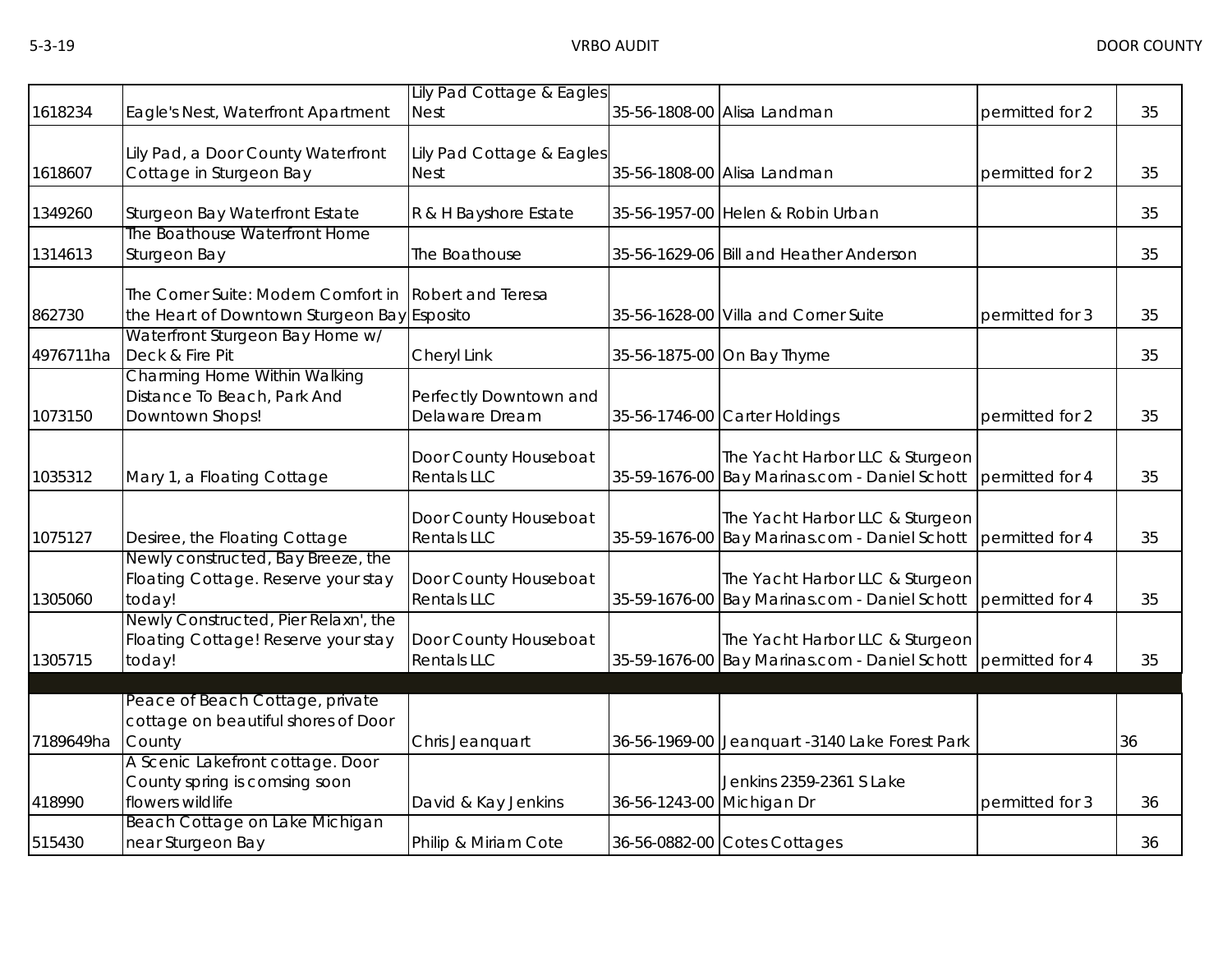|         | Beautiful cozy cottage on Lake                                          |                         |                           |                                         |                 |    |
|---------|-------------------------------------------------------------------------|-------------------------|---------------------------|-----------------------------------------|-----------------|----|
| 429277  | Michigan. Steps to sandy beach.<br>Shake off winter!                    | David & Kay Jenkins     | 36-56-1243-00 Michigan Dr | Jenkins 2359-2361 S Lake                | permitted for 3 | 36 |
|         | Spring is Coming. Soon. Great Lake                                      |                         |                           |                                         |                 |    |
|         | Michigan Beach in Door County. 4<br>Bed/2 Bath.                         |                         |                           | Jenkins 2359-2361 S Lake                |                 |    |
| 433883  | Beachfront, waterview, RUSTIC, dog                                      | David & Kay Jenkins     | 36-56-1243-00 Michigan Dr |                                         | permitted for 3 | 36 |
|         | friendly, Sturgeon Bay, Door County,                                    |                         |                           |                                         |                 |    |
| 379533  | sleeps 6                                                                | <b>Firefly Cottages</b> |                           | 36-56-0879-00 Irene Johnson             | permitted for 3 | 36 |
|         | Lakefront, waterview, sand beach,<br>RUSTIC, dog friendly, Sturgeon Bay |                         |                           |                                         |                 |    |
| 897656  | Door County                                                             | <b>Firefly Cottages</b> |                           | 36-56-0879-00 Irene Johnson             | permitted for 3 | 36 |
|         | All Season Home- 200 Ft. of<br>Beachfront, Spectacular Views of Lily    |                         |                           |                                         |                 |    |
| 437119  | Bay                                                                     | Mike Moreno             |                           | 36-56-1323-00 Moreno All Season Home    |                 | 36 |
|         | Authentic Waterfront Log Cottage                                        |                         |                           |                                         |                 |    |
| 893687  | On Sand Beach                                                           | Pioneer Cottage         |                           | 36-56-0866-00 David Groenfeldt          |                 | 36 |
|         | Sunrises, Quiet Beach WalksRelax                                        |                         |                           |                                         |                 |    |
| 451482  | with Family & Friends. Dogs<br>Welcome!                                 | Abode on the Beach      | 36-56-0811-00 Wulf        | Great Wulf Partners LLC/Capn            |                 | 36 |
|         | Lake Michigan Home; Awesome                                             |                         |                           |                                         |                 |    |
|         | SAND Beach; Taking October                                              |                         |                           |                                         |                 |    |
| 505916  | Reservations; filling up!                                               | Mike Boyer              |                           | 36-56-1358-00 Boyer Beach House         |                 | 36 |
|         | <b>Beautiful Waterfront Home with</b>                                   |                         |                           |                                         |                 |    |
| 659503  | swimming pond - south unit                                              | Joe Fittshur            |                           | 36-56-1329-00 Porthaven Executive Homes | permitted for 2 | 36 |
| 659505  | Beautiful waterfront home with<br>swimming pond - North Unit            | Joe Fittshur            |                           | 36-56-1329-00 Porthaven Executive Homes | permitted for 2 | 36 |
|         |                                                                         |                         |                           |                                         |                 |    |
|         | Merry Breeze 4 Cottage~Romantic                                         |                         |                           |                                         |                 |    |
|         | Getaway With 212 Ft Of Sandy Lake                                       |                         |                           |                                         |                 |    |
| 701320  | Michigan Beach                                                          | Merry Breeze Unit 4     |                           | 36-55-1438-00 Peggy & Don Donaldson     |                 | 36 |
| 1616605 | Lake Michigan                                                           | Chickadee Cottage       |                           | 36-56-2073-00 KL Development Group LLC  |                 | 36 |
|         |                                                                         |                         |                           |                                         |                 |    |
| 838167  | Arrowhead Waterfront Log Cottage<br>On Sand Beach With Fireplace.       | Arrowhead Cottage       |                           | 36-56-0844-00 Tom Groenfeldt            |                 | 36 |
|         | Sand Beach on Lake Michigan-                                            |                         |                           |                                         |                 |    |
| 870129  | Rustic-Tolan's Log Cabin                                                | <b>Tolans Cottage</b>   |                           | 36-56-0816-13 Sally Tolan (Sandy Tolan) |                 | 36 |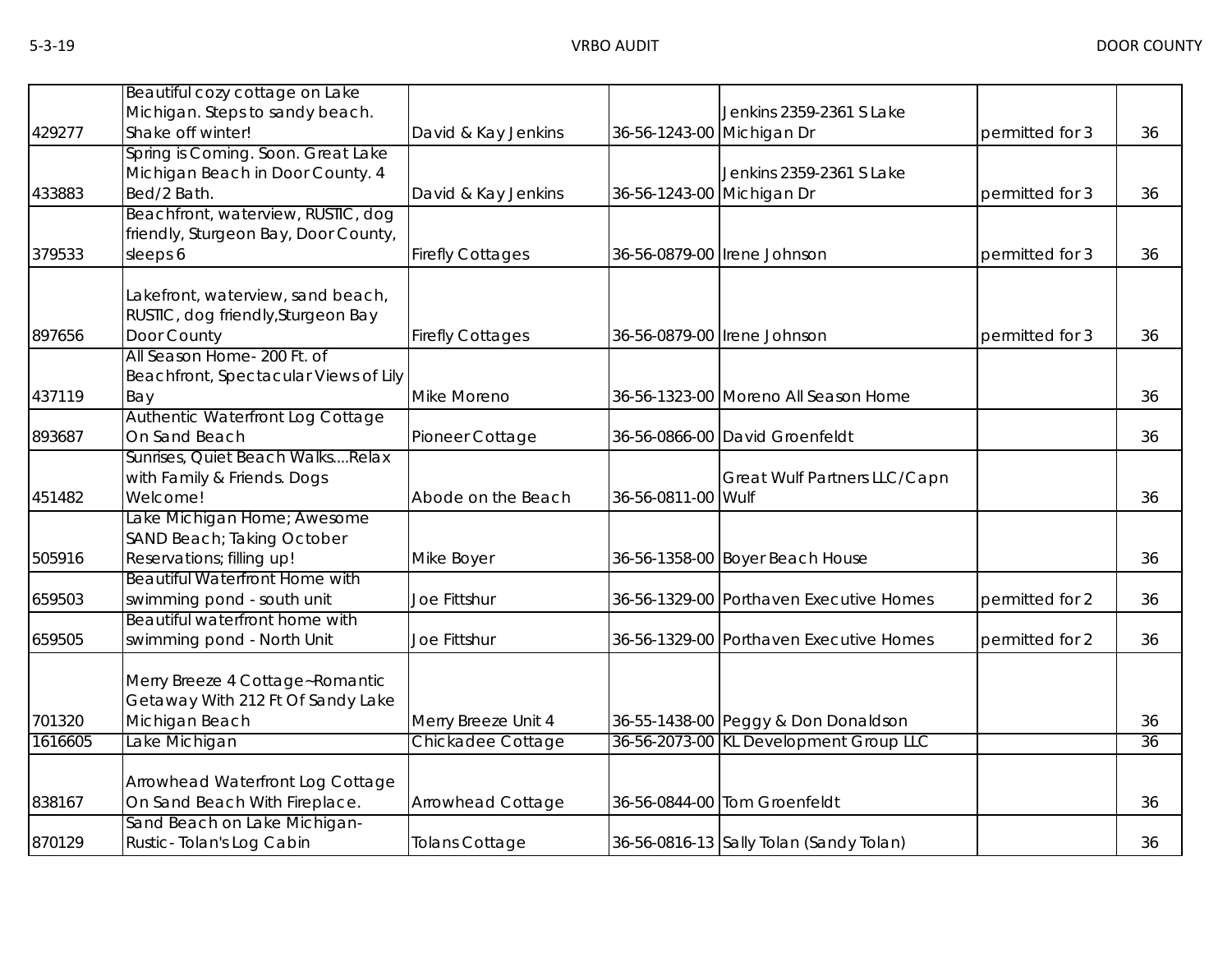| 1013091 | Sand Beach For Miles Awaits You,<br><b>Relax And Make Memories</b>                        | Harbour Lake House                                        | 36-56-1701-00 Tammy Estes |                                                              |                 | 36 |
|---------|-------------------------------------------------------------------------------------------|-----------------------------------------------------------|---------------------------|--------------------------------------------------------------|-----------------|----|
| 1154854 | Get away from it all at this serene,<br>modern Door County estate.                        | The Clerestory on Lake<br>Michigan                        | 36-56-1789-00 Kretchmar   | Christopher Mohar and Kerry                                  |                 | 36 |
| 1489258 | Walking distance to Lake Michigan -<br>Public Beaches   Family-Pet friendly               | Clay Banks Woodsy<br>Retreat                              |                           | 36-56-1731-17 David Goettelman                               |                 | 36 |
| 1375405 | New! Lake Michigan Beach Home<br>with 107' of Private Sand Beach                          | <b>Just Beechy</b>                                        |                           | 36-56-1924-00 Kristin & Theodore Blackwood                   |                 | 36 |
| 224425  | Beautiful spacious home with 260<br>feet of lakefront                                     | <b>Steve Pratapas</b>                                     |                           | 39-56-1015-00 White Star Lodge                               |                 | 39 |
| 1412219 | <b>Breathtaking peaceful Door County</b><br>Vacation Rental                               | Dan and Sue Lind                                          |                           | 39-56-1986-00 Sunset Serenity LLC                            |                 | 39 |
| 559164  | Door County Shorefront 2 Bedroom<br>Home On 1.2 Acres w/100 Ft Of<br>Shoreline            | Cabin Sun Over Beach                                      |                           | 39-56-1398-00 Pat O' Donnell                                 |                 | 39 |
| 570935  | <b>BOOKING NOW-WATERFRONT-</b><br>ISLAND- FIRE PIT-SUNRISE SUNSET-9<br>MI.TO STURGEON BAY | Gordon's Isle View<br>Cottages                            |                           | Jane & Brett Barr/ Jerry &<br>39-56-1648-00 Jacquelyn Gordon | permitted for 2 | 39 |
| 1447164 | Cozy Cottage On The Water: Relax,<br>Fish, Kayak                                          | Cottage Creek Ahlswede 39-56-2005-00 Rob & Emily Ahlswede |                           |                                                              |                 | 39 |
| 586665  | Sunset Cliff Cottage - Peaceful &<br>Serene perched on a 35' Cliff<br>breathtaking views  | Jon Hanson / Snug<br>Harbor                               |                           | 39-56-0860-00 Sunset Cliff Cottage                           |                 | 39 |
| 810620  | <b>BOOKING NOW! WATERFRONT-</b><br>ISLAND-LG.SCREEN PORCH-SUNRISE-<br>SUNSET-CAMPFIRES    | Gordon's Isle View<br>Cottages                            |                           | Jane & Brett Barr/ Jerry &<br>39-56-1648-00 Jacquelyn Gordon |                 | 39 |
| 1492937 | Cozy newly built home 35 feet off the<br>Bay with stunning sunsets                        | Fox Lane Beach House                                      |                           | 39-56-2039-00 Duane and Linda Nolte                          |                 | 39 |
| 962273  | Family Friendly Cabin On The Bay!                                                         | Cabin on the Bay -<br>Goffard                             |                           | 39-56-1709-00 Gregory Goffard                                |                 | 39 |
| 1150626 | Dock, Firepit, WIFI, Large Private Yard Property                                          | <b>Desotell Waterfront</b>                                |                           | 42-56-1781-13 Helen and Tim Desotell                         |                 | 42 |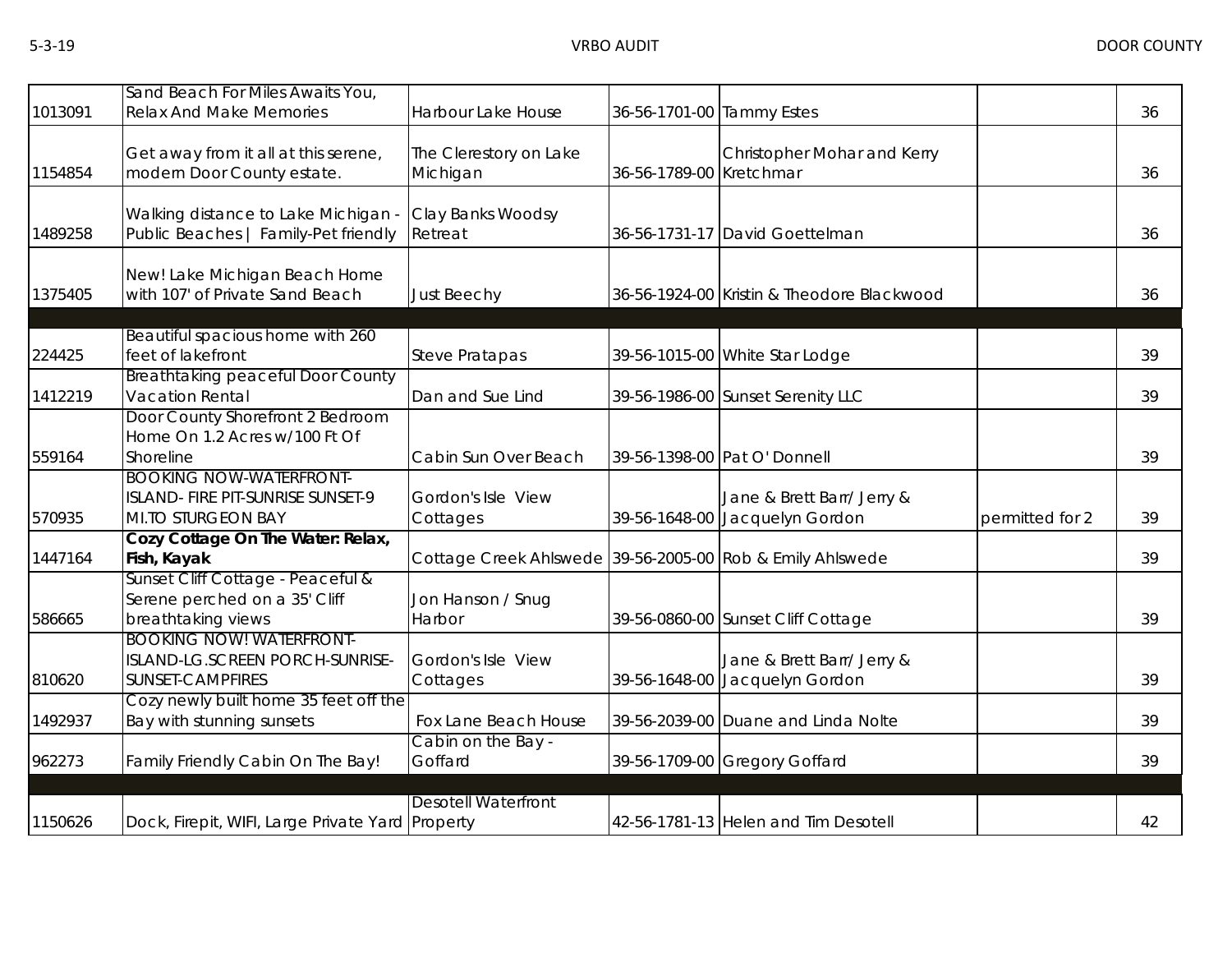|           | Door County, Green Bay waterfront                   |                          |                           |                                             |                 |    |
|-----------|-----------------------------------------------------|--------------------------|---------------------------|---------------------------------------------|-----------------|----|
|           | Cottage. 20 minutes to Green Bay                    |                          |                           |                                             |                 |    |
| 4264111ha | and Stur. Bay                                       | Waterfront Cottage - Bur |                           | 42-56-1666-00 Waterfront Cottage - Bur      |                 | 42 |
|           | Waterfront Cottage in Southern Door                 |                          |                           |                                             |                 |    |
|           | County, near Green Bay and                          | Waterfront Cottage       |                           |                                             |                 |    |
| 1117085   | Sturgeon Bay                                        | Soukup                   | 42-56-1774-00 Lisa Soukup |                                             |                 | 42 |
|           |                                                     |                          |                           |                                             |                 |    |
| 702550    | 2 Bedroom 1 bath on Lake Michigan                   | <b>Bill Smardo</b>       | 46-55-0603-00 Smardo      |                                             |                 | 46 |
|           | 2 Bedroom(sleeps 6) Cottage on                      | Dan Jorgenson & Naomi    |                           | Detriot Harbor Homestead -                  |                 |    |
| 1548669   | Lake Michigan includes 2 Kayaks!                    | <b>Burke</b>             | 46-56-1937-00 Skinny Dip  |                                             |                 | 46 |
|           |                                                     |                          |                           |                                             |                 |    |
|           | 60 Acre Farmhouse, Grat property to                 |                          |                           |                                             |                 |    |
| 557405    | enterain friends family and children                | Dan Jorgenson            |                           | 46-56-1332-00 Buckwild Farm                 |                 | 46 |
|           | Amazing Sunsets*80ft shore* 25                      |                          |                           |                                             |                 |    |
| 285175    | acres*great cottage                                 | Amy Jorgenson            |                           | 46-56-0581-00 Funks Cottage                 |                 | 46 |
|           | Beautiful lake front 4 bedrom home                  |                          |                           |                                             |                 |    |
| 292728    | with incredible sunsets                             | <b>RC Rudolph</b>        |                           | 46-55-0566-00 Cascio Cottages               |                 | 46 |
| 1391479   | <b>Breezy Beach Cottage</b>                         | Richard Tobey            |                           | 46-56-1940-00 Breezy Beach                  |                 | 46 |
|           | Century farmhouse with 4 bedrooms                   | Debra Sheridan (Thielke) |                           |                                             |                 |    |
| 806333    | and large outside deck.                             | and Dawn Chier           |                           | 46-56-1867-00 Old Orchard Century Farmhouse |                 | 46 |
|           | Cute Cabin Located Close to Beach                   |                          |                           |                                             |                 |    |
|           | On Washington Island, Lake                          |                          |                           |                                             |                 |    |
| 1054806   | Michigan                                            | Dawn Chier               |                           | 46-55-0731-00 Coffee Creek Cabins           | permitted for 2 | 46 |
|           | Great sunrises 200 ft of Lake                       |                          |                           |                                             |                 |    |
|           | Michigan Shorefront 1.5 acres, 2                    |                          |                           |                                             |                 |    |
| 780911    | bedroom 1 bath                                      | Greg & Kristine Koetter  | 46-56-1588-00 Koetter     |                                             |                 | 46 |
| 594977    | Home Owner Custom Built Log Cabin Dan & Lory Porter |                          |                           | 46-56-1668-00 Log Cabin House - Porter      |                 | 46 |
|           | Initiative's Retreat - Ultimate                     |                          |                           |                                             |                 |    |
| 1243560   | Lakefront Destination!                              | Initiatives Retreat LLC  |                           | 46-56-1846-00 Initiatives Retreat           |                 | 46 |
|           | Spacious Washington Island Home                     |                          |                           | Washington Island Historical                |                 |    |
| 1308276   | 4bed 2bath                                          | Carol Lemon              |                           | 46-56-1917-00 Home - Lemon                  |                 | 46 |
|           | Washington Island Westside                          |                          |                           |                                             |                 |    |
| 806850    | <b>Shorefront Home</b>                              | William & Mary Filer     |                           | 46-56-1428-00 Above and Beyond Cottage      |                 | 46 |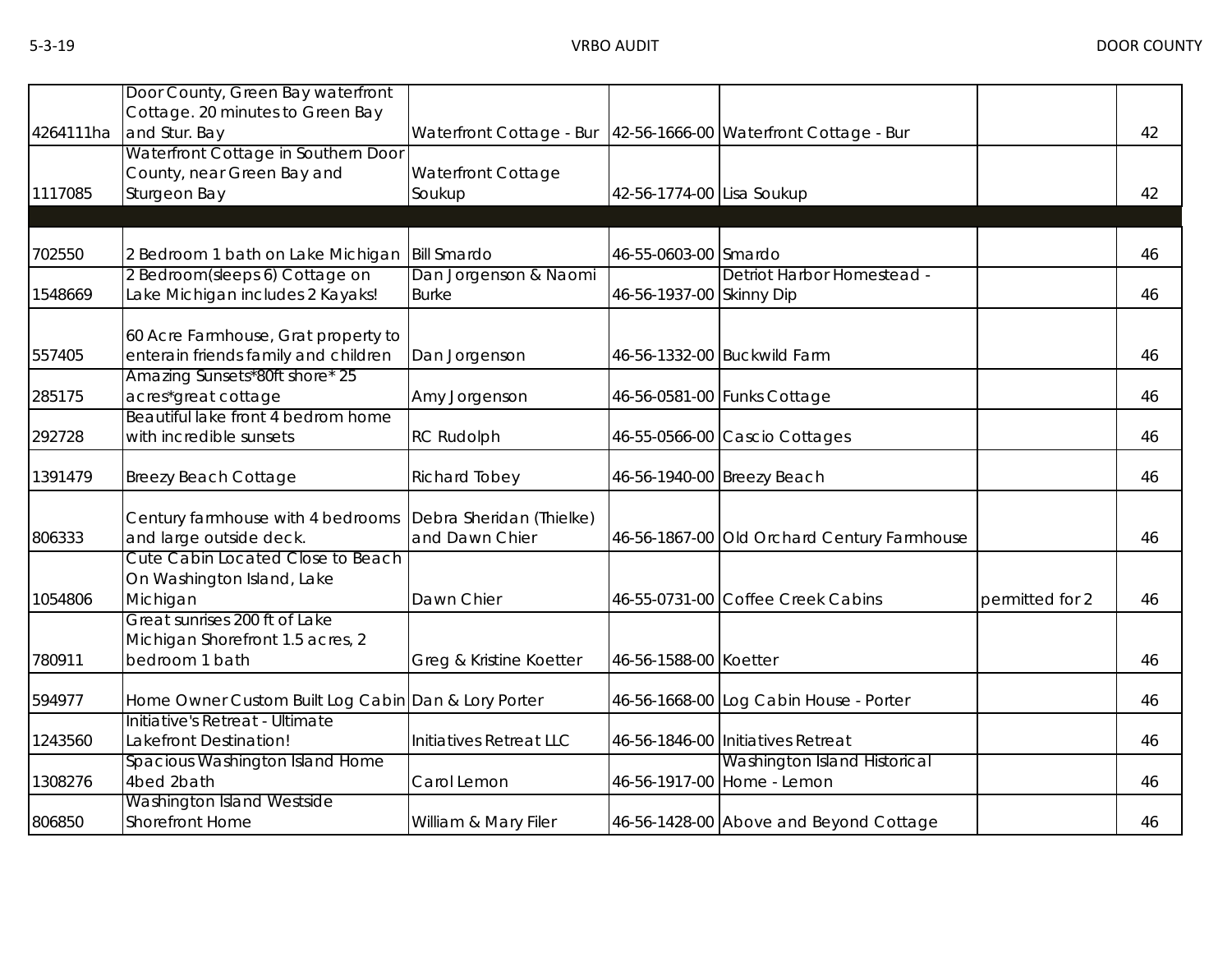| 362233  | Sectacular Sunsets from Becutiful<br>Lake Shore Home | <b>Trudy Schelitzche</b> | 46-55-0564-00 Deer Run Shorefront Home | 46 |
|---------|------------------------------------------------------|--------------------------|----------------------------------------|----|
|         | Waterfront cottage on Detroit                        |                          |                                        |    |
|         | Harbor. Beautiful beach and                          |                          |                                        |    |
| 1392021 | dockage.                                             | Leon A Shellswick        | 46-55-0587-00 Spring Beach Cottage     | 46 |
|         | <b>Wickman Waterfront Cottage</b>                    |                          | Lakefront Cottage - Wickman            |    |
| 1282279 | overlooking Hog Island                               | Lynn Carpenter           | 46-56-1968-00 Waterfront Carpenter     | 46 |

|         | <b>Your Home Base for Discovering</b>    |                    |
|---------|------------------------------------------|--------------------|
| 1375338 | <b>Green Bay &amp; Door County!</b>      | Not in Door County |
|         | 2 Bdrm Waterfront condo in beautiful     |                    |
|         | Algoma, minutes to Door County           |                    |
| 1318887 | and Lambeau                              | Not in Door County |
|         | Beautiful Apartments in a turn-of-the-   |                    |
| 428159  | century historic building                | Not in Door County |
|         | Rivers Edge Condominiums,                |                    |
|         | Waterfront condos located in             |                    |
| 843879  | Algoma WI. Lake Michigan                 | Not in Door County |
|         | <b>Beautiful Gem of a Home in Algoma</b> |                    |
| 4590279 | Wisconsin                                | Not in Door County |
|         | Homey Lakefront Condo In Serene          |                    |
|         | Algoma, WI, A Stone's Throw From         |                    |
| 480722  | <b>Door County</b>                       | Not in Door County |
|         | <b>Home Base for Discovering Green</b>   |                    |
| 25466   | <b>Bay &amp; Door County!</b>            | Not in Door County |
|         |                                          |                    |
|         | Waterfront, Beautiful Sunrises, WIFI,    |                    |
| 344207  | Direct TV, Sleeps a Family of Six.       | Not in Door County |
|         | Secluded Beach Cottage - 100ft of        |                    |
| 394047  | Private, Sandy Beachfront                | Not in Door County |
|         |                                          |                    |
|         | Captains Cove - Spectacular              |                    |
| 405736  | Lakefront Home W/Pool - Sleeps 15        | Not in Door County |
|         | Cozy Condo with Gorgeous Views on        |                    |
| 1414157 | Lake Michigan                            | Not in Door County |